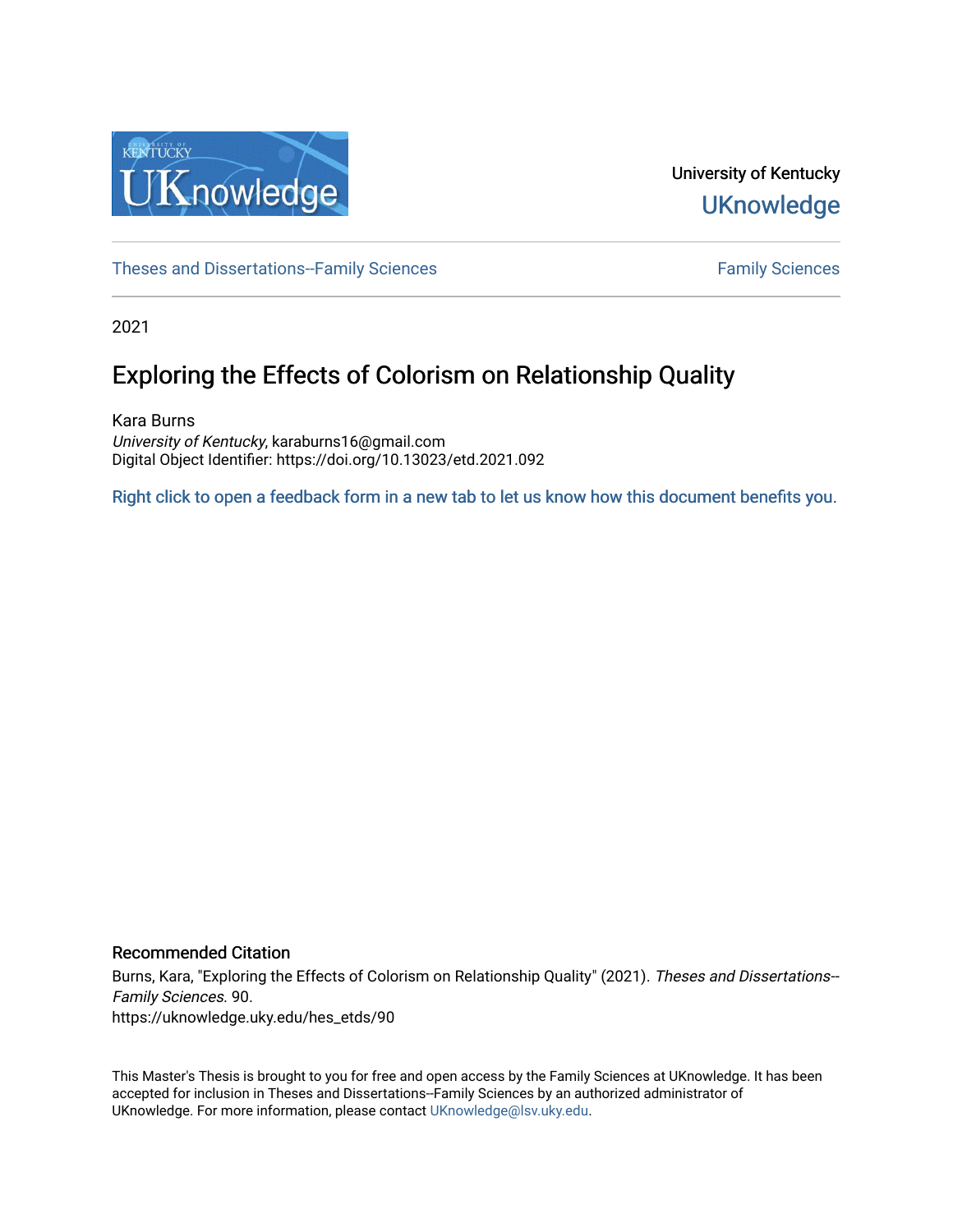## STUDENT AGREEMENT:

I represent that my thesis or dissertation and abstract are my original work. Proper attribution has been given to all outside sources. I understand that I am solely responsible for obtaining any needed copyright permissions. I have obtained needed written permission statement(s) from the owner(s) of each third-party copyrighted matter to be included in my work, allowing electronic distribution (if such use is not permitted by the fair use doctrine) which will be submitted to UKnowledge as Additional File.

I hereby grant to The University of Kentucky and its agents the irrevocable, non-exclusive, and royalty-free license to archive and make accessible my work in whole or in part in all forms of media, now or hereafter known. I agree that the document mentioned above may be made available immediately for worldwide access unless an embargo applies.

I retain all other ownership rights to the copyright of my work. I also retain the right to use in future works (such as articles or books) all or part of my work. I understand that I am free to register the copyright to my work.

## REVIEW, APPROVAL AND ACCEPTANCE

The document mentioned above has been reviewed and accepted by the student's advisor, on behalf of the advisory committee, and by the Director of Graduate Studies (DGS), on behalf of the program; we verify that this is the final, approved version of the student's thesis including all changes required by the advisory committee. The undersigned agree to abide by the statements above.

> Kara Burns, Student Dr. Nathan Wood, Major Professor Dr. Hyungsoo Kim, Director of Graduate Studies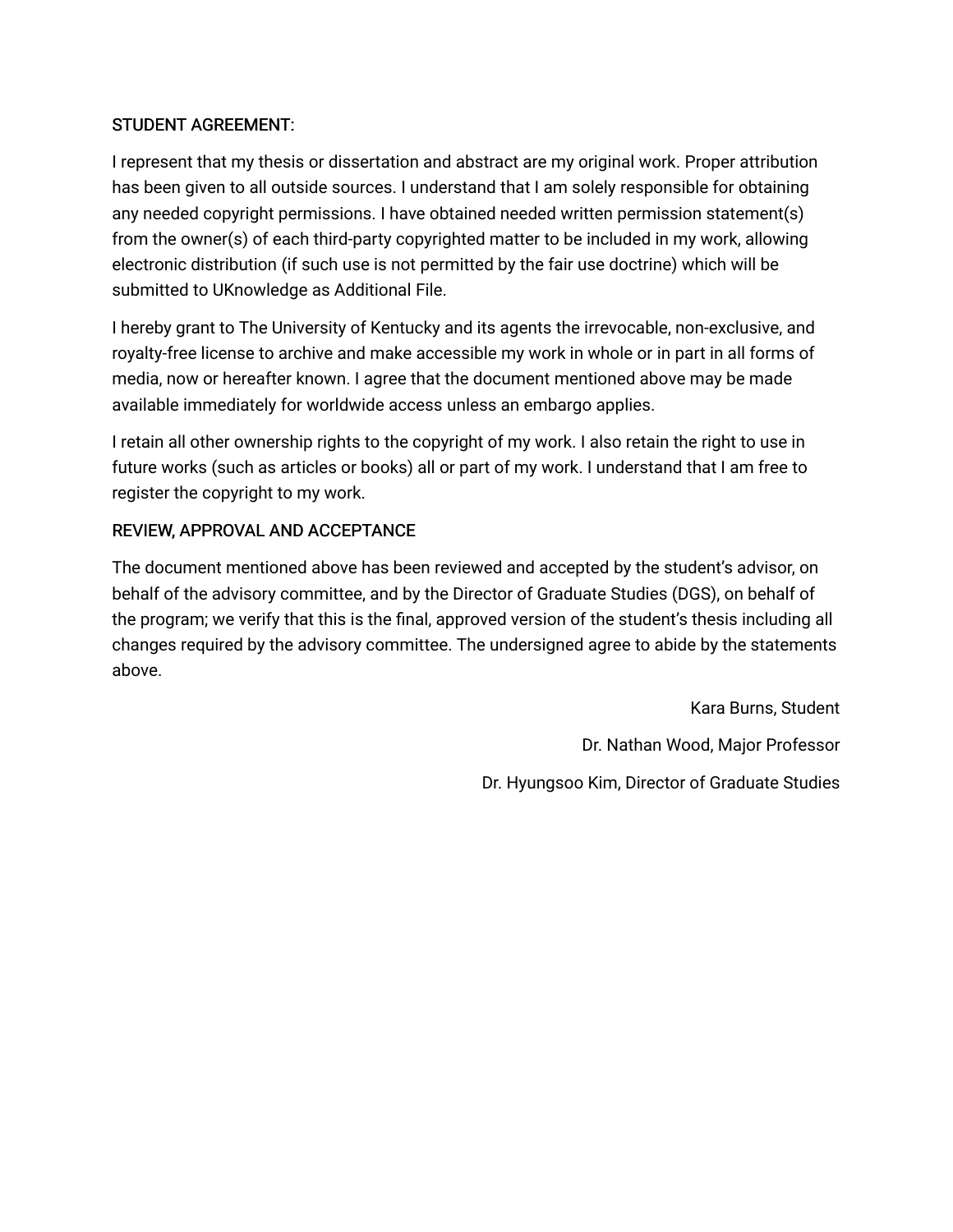## EXPLORING THE EFFECTS OF COLORISM ON RELATIONSHIP QUALITY

## THESIS  $\mathcal{L}_\text{max}$  , and the set of the set of the set of the set of the set of the set of the set of the set of the set of the set of the set of the set of the set of the set of the set of the set of the set of the set of the

 $\mathcal{L}_\mathcal{L}$  , which is a set of the set of the set of the set of the set of the set of the set of the set of the set of the set of the set of the set of the set of the set of the set of the set of the set of the set of

A thesis submitted in partial fulfillment of the requirements for the degree of Master of Science in Family Sciences in the College of Agriculture, Food and Environment at the University of Kentucky

By

Kara Burns

Lexington, Kentucky

Director: Dr. Nathan D. Wood, Professor of Family Sciences

Lexington, Kentucky

2021

Copyright © Kara Burns 2021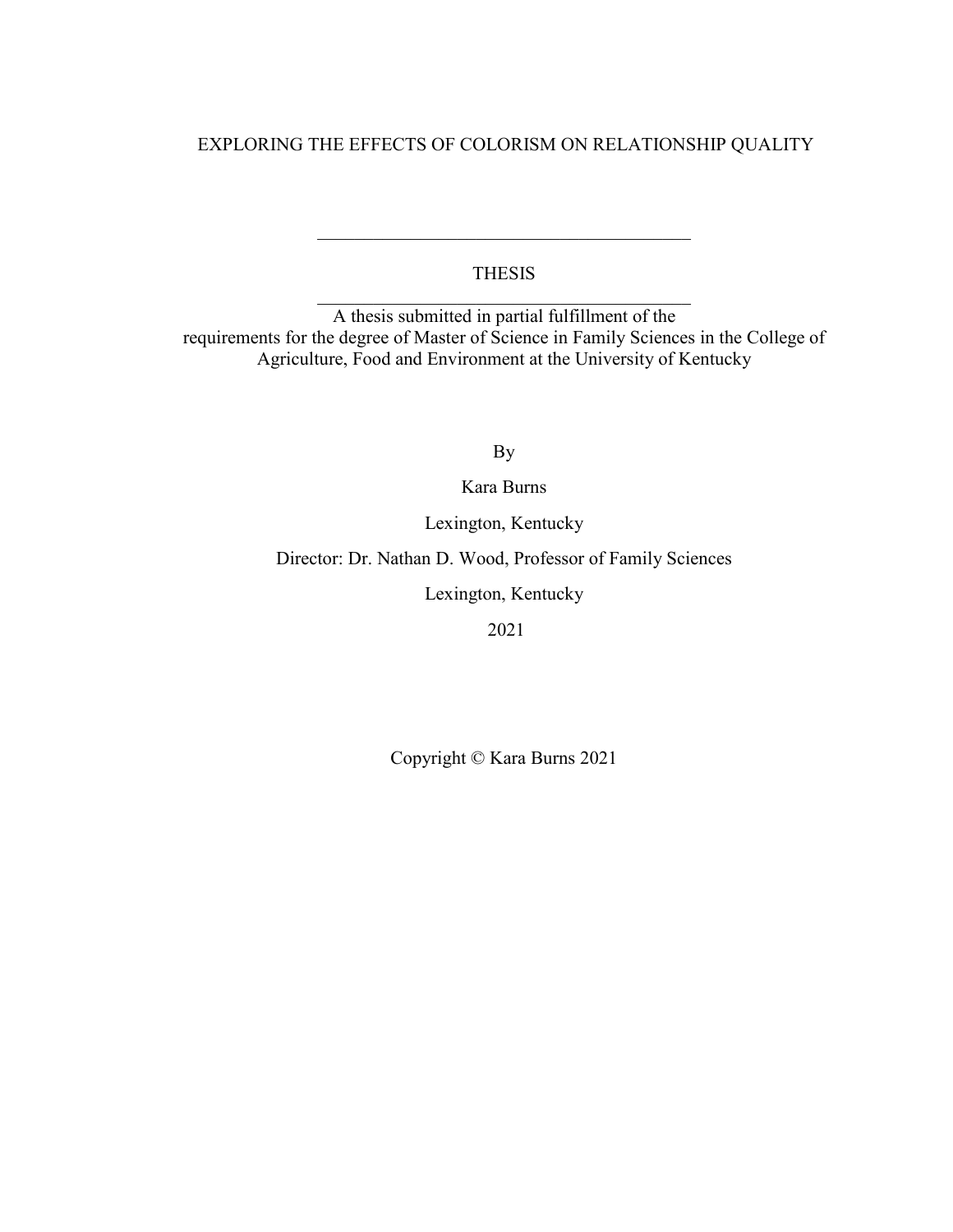#### ABSTRACT OF THESIS

#### EXPLORING THE EFFECTS OF COLORISM ON RELATIONSHIP QUALITY

Many scholars have suggested that the division of enslaved Black people based on skin tone was one of the biggest factors that influence current intraracial tension and biases, referred to as colorism. The present study examined how colorism can affect romantic relationships through aspects of colorism, skin tone satisfaction, social comparison, racial awareness, and couples satisfaction. The present study used individual data from 46 middle income Black individuals residing in the South, who self-reported on colorism, racial identity, and relationship quality via online survey. Correlations between the key variables were examined. Correlations between colorism and skin tone satisfaction, a negative correlation between colorism and relationship satisfaction, and numerous correlations between racial identity stages, colorism, and skin tone satisfaction. This study helps to extend previously limited research on how colorism can affect romantic relationships. It is imperative scholars continue to use measures and analytical strategies that allow for an equal narrative of Black individuals with views of colorism and relationship quality.

## KEYWORDS: Black individuals, racial discrimination, colorism, self-esteem, relationship quality*.*

| Kara Burns        |  |
|-------------------|--|
| (Name of Student) |  |
| May 5, 2021       |  |
| Date              |  |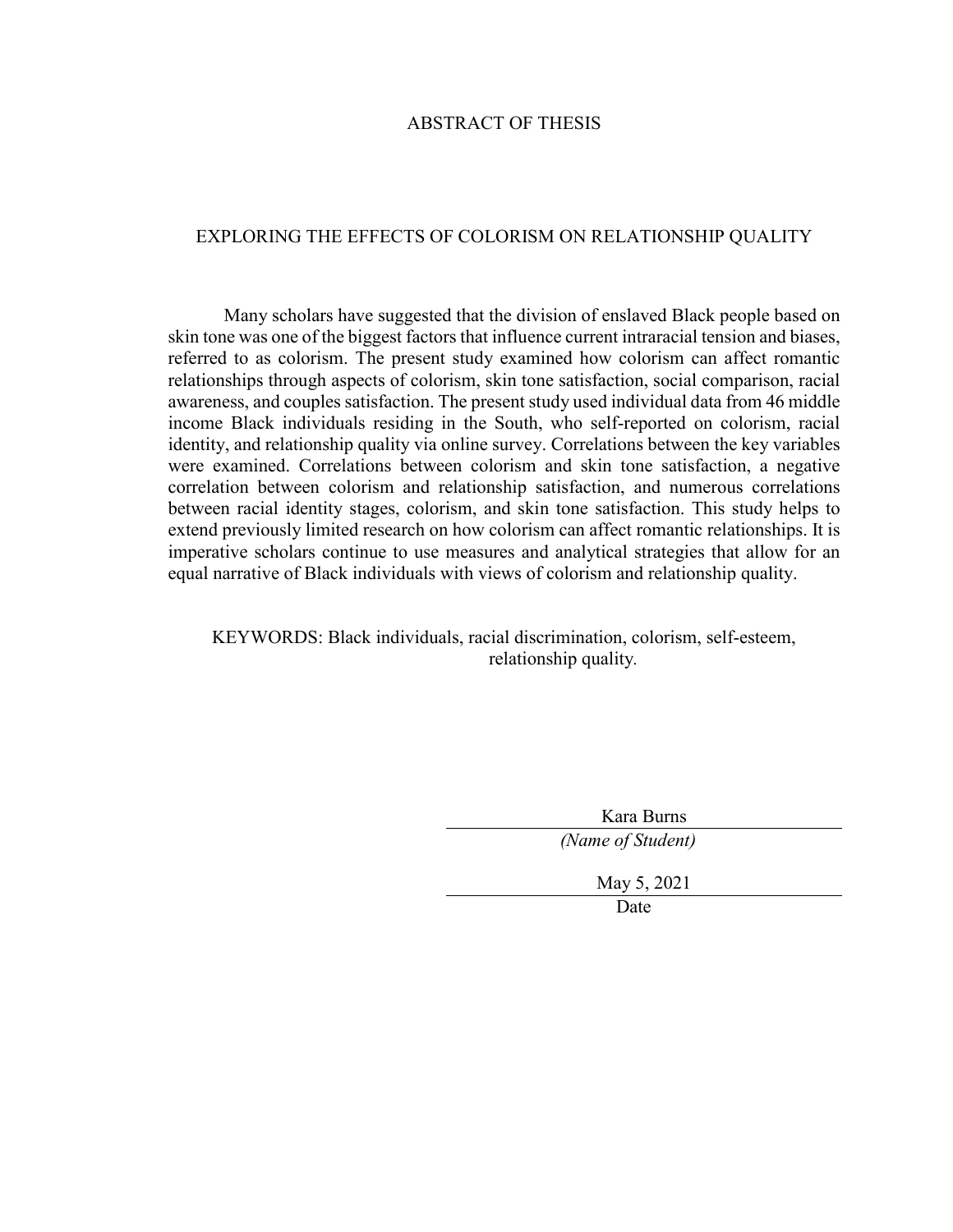## EXPLORING THE EFFECTS OF COLORISM ON RELATIONSHIP QUALITY

By Kara Burns

Nathan D. Wood, Ph.D.

Director of Thesis

Hyungsoo Kim, Ph.D. Director of Graduate Studies

May 5, 2021

Date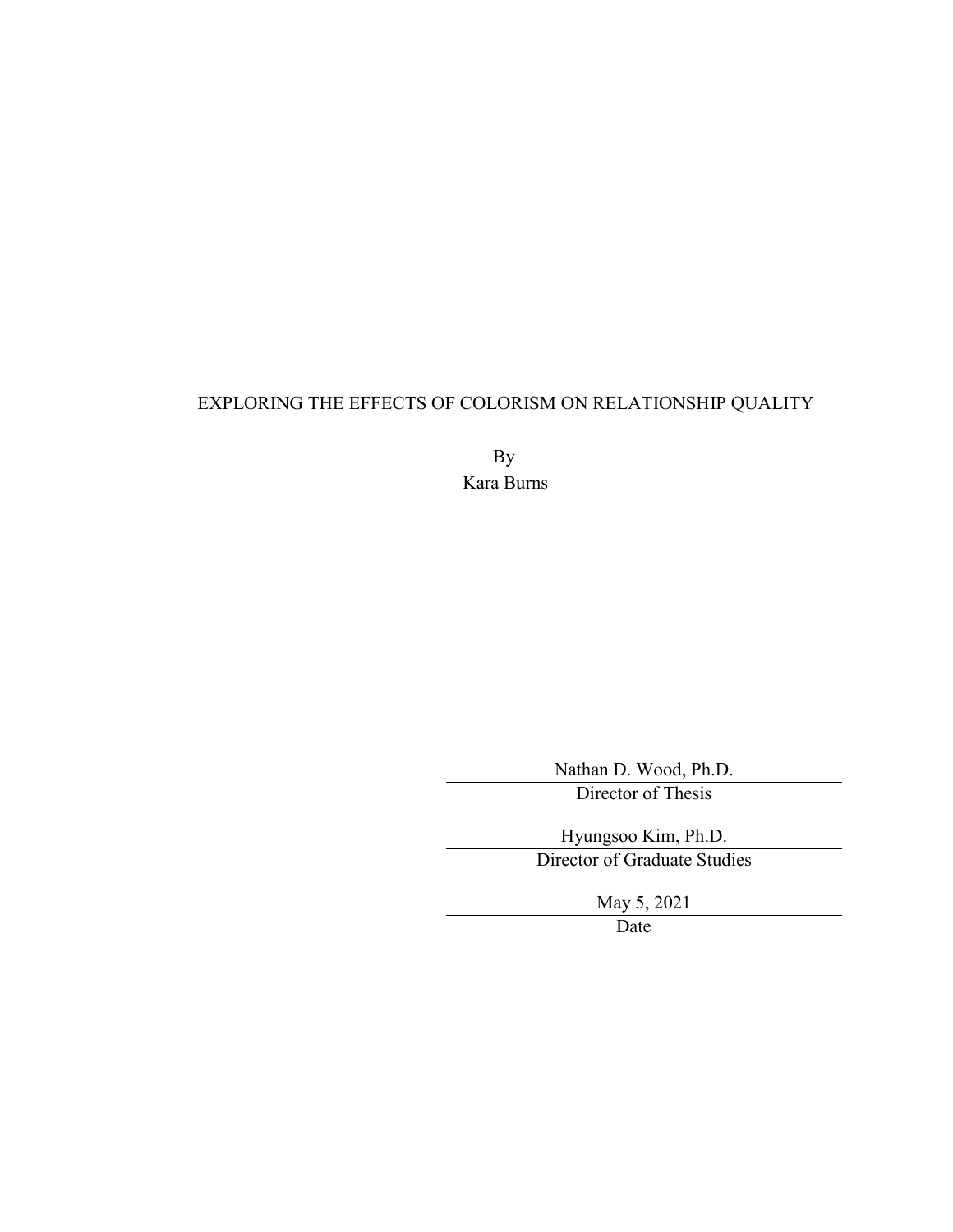## ACKNOWLEDGMENTS

<span id="page-5-0"></span>This thesis would not have been possible without the following important people. First, I would like to thank my Thesis Chair, Dr. Nathan Wood, for challenging my ideas to help me effectively get my point across. To my amazing committee members, Dr. Candice Hargons and Tracey Werner-Wilson, thank you for sharing your knowledge and providing excellent feedback at every stage of the thesis process. Additionally, thank you to my family and friends who encouraged me every time I needed it. Finally, thank you to the respondents of my study who offered their time to make this research possible.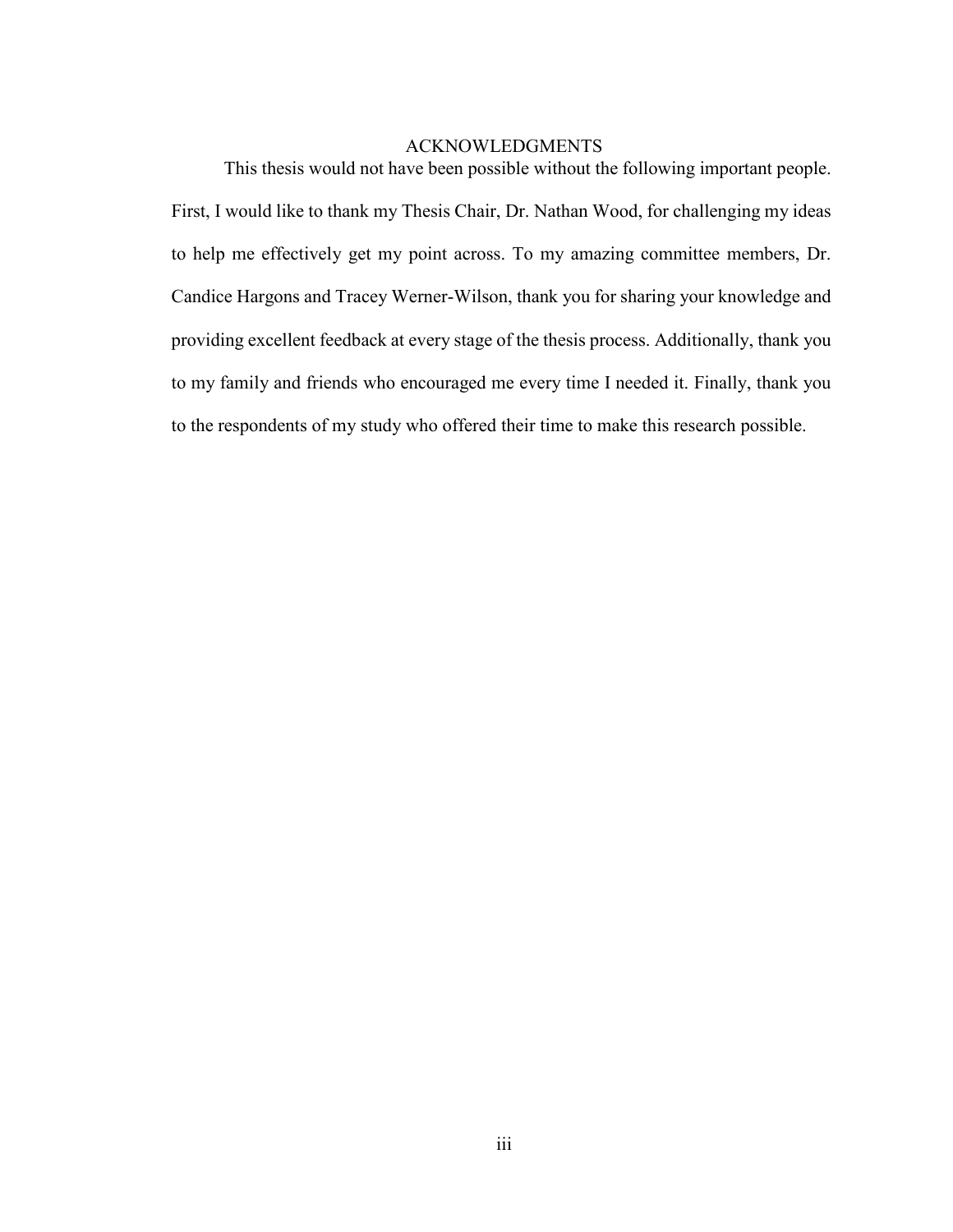## **TABLE OF CONTENTS**

<span id="page-6-0"></span>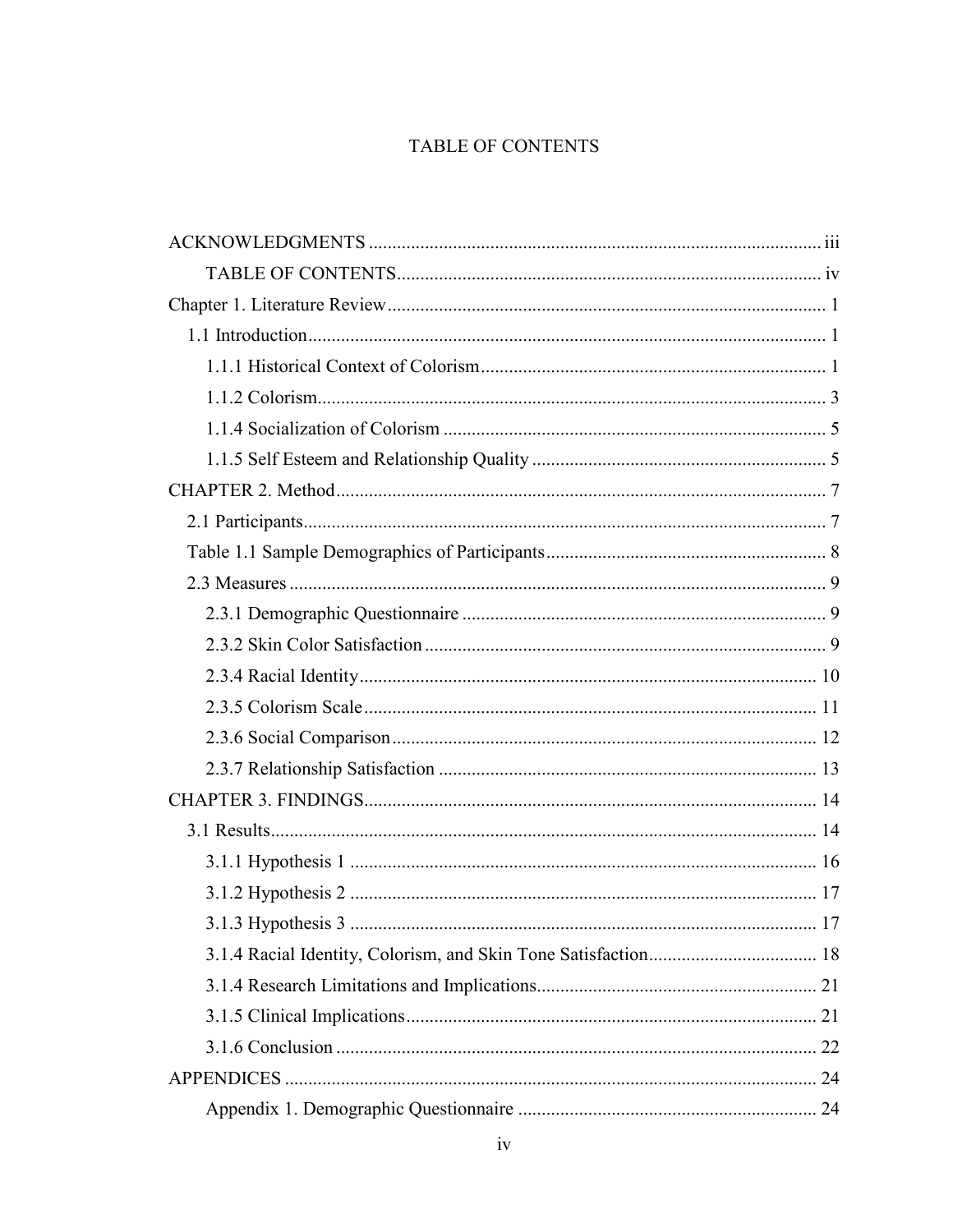| Appendix 5. Social Comparison Scale/Physical Characteristics Assessment Procedure |  |
|-----------------------------------------------------------------------------------|--|
|                                                                                   |  |
|                                                                                   |  |
|                                                                                   |  |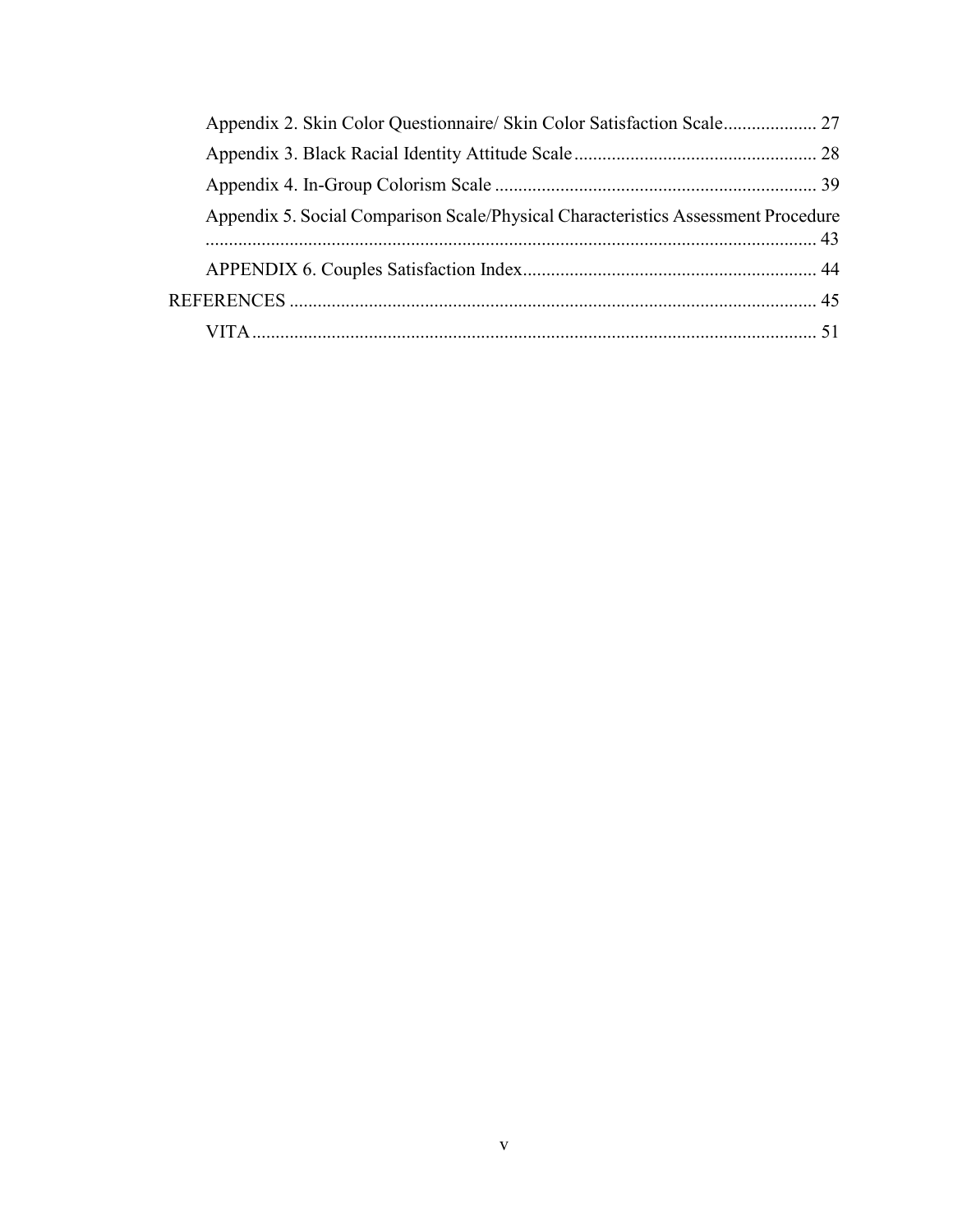## LIST OF TABLES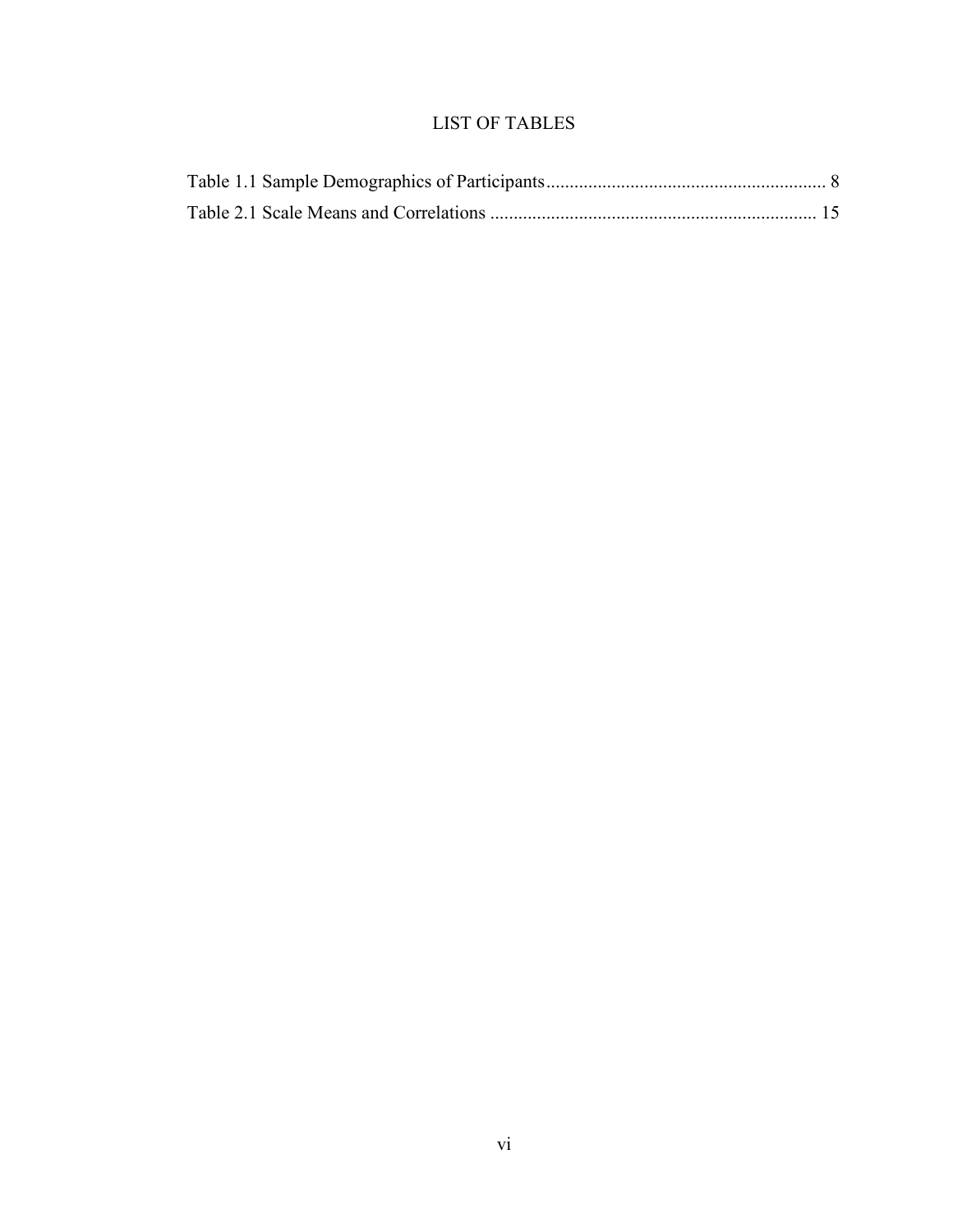CHAPTER 1. LITERATURE REVIEW

<span id="page-9-1"></span><span id="page-9-0"></span>1.1 Introduction

Colorism coined in 1982 by Alice Walker, was defined as the preferred treatment of the same race based on skin tone (Walker, 1983, Norwood, 2015). Out-groups like White people would view lighter skin Black people as favorable as darker skinned Black people were unfavorable (Uzugara et al., 2014). Earlier research has demonstrated that racial discrimination can affect Black mental health and family interactions (Vargas et al., 2020; Ajrouch et al., 2010), but there has been limited focus specifically on how Black people's exposure to discrimination and racism affects couple quality (Lavner, Barton,  $\&$ Bryant, 2018). A study of low-income African American couples found that 80% of the couples reported experiencing racial discrimination within the past 6 months. Relationship quality was associated with the amount of reported exposure to racial discrimination (Lavner, Barton, & Bryant, 2018). The present study is designed to examine if domains of colorism affect Black romantic relationship quality, while accounting for racial identity, age, gender, education, and income.

#### 1.1.1 Historical Context of Colorism

<span id="page-9-2"></span>Reports have shown that African Americans experience more racism than any other ethnic minority in the United States (Byrd, 2012). Camara Jones (2000) defined racism as "prejudiced and discrimination- prejudiced assumptions about the abilities, motives, and intention with a race and discrimination in which negative actions towards others with regards to race". Racism and discrimination can be experienced at any time during a Black person's life and occurs frequently. Historically, the rift between Black people and White people started before the 19th century, when Black people were forced into 'Chattel Slavery' (Okoye, 1980). During this Antebellum era, Black people were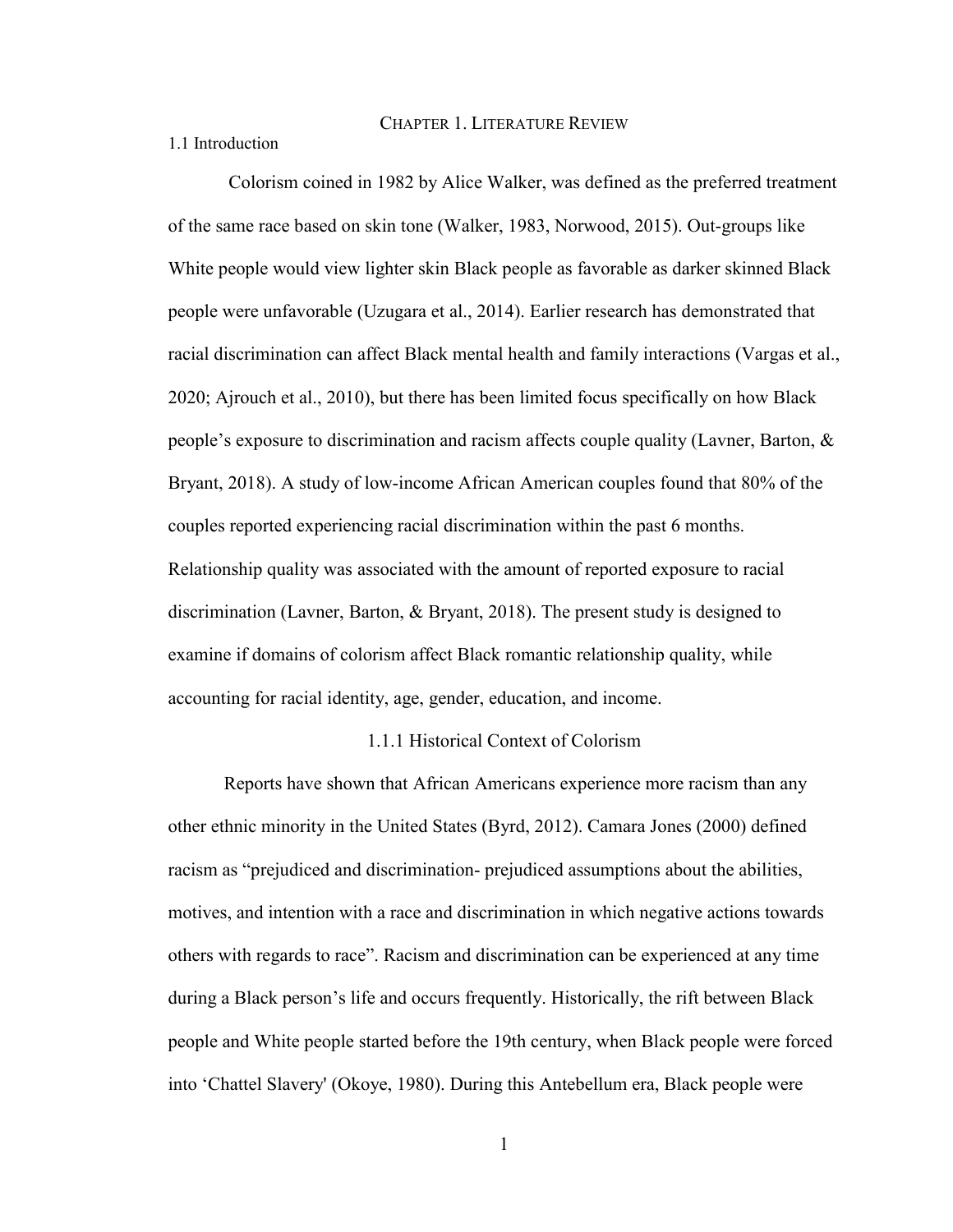kidnapped and enslaved by White people in hostile and deadly environments and even shipped to different areas for enslaved labor for the White people (Shalhope, 1971). Even though Black people were treated with disrespect and constant abuse, not all were treated the same (Bordenhorn & Ruebeck, 2007). The White-dominated society started to accept being around lighter-skinned Black people and would start to assign them more domestic roles. Darker-skinned Black people had harsh environments to work in as they were in the field and had more physically straining work (Uzugara & Jackson, 2016). Lighterskinned Black people were assigned to domestic roles that were also straining but were given the opportunity to educate themselves further than the field slaves could (Frazier, 1930). Researchers who found past journal entries of enslaved Black people noted that a social distinction among the enslaved was that the house slaves and servants were on a higher social hierarchy than field slaves (Frazier, 1930). Domestic slaves believed that they were of higher class and would proudly write about their connection to White people (Reece, 2017). Researchers who found diaries from field slaves found that lighterskinned Black people would boast about their clothing and higher role to darker Black people (Carson, 2011).

As the years progressed into the postbellum era, lighter-skinned Black people internalized their elite rank and would continue to practice their higher rank through colorist groups like the Blue Vein Society (Landor & McNeil, 2019). Similarly, they would attend events like paper bag parties and other events that darker-skinned Black people could not attend. This lighter-skinned Black people preference persisted through the institutionalization despite the one-drop rule that was passed in Arkansas in 1911, which explained that if you had any drop of Black in you that you were Black. After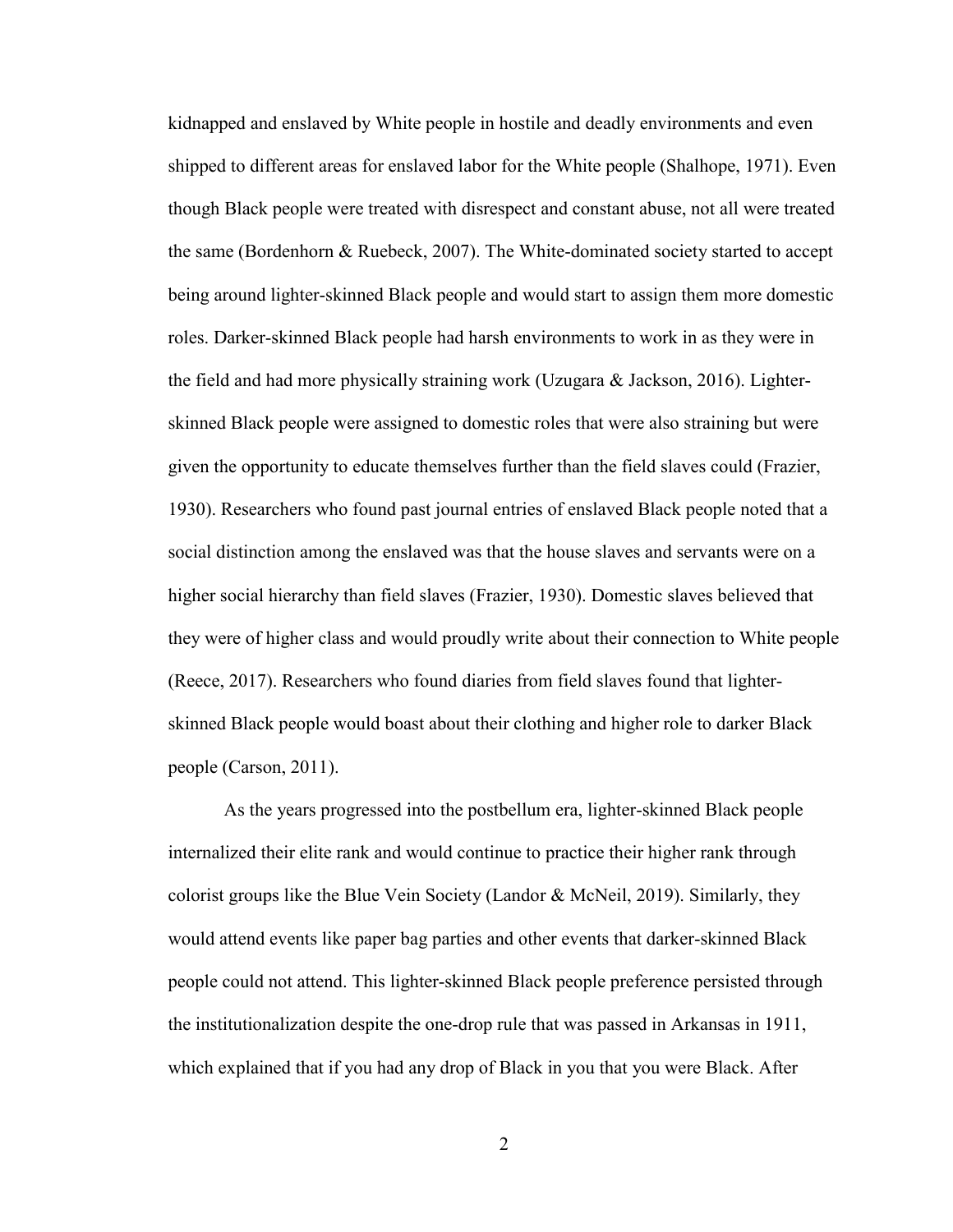chattel slavery was ruled illegal and enslaved were freed, discrimination and segregation persisted. Even though lighter-skinned Black people were treated to a certain extent better than field slaves, if one were Black at all, they would be treated differently by the White-dominated society. Harvey (2017) stated that racism is classified as intergroup as it deals with two or more racial groups; while colorism is an intragroup as it occurs within the racial groups. They go on to say that if racism were abolished, colorism would remain as it can exist outside of intergroups context.

#### 1.1.2 Colorism

<span id="page-11-0"></span>Colorism is still evidenced today via skin bleaching practices (Glenn, 2008), workplace favoritism towards lighter-skinned Black people (Turner, 1995), attractiveness (Reece 2018, Uzogara et al., 2014), even higher wages, and overall well-being (Reece, 2018, Keith et al., 2010). It became difficult for individuals with darker skin tones to find jobs because most businesses were White dominated. They would only hire within their own race or very light-skinned Black individuals that were comfortable to them (Turner, 1995). In a survey that asked Black individuals how satisfied they were with their skin tone in their own Black community; researchers found that individuals with lighterskinned tones were more satisfied than those with darker skin tones (Keith & Herring, 1991). These within-race disparities across skin tones are typically more pronounced among women. Evidence may exist about negative stereotypes about darker and lighterskinned Black women documented before the civil rights movement (Uzugara & Jackson, 2016). Dark-skinned women endure stereotypes of low attractiveness and intelligence, unlike their dark male counterparts.

Black people endured a profound loss of culture while held in captivity before and during the 19th century; they experienced sustained grief and loss (Gump, 2010). As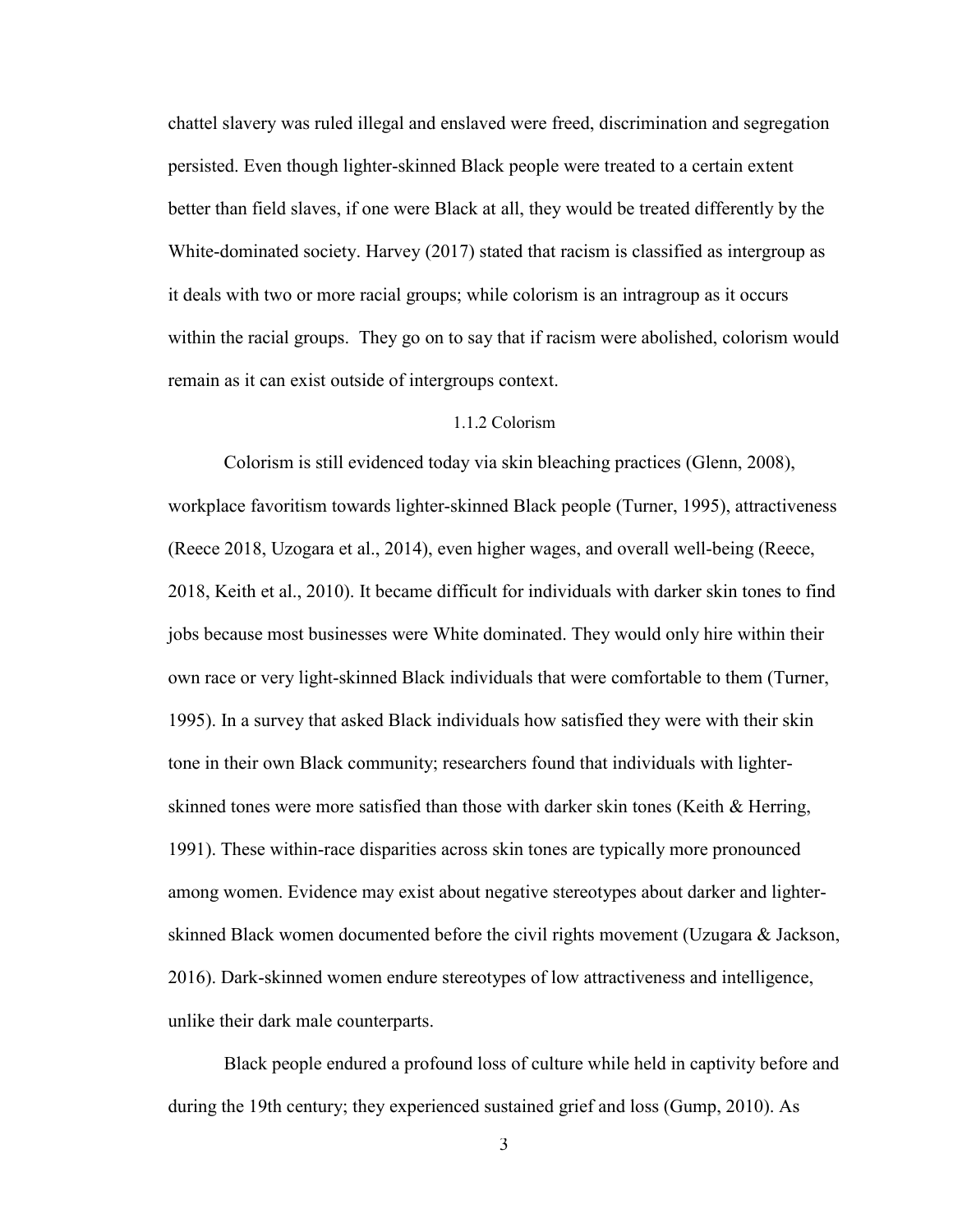most Black people encounter racism, oppression, and discrimination, trauma is reinforced and can be transmitted generationally (Gump, 2010). Stolorow and Atwood (1992) define trauma as a "unique or important effect occurring within a profound relational misattunement". This definition of trauma can also help to explain the trauma of chattel slavery and the continuation of reinforcement through colorism and racial aggression.

Colorism is a result of slavery that still affects the Black community both consciously and unconsciously throughout generations. Darker and lighter-skinned Black people continue to exclude one another from groups due to their skin tone (Landor & McNeil Smith, 2019). Views on skin tone have established negative evaluations of darker-skinned Black people and influence perceptions both personally and romantically. Studies have found that lighter-skinned Black people have higher socioeconomic status, have spouses higher in socioeconomic status, and have lower color consciousness than those with dark skin (Hertel & Hughes, 1990). While the associations of skin tones affect both men and women of African descent, it has been shown that these biases lead to greater harm for African American women (Mathews et al 2015). Positive characteristics and traits are attributed to those with lighter-skin, while those with darker- skin tones are often placed into stereotypical categories and judged severely by their physical appearance (Cowart & Lehnert, 2018). The internalization of stereotypes has been defined as either internalized racialism or internalized racism. Internalized racialism is accepting both positive and negative stereotypes about one's group; internalized racism is the acceptance of only negative stereotypes (Maxwell et al 2014). Previous research suggests that while families transmit racial socialization messages to their children in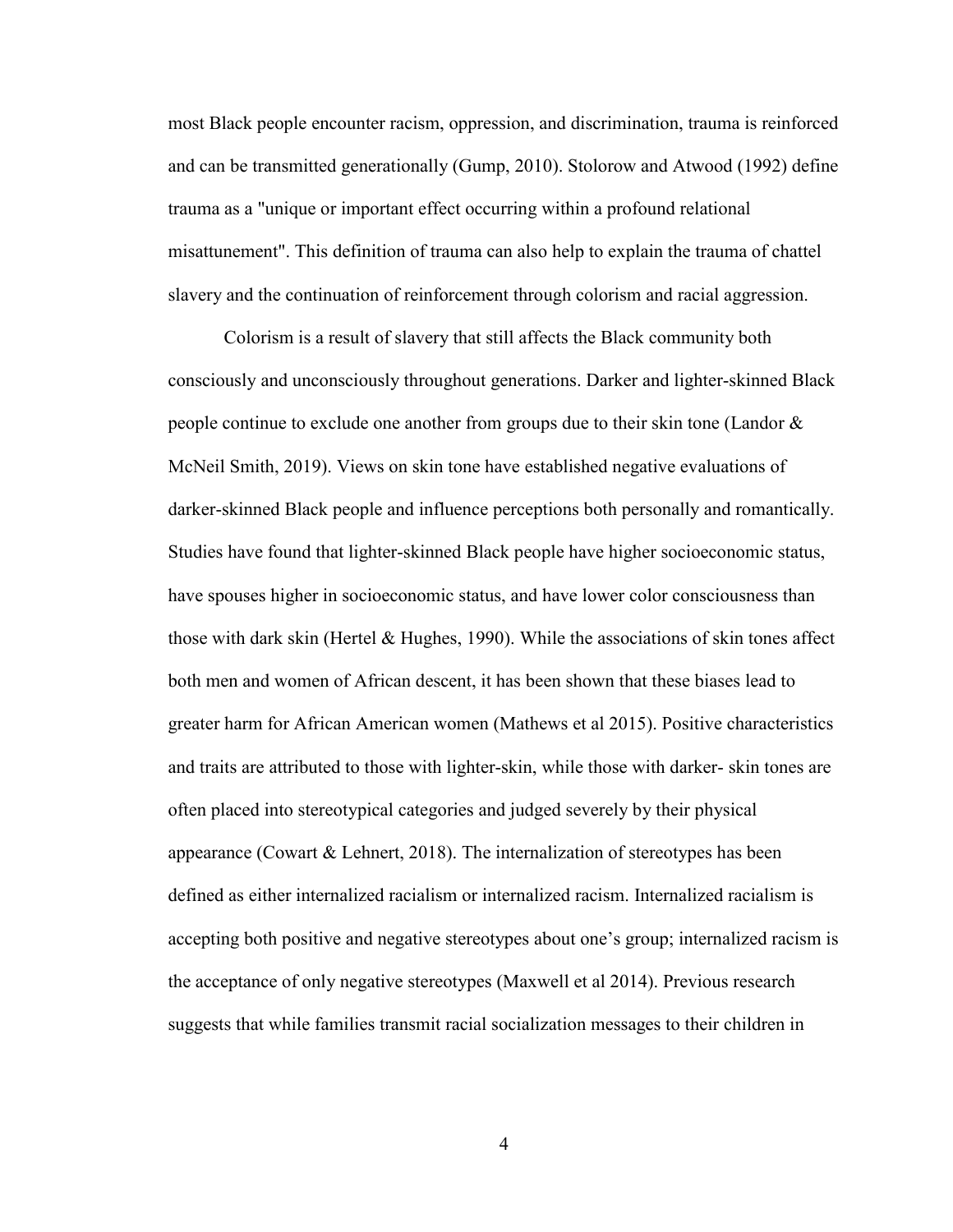order to protect them from the realities of racism, some Black families may also inadvertently perpetuate colorism (Landor et al., 2013).

#### 1.1.4 Socialization of Colorism

<span id="page-13-0"></span>Exclusionary practices within the Black community affect both males and females, but women are most often targeted when talking about color consciousness. In a survey that asked African American women how colorism was introduced within the family, most women reported that they primarily became aware of their skin color via their mothers (Wilder & Cain, 2011). Women are not the only ones who are affected by colorist stigmas and skin tone trauma. Darker-skinned men benefit from stereotypes about their masculinity and sexuality, whereas lighter-skinned men feel that they have less value in their sexual-attractiveness (Udry et al., 1971). When looking at the influence of colorism, families are not the only ones to introduce these views. The media is a big influence on how Black people view themselves within society (Parameswaran, 2015). From being exposed to constant ads for skin whitening creams, to seeing Hollywood actors with lighter skin portrayed as good heroes and dark-skinned actors as poor villains; Black people are exposed to colorism in several different ways. Previous research (e.g., Reece, 2020) has argued that darker-skinned Black people are the ones that are most negatively affected by colorism. This study aims to focus on both sides of the spectrum of blackness to better understand both lighter and darker-skinned individuals; and how colorism and its socialization affect one's self-esteem and relationship quality.

#### 1.1.5 Self Esteem and Relationship Quality

<span id="page-13-1"></span>In a study that asked how African Americans deal with discrimination related stressors, the study found that African Americans (women more than men) prefer to use avoidance strategies more than coping strategies to deal with discrimination (Utsey et al.,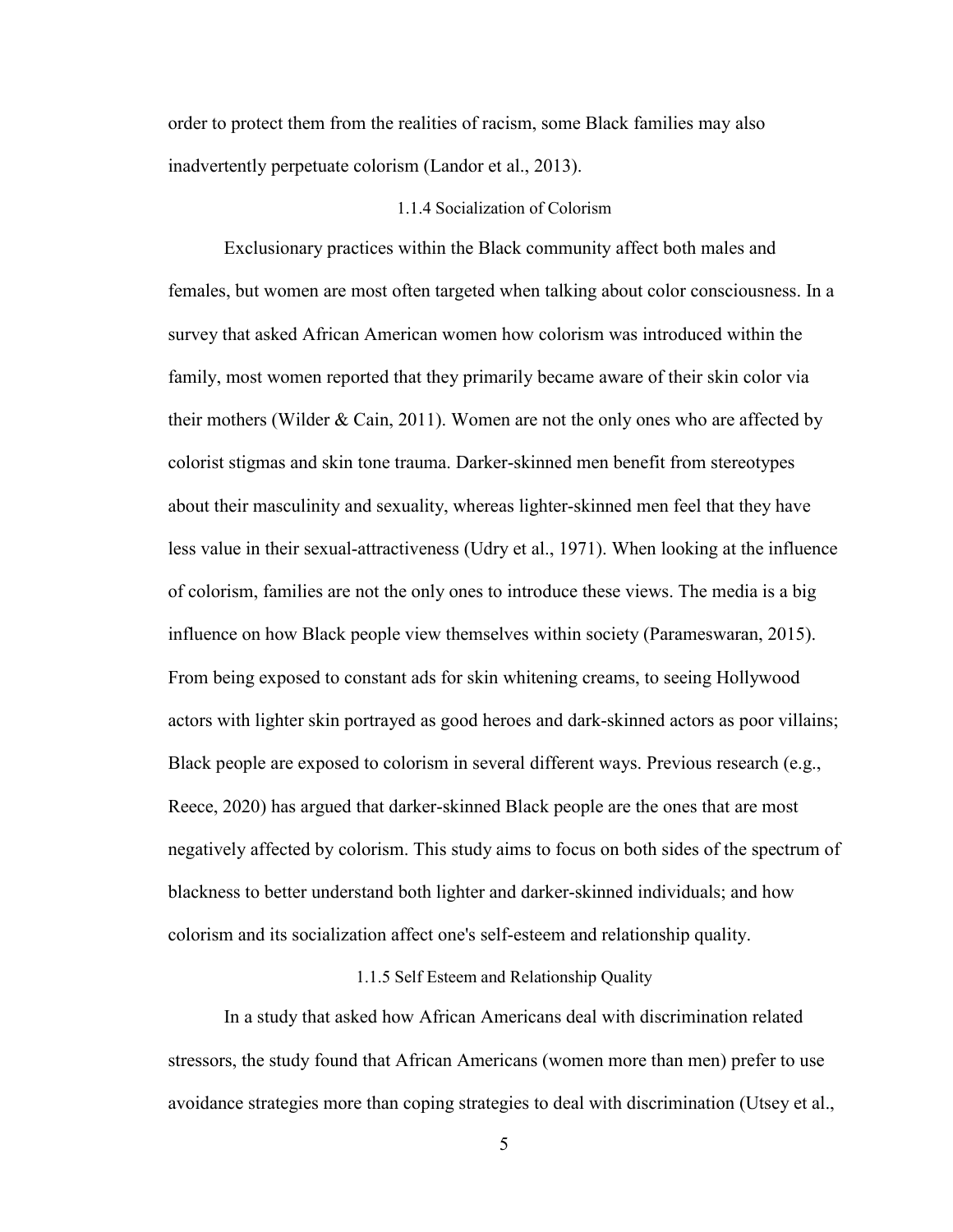2000); Providing evidence that Black people would rather internalize and avoid specific problems that point to their race or even skin tone. Due to the internalization of certain skin tone characteristics, self-esteem and color satisfaction decline. Self-esteem is said to be important in human existence (Tayler & Glenn, 2015), it should also be considered that a culture that has encountered systemic injustice and more would have several perspectives on themselves. Some Black individuals face issues of skin tone satisfaction within their own race. Both lighter skin and darker skin Black people are forced to be overtly aware of their skin tone, this awareness can have huge impacts on one's selfesteem (Tayler & Glenn, 2015).

Similarly, other researchers have found that internalized skin tone trauma has a positive correlation with skin color satisfaction (Maxwell et al 2015). Research indicates that one's romantic relationship can influence both mental health and outlook on life, which in turn affects relationship stability (Cutrona et al., 2011). It remains unclear how the combination of both partners' colorism perspectives or transgenerational trauma associate with relationship quality.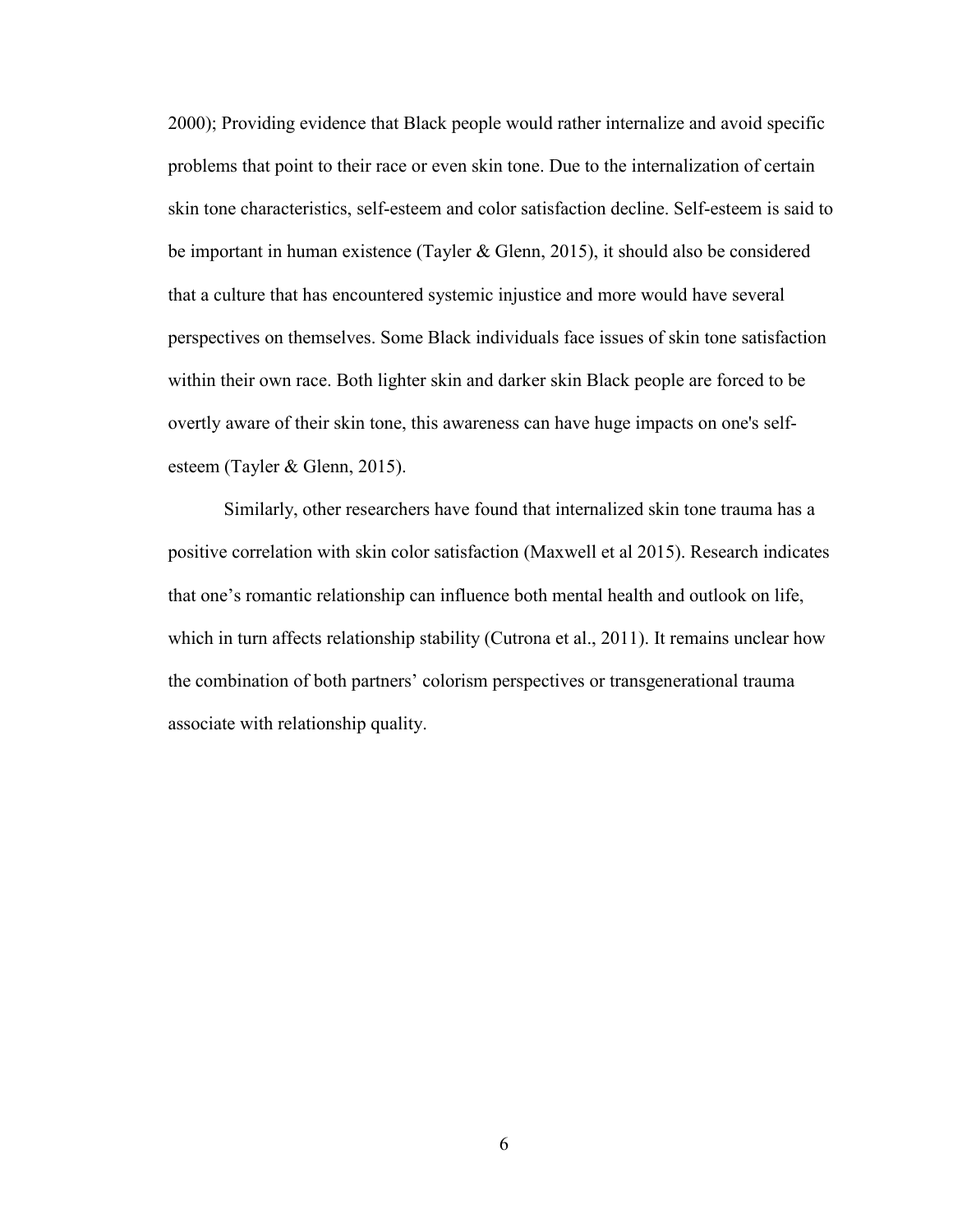#### CHAPTER 2. METHOD

#### <span id="page-15-1"></span><span id="page-15-0"></span>2.1 Participants

There were 46 participants in the study (29 female, 15 male, 2 trans) who identified as Black or African American between 18 and 73 years of age (m=33.565, sd= 14.694) who were at least 6 months into a committed relationship (e.g., dating, engaged, or married). The majority of participants (93.5%) had at least some college-level education, and most participants resided in the Southern region of the United States (41.3%). For more details on sample demographics, see Table 1.1. It should be noted that even though the participant sample is small, the sample shows diversity in sexual identity and region.

#### 2.2 Procedures

This study used the snowball sampling method. Individuals were informed about the anonymous online survey study by advertised flyers within the University of Kentucky as well as advertised flyers on personal social media accounts. Flyers placed around the University of Kentucky campus and other locations with a high probability of foot traffic. An email was sent to gatekeepers of different Black student organizations like MANNRS, Student Support Services (SSS), and Black Graduate and Professional Student Association (BGPSA). The study also advertised in certain news media like the Kentucky Kernel, Graduate Student Congress Digest, and other newspaper outlets. Additionally, recruitment emails were sent to department heads, and directors of graduate studies asking them to distribute advertisements to all their graduate students. After providing informed consent, participants completed the online survey via Qualtrics; survey completion approximately 30 minutes. On retrieving the link to the online survey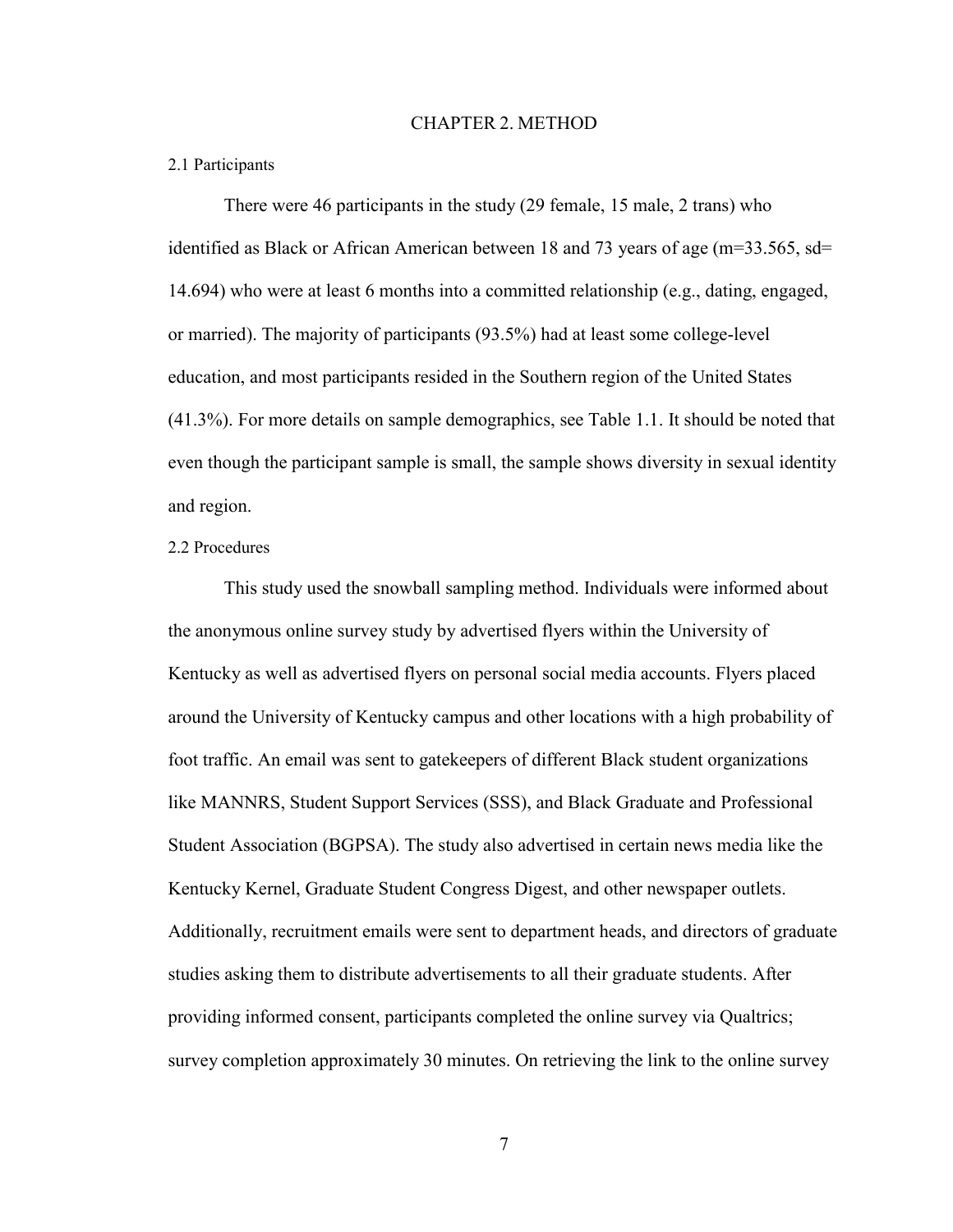|                                          | $\mathbf n$                    | $\frac{0}{0}$ |                                             | n              | $\frac{0}{0}$ |  |  |  |
|------------------------------------------|--------------------------------|---------------|---------------------------------------------|----------------|---------------|--|--|--|
|                                          | Indicate your highest level of |               |                                             |                |               |  |  |  |
| Which race do you primarily identify as? |                                |               | education:                                  |                |               |  |  |  |
| <b>Black</b>                             | 40                             | 87            | Less than high school                       | $\mathbf{1}$   | 2.2           |  |  |  |
| Bi/multiracial                           | 5                              | 10.9          | High school                                 | $\overline{2}$ | 4.3           |  |  |  |
|                                          |                                |               | diploma/GED                                 |                |               |  |  |  |
| Other:                                   | 1                              | 2.2           | Some college                                | 13             | 28.3          |  |  |  |
|                                          |                                |               | Associate degree                            | 5              | 10.9          |  |  |  |
| What is your ethnicity?                  |                                |               | Master's degree                             | 15             | 32.6          |  |  |  |
| African American                         | 43                             | 93.5          | Professional degree                         | 6              | 13            |  |  |  |
| African                                  | 3                              | 6.5           | Doctorate degree                            | 3              | 6.5           |  |  |  |
| Afro-Caribbean                           | $\overline{2}$                 | 4.3           | No response                                 | $\mathbf{1}$   | 2.2           |  |  |  |
| What is your gender identity?            |                                |               | How would you describe your<br>income?      |                |               |  |  |  |
| Male                                     | 15                             | 32.6          | Low income                                  | 7              | 15.2          |  |  |  |
| Female                                   | 29                             | 63            | Lower-middle income                         | 13             | 28.3          |  |  |  |
| Transgender-Man                          | $\overline{2}$                 | 4.3           | Middle income                               | 20             | 43.5          |  |  |  |
|                                          |                                |               | Upper-middle income                         | $\overline{4}$ | 8.7           |  |  |  |
| What is your sexual identity?            |                                |               | High income                                 | $\overline{2}$ | 4.3           |  |  |  |
| Heterosexual                             | 39                             | 84.8          |                                             |                |               |  |  |  |
| Gay                                      | $\overline{2}$                 | 4.3           | Which region of the U.S. do you live<br>in? |                |               |  |  |  |
| <b>Bisexual</b>                          | 3                              | 6.5           | South                                       | 19             | 41.3          |  |  |  |
| Queer                                    | $\mathbf{1}$                   | 2.2           | West                                        | $\overline{4}$ | 8.7           |  |  |  |
| No response                              | $\mathbf{1}$                   | 2.2           | Midwest                                     | 11             | 23.9          |  |  |  |
|                                          |                                |               | Southeast                                   | 6              | 13            |  |  |  |
| <b>Relationship Status</b>               |                                |               | North                                       | $\overline{2}$ | 4.3           |  |  |  |
| <b>Unspecified Committed</b>             |                                | 37            | Northeast                                   | $\overline{2}$ | 4.3           |  |  |  |
| Relationship                             | 17                             |               |                                             |                |               |  |  |  |
| Married                                  | 18                             | 39.1          | Northwest                                   | $\mathbf{1}$   | 2.2           |  |  |  |
| Engaged                                  | $\overline{4}$                 | 8.7           | Total                                       | 45             | 97.8          |  |  |  |
| Living Together                          | $\overline{4}$                 | 8.7           | System                                      | $\mathbf{1}$   | 2.2           |  |  |  |
| Living Apart                             | 3                              | 6.5           |                                             |                |               |  |  |  |

<span id="page-16-0"></span>Table 1.1 Sample Demographics of Participants

participants were taken to the first page of the survey for a recruitment statement.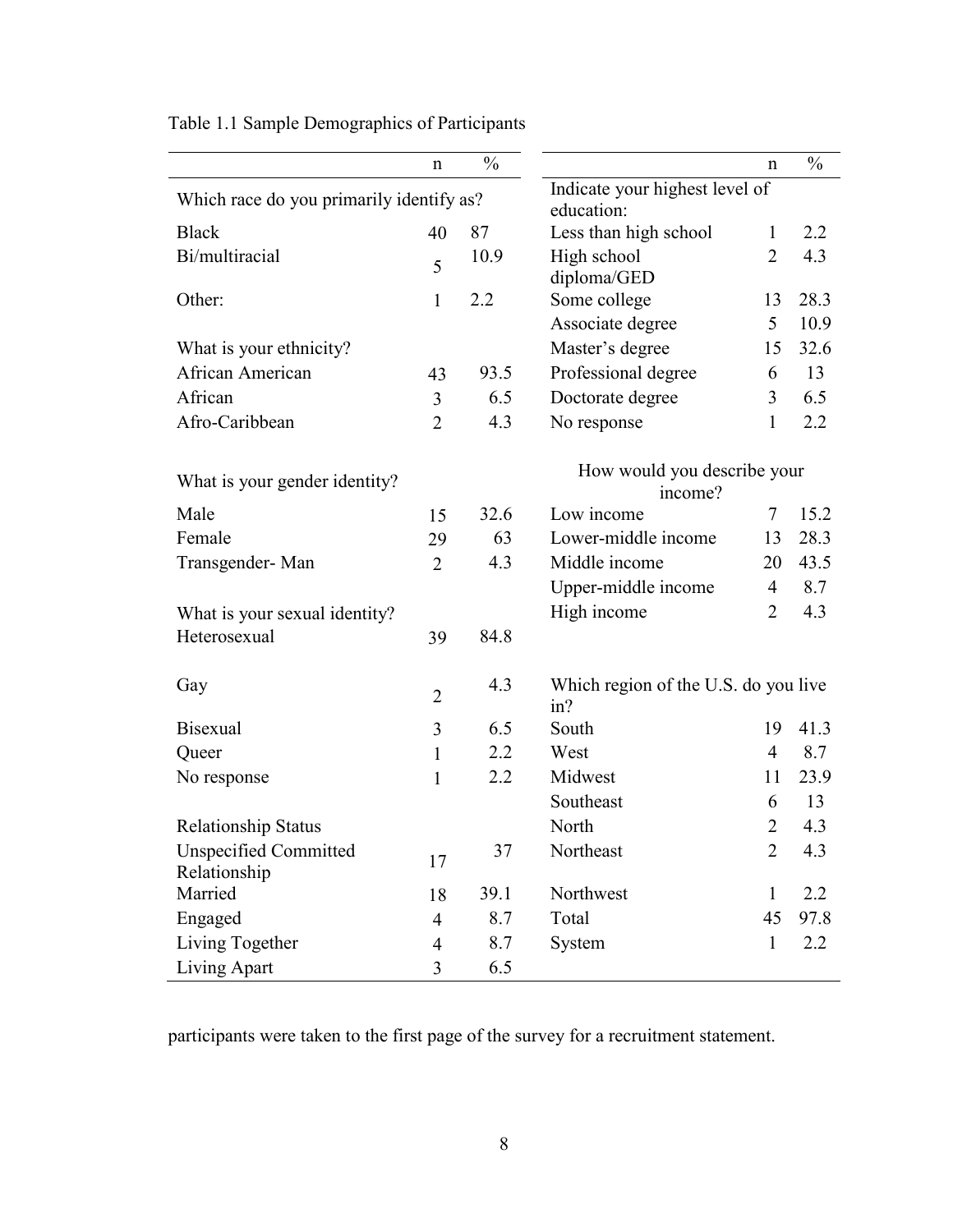Participants were prompted to agree to participate or if they chose not to participate, they were instructed to log out of the survey and close the browser window. The order of the measures included in the survey randomized, as the order of the questionnaires was not important. Once all measures are completed, responses were saved and stored to be coded later. Each participant thanked for their participation and presented an onscreen explanation of research as well as one last question that asked the participant if they would like to enter to win a gift card prize. Participants had an option to enter their email into a random drawing for a \$25 Starbucks gift card. If they wished to be entered into the drawing, they were directed to a separate online survey to record their email addresses. This was done to keep any identifying information separate from participant responses. The winner was selected using an online random number generator  $(i.e., good$ e.

<span id="page-17-0"></span>2.3 Measures

#### <span id="page-17-1"></span>2.3.1 Demographic Questionnaire

A brief demographics questionnaire (see Appendix 1) included 13 questions assessing age, race, ethnicity, sexual orientation, educational level, income, geographical location, relationship status, and relationship length. Although individual responses are only included in the analysis, four questions are included which prompted respondents to provide both their own and their partner's date of birth. In the present study, there were 46 total participants.

#### 2.3.2 Skin Color Satisfaction

<span id="page-17-2"></span>The Skin Color Satisfaction Scale (SCSS; see Appendix B) by Falconer and Neville (2000) is a 7-item questionnaire that is made from two parts. The first three questions are from the 3-item Skin Color Questionnaire Scale (SCQ; Bond & Cash, 1992)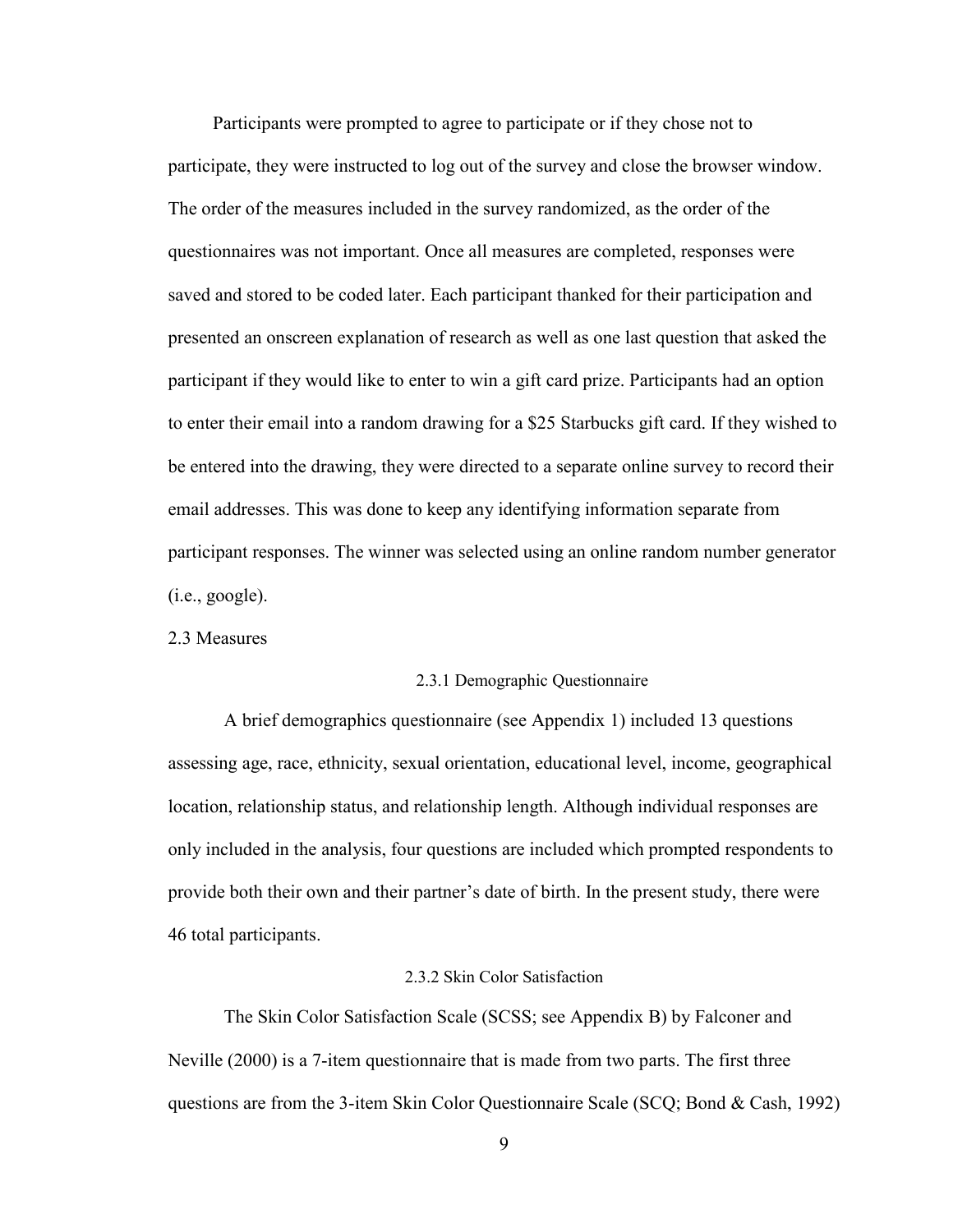and are designed to assess skin color satisfaction, self-perceived skin color (light-dark), and ideal skin color [Sample items: "How satisfied are you with the shade (lightness or darkness) of your skin color?" Response alternatives range from 1 (extremely dissatisfied) to 9 (extremely satisfied). (b) "Compared to most African-American people, I believe my skin color is . . . '' Responses range from 1 (extremely light) to 9 (extremely dark)]. This questionnaire assessed how comfortable individuals are with their skin tone (Sample items: "I have always felt comfortable with my skin color"; ``I didn't feel comfortable with my skin color until recently"). Previous research has shown that the SCSS scores are based on an item- average and thus ranges from 1 to 9, with higher scores indicating more satisfaction with skin color. Studies also merge the first three questions of SCQ scale with SCSS. Results from previous studies (Falconer  $\&$  Neville, 2000) were ( $\alpha$ =.71, M=7.7, SD=1.43), while current sample is ( $\alpha$ =0.676) (M= 7.421)  $(SD= 1.836)$ .

#### 2.3.4 Racial Identity

<span id="page-18-0"></span>To better understand racial identity and African Americans' attitudes toward their community, this study used the Racial Identity Attitude Scale (Helms & Parham, 1985) (Appendix C). The scale has 50 items using a 5-point Likert Scale to access subscales of preencounter (An individual's belief the idea that their race has no social meaning), Encounter (An individual's views about where they are in society changes), Immersion (Individuals' anger towards whites), and Internalization (Individuals feel a sense of pride and security within their racial heritage). Participants in the study asked questions about how they feel about being in environments of Black culture as well as if they feel comfortable with it (Sample item: I believe that being Black is good, and consequently, I limit myself to Black activities). Participants on a scale if they agree or disagree with the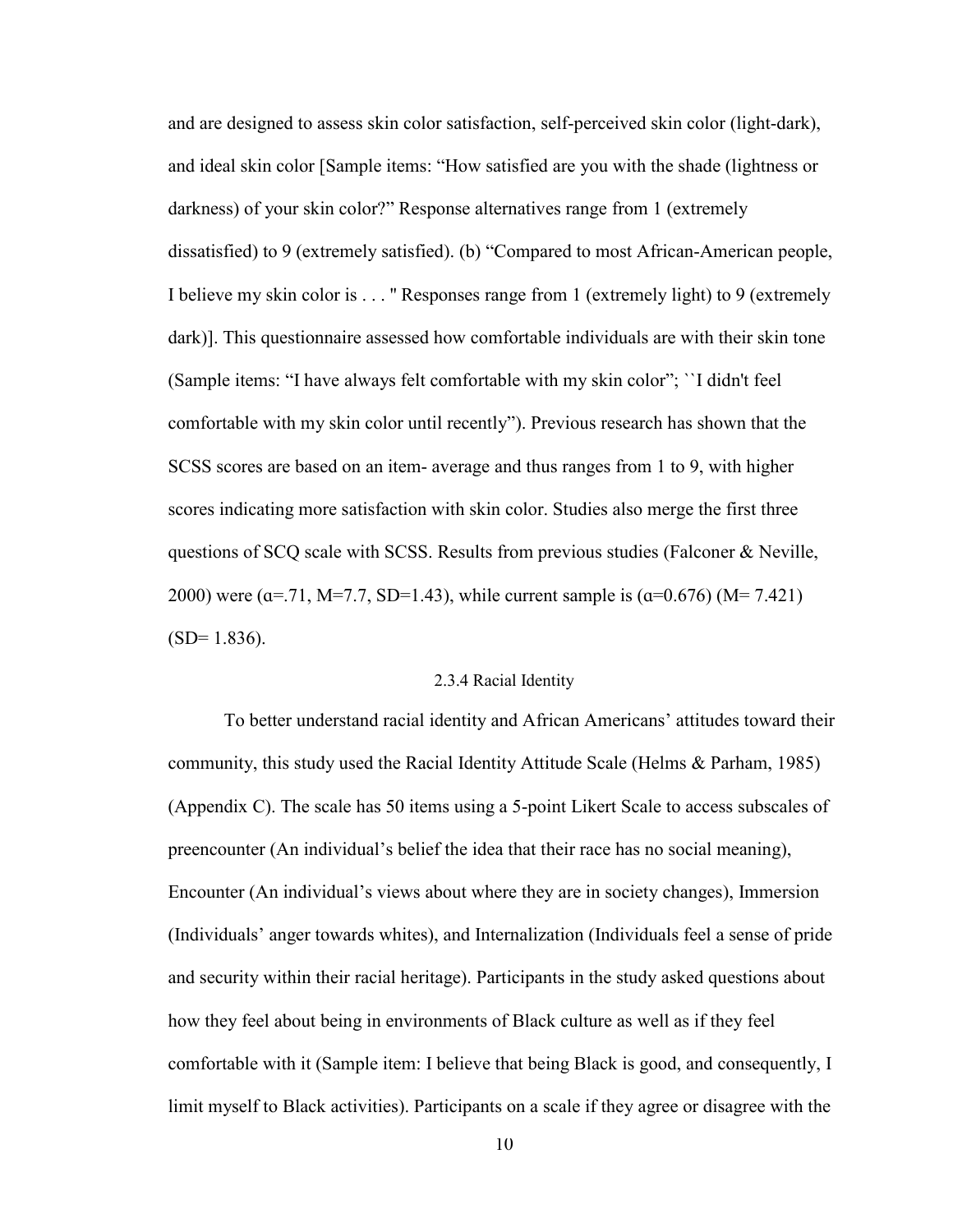statements provided (1- Strongly Disagree and 5 Strongly agree). This scale was not used to answer the research question of colorism but was included as it potentially could confound the variables of interest. Understanding this aspect helps to better understand how often some African Americans may internalize their thoughts within the community. Parham and Helms (1985) report in previous studies: preencounter (M=1.960, SD=0.61), encounter (M=4.20, SD=.77), Immersion (M=3.07, SD=0.61), Internalization (M=3.70, SD=.64). Mean scores of the present study were preencounter  $(M=14.918, SD= 6.170,$ ɑ=0.792), encounter (M=12.473, SD=3.116, ɑ=0.452), Immersion (M=26.486, SD= 4.816, ɑ=0.527), Internalization (M=37.837, SD= 4.997, ɑ=0.718).

#### 2.3.5 Colorism Scale

<span id="page-19-0"></span>The In-group Colorism Scale (ICS) (Harvey, Banks & Tennial, 2017; Appendix D) is a 20–item questionnaire that includes statements regarding one's personal views on skin color. The In-Group Colorism Scale assesses the degree to which skin tone variation is important across five essential domains: Self-Concept (self-constructed from the beliefs one holds about oneself and the responses of others based on their skin tone). Affiliation (Individuals' preference to associate with a certain person or group focused on skin tone), Attraction (Individuals find certain skin tones more romantically attractive), Impression Formation (form impressions based on certain skin tone), and Upward Mobility (the belief that skin tone will is the gateway to upward mobility and socioeconomic success). Participants will answer if they disagree or agree with the statement (1- Strongly Agree and 5- Strongly Disagree). The ICS is related to other important constructs such as parental socialization, skin tone, self-esteem, stereotypes, racial identity, and socioeconomic status. This scale can help to assess how African Americans see their skin tone, and how it affects their self-esteem. The questionnaire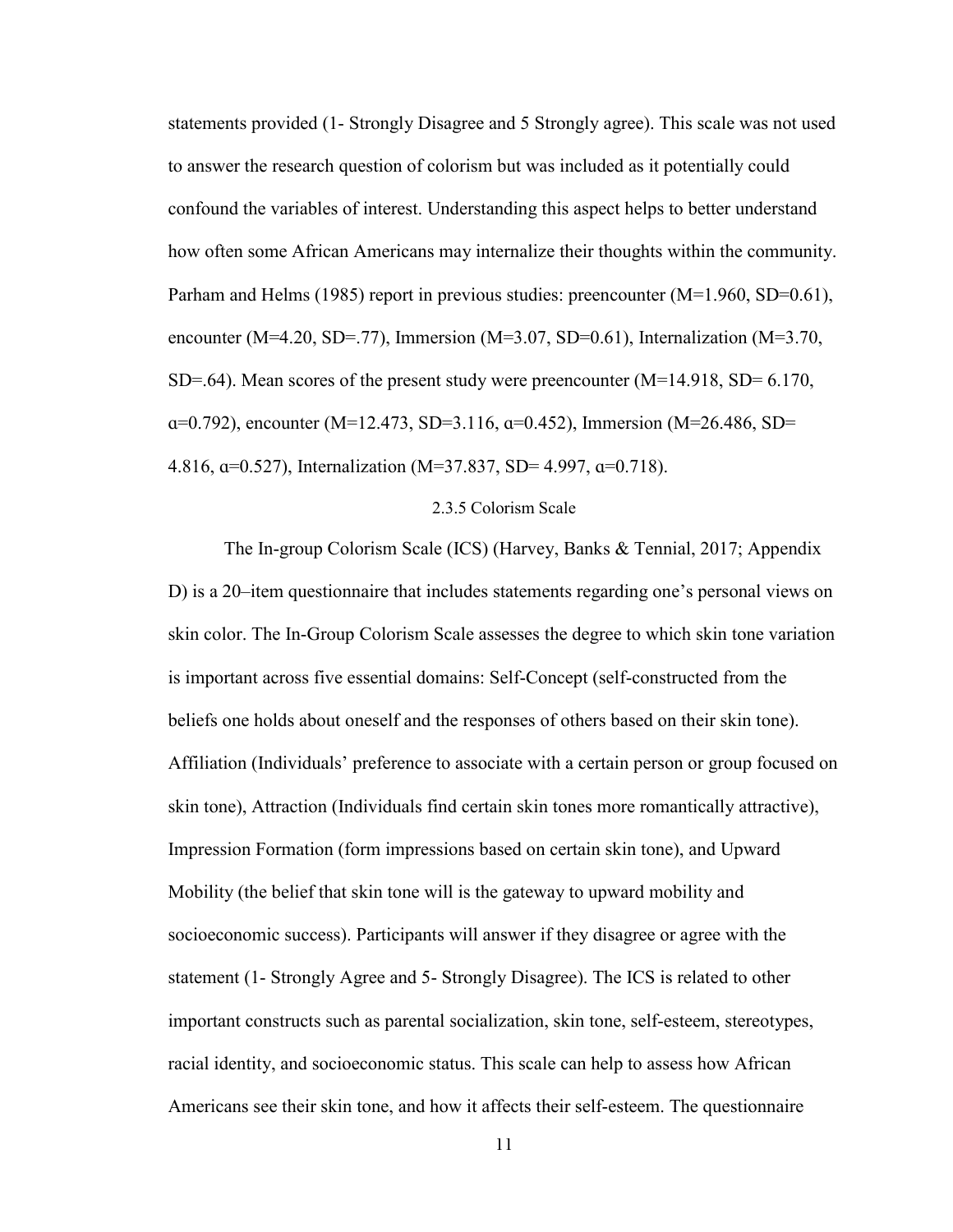from this scale can also provide information on if color is the main characteristic of why an individual may feel within the five essential domains. Results from previous studies (Harvey, Banks & Tennial, 2017) were: Self Concept (ɑ=.87), Impression Formulation  $(a=0.73)$ , Upwards Mobility  $(a=0.90)$ , Attraction  $(a=0.81)$ , Affiliation  $(a=0.80)$ . Mean scores of the present study were: Self Concept (ɑ=0.814, M=12.923, SD=4.318), Impression Formation ( $\alpha$ =0.761, M=6.7, SD=3.329), Upwards Mobility ( $\alpha$ =0.799, M=11.375, SD=4.099), Attraction (ɑ=0.658, M=8, SD=3.616), Affiliation (ɑ=0.7, M=6.425, SD=2.960).

#### 2.3.6 Social Comparison

<span id="page-20-0"></span>To better assess social comparison, the Physical Characteristic Assessment Procedure (Adapted from Bond & Cash, 1992) (Appendix E), and Social Comparison Scale (SCS; Adapted from Thompson, et. al., 1999) are used. The physical characteristic assessment procedure scale is an adapted 5- item scale that assesses from 1 to 9 (1 lightest skin and 9 darker-skinned) How a participant wants to be seen as well as how they view themselves. The scale is taken from previous research that has adapted the questionnaire to fit African Americans (Hall, 2003). The social comparison scale is a 6 item questionnaire that asks how one feels as though their race is viewed as well as some might compare skin color. This scale uses a Likert scale ranging from one to five in how an individual might agree or disagree with the statements provided. The scale that is being used is also adapted from the previous study to better assess African Americans (Hall, 2003). Both scales can provide better knowledge on how individuals see themselves and compare themselves to others giving a more accurate result for the study. Previous studies merge the first few questions of the social comparison scale (SCS) with the Physical Characteristic Assessment Procedure (PCAP). Results of previous studies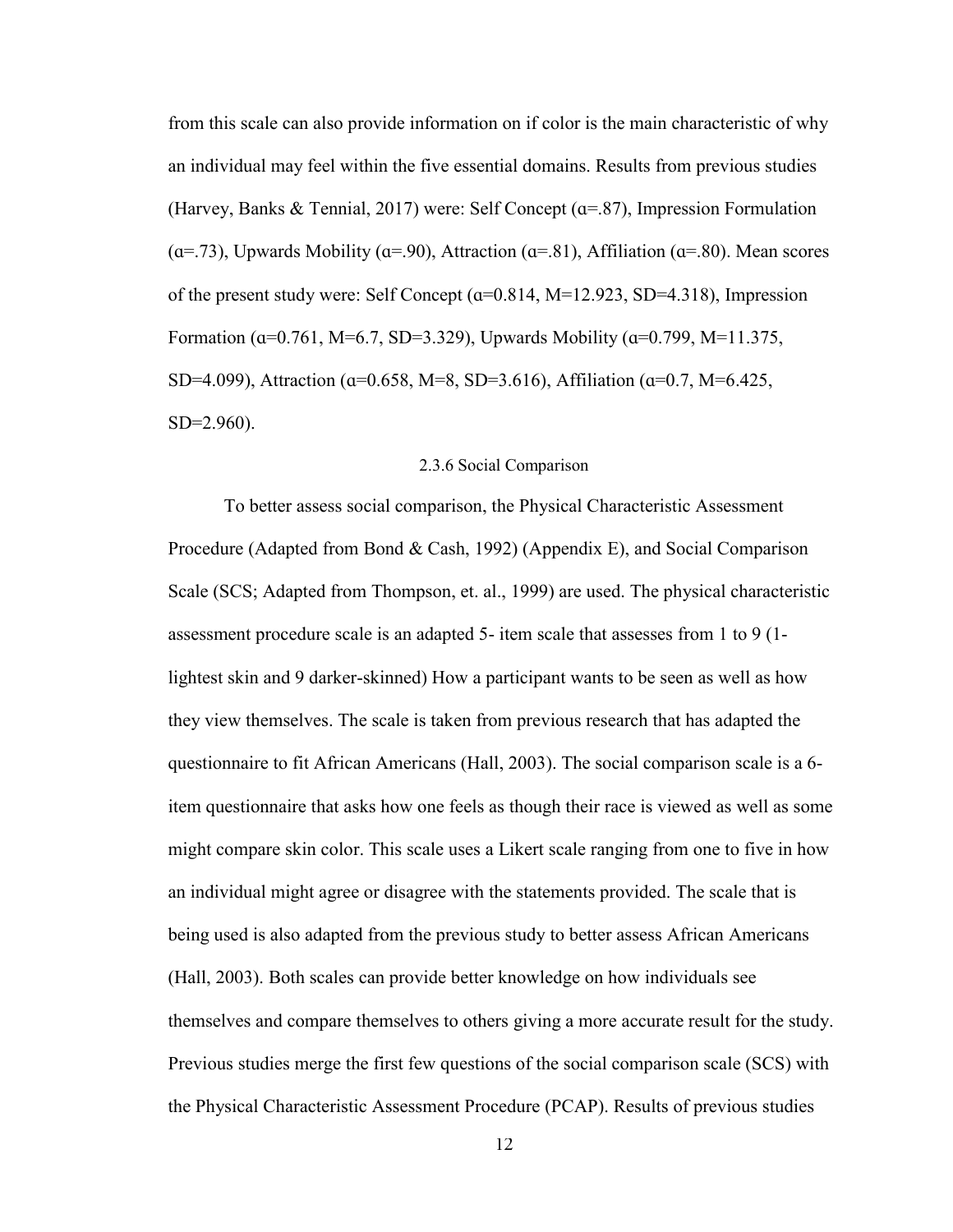(Hall, 2003) were  $(a= .387)$ ,  $(M= 4.47)$ ,  $(SD= 2.87)$ , while current sample results were  $(\alpha=0.702, M=5.586, SD=1.241).$ 

#### 2.3.7 Relationship Satisfaction

<span id="page-21-0"></span>The Couples Satisfaction Index (Funk & Rogue, 2007, see Appendix F) is a 4 item scale that assesses perceptions of romantic satisfaction (sample item: "My relationship with my partner is happy"). Participants their satisfaction within their relationship on a 5 or 6-point Likert scale (0 being the lowest and not having healthy relationship satisfaction and 5-or 6-being the highest within relationship satisfaction). Response scores will be summed across the four items for a possible range of 0 to 21, with higher scores indicating more relationship satisfaction. It is important to note that due to a transcription error, the present study used an item average score across three items of the CSI-4 ("I have a warm and comfortable relationship with my partner", "How rewarding is your relationship with your partner?", and "In general, how satisfied are you with your relationship?). Previous studies (e.g., Funk & Rogue, 2007) have shown that the CSI-4 were reliable ( $\alpha$ =.84, mean=16, SD=3.9); while current results were ( $\alpha$ = 0.865,  $M= 4.065$ , SD= .910).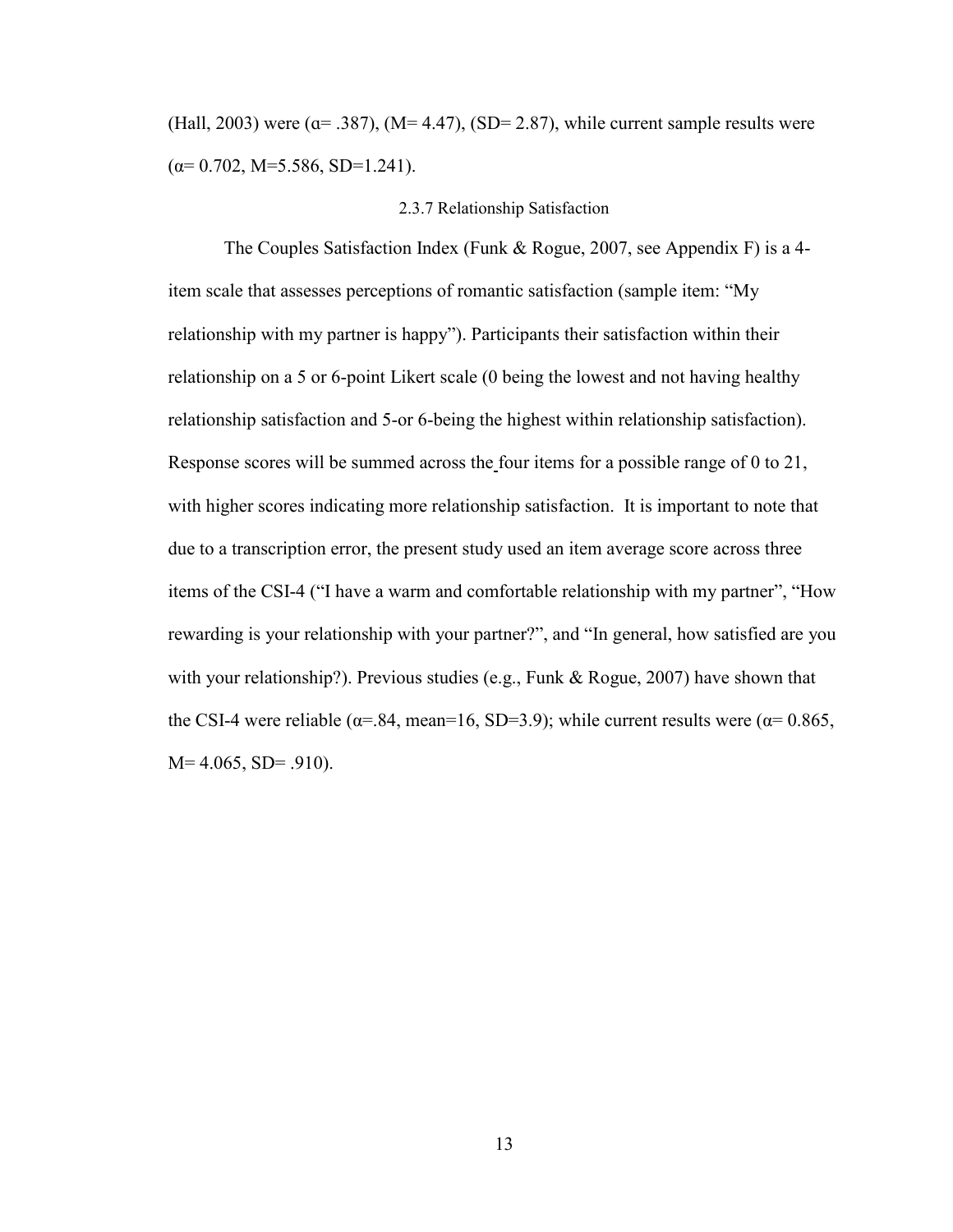#### CHAPTER 3. FINDINGS

<span id="page-22-1"></span><span id="page-22-0"></span>3.1 Results

The original goal of the present study was to examine if domains of colorism affect Black romantic relationship quality while accounting for racial identity, age, gender, education, and income. Due to having a smaller sample size than expected, only correlations between the key variables were examined (See Table 2.1). If the purpose of the study were to be restated in terms of hypothesized correlations, those hypotheses would be (a) a negative correlation between domains of colorism and skin-tone satisfaction (i.e., self-esteem), (b) a negative correlation between colorism domains and couples satisfaction, and (c) a positive correlation between skin tone satisfaction and couples satisfaction.

The first hypothesis predicted that there would be a negative relationship between colorism and skin-tone satisfaction. Correlation results between some of the domains of colorism and skin tone satisfaction were statistically significant in the predicted direction. More specifically, Impression Formation ( $r = -456$ ,  $p = 0.006$ ) and Affiliation ( $r = -395$ , p=0.019) have a negative correlation with skin tone satisfaction. Increasing skin tone satisfaction was associated with the decreased judgment of others based on skin tone as well as lower scores on beliefs about associating with others based on skin tone. Surprisingly, no other domain of colorism was significant such as Self-Concept or **Attractiveness** 

The second hypothesis predicted that there would be a negative relationship between domains of colorism and couples satisfaction. Correlation results between the various domains of colorism and couples satisfaction were mixed. Specifically, only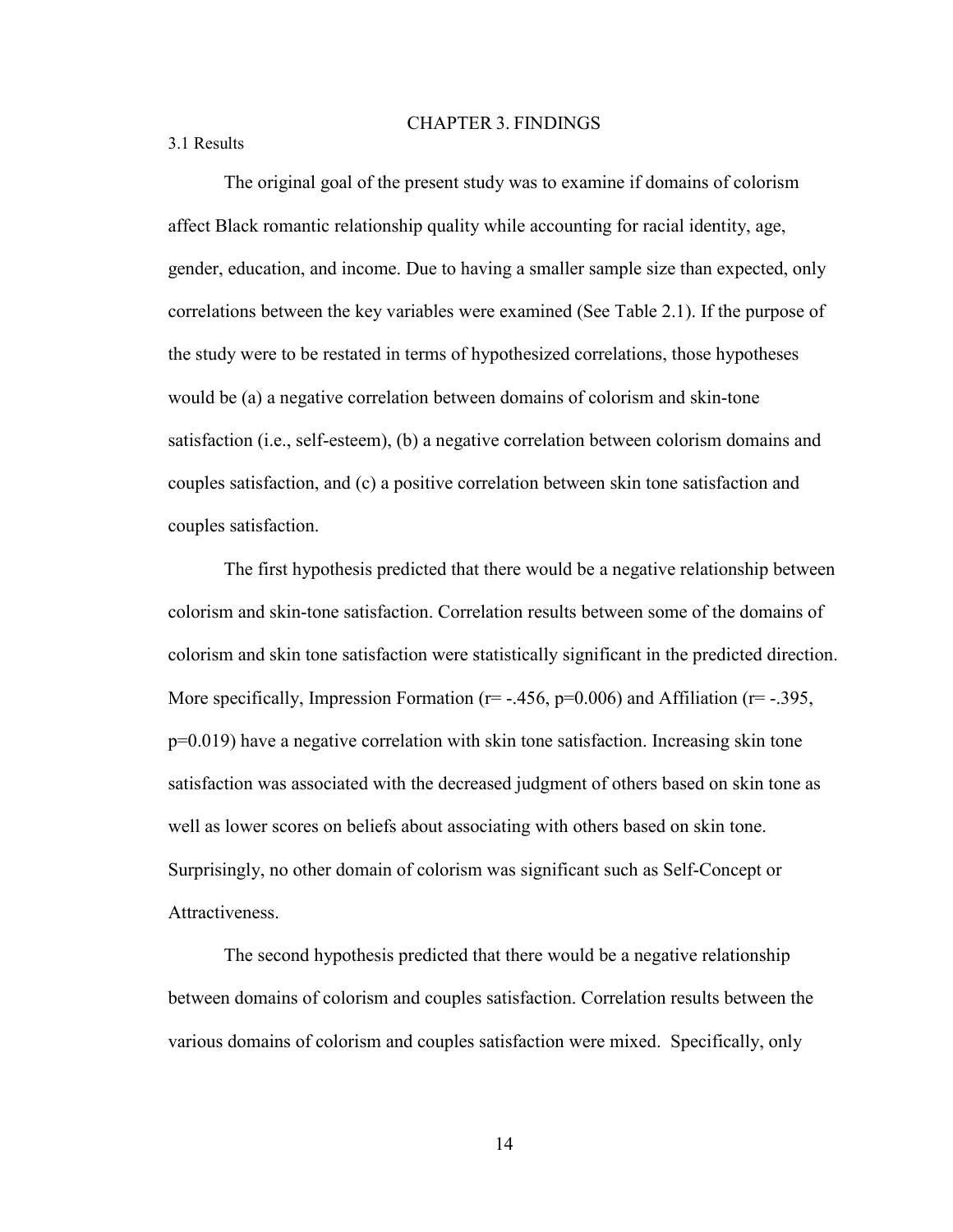<span id="page-23-0"></span>

|                                         | M       | SD      |                              | 2                        | 3        | 4         | 5         | 6              | $\overline{7}$ | 8     | 9              | 10       | 11      |
|-----------------------------------------|---------|---------|------------------------------|--------------------------|----------|-----------|-----------|----------------|----------------|-------|----------------|----------|---------|
| 1. Couples Satisfaction<br>score of CSI | 4.065   | 0.91049 | $\qquad \qquad \blacksquare$ |                          |          |           |           |                |                |       |                |          |         |
|                                         |         |         |                              |                          |          |           |           |                |                |       |                |          |         |
| 2. Self-Concept subscale                |         |         |                              |                          |          |           |           |                |                |       |                |          |         |
| score of the ICS                        | 12.9231 | 4.31878 | $-0.128$                     | $\overline{\phantom{0}}$ |          |           |           |                |                |       |                |          |         |
| 3. Impression-Formation                 |         |         |                              |                          |          |           |           |                |                |       |                |          |         |
| subscale score of the ICS               | 6.7     | 3.32974 | $-0.209$                     | 0.21                     |          |           |           |                |                |       |                |          |         |
| 4. Affiliation subscale                 |         |         |                              |                          |          |           |           |                |                |       |                |          |         |
| score of the ICS                        | 6.425   | 2.96031 | $-.373*$                     | .438**                   | $.557**$ |           |           |                |                |       |                |          |         |
| 5. Attractiveness                       |         |         |                              |                          |          |           |           |                |                |       |                |          |         |
| subscale score of the ICS               | 8       | 3.6162  | $-0.2$                       | $-0.153$                 | $.524**$ | $.450**$  |           |                |                |       |                |          |         |
| 6. Upwards Mobility                     |         |         |                              |                          |          |           |           |                |                |       |                |          |         |
| subscale of the ICS                     | 11.375  | 4.09933 | 0.04                         | $-0.016$                 | 0.153    | 0.054     | 0.166     | $\overline{a}$ |                |       |                |          |         |
| 7. Skin Tone Satisfaction               |         |         |                              |                          |          |           |           |                |                |       |                |          |         |
| Subscale (Higher scores                 |         |         |                              |                          |          |           |           |                |                |       |                |          |         |
| represent higher                        |         |         |                              |                          |          |           |           |                |                |       |                |          |         |
| satisfaction)                           | 7.4211  | 1.83629 | 0.159                        | $-0.239$                 | $-456**$ | $-.395*$  | $-0.191$  | $-0.006$       |                |       |                |          |         |
| 8. Desire for skin tone                 |         |         |                              |                          |          |           |           |                |                |       |                |          |         |
| change (Higher scores                   |         |         |                              |                          |          |           |           |                |                |       |                |          |         |
| represent desire to be                  |         |         |                              |                          |          |           |           |                |                |       |                |          |         |
| darker)                                 | 12.8966 | 5.28032 | $-0.187$                     | 0.05                     | 0.082    | $.401*$   | 0.193     | $-0.125$       | $-0.022$       |       |                |          |         |
| 9. Preencounter of RIAS                 | 14.9189 | 6.17062 | $-0.266$                     | 0.206                    | .484**   | $.509**$  | $.627**$  | 0.118          | $-0.288$       | 0.24  | $\overline{a}$ |          |         |
| 10. Encounter of RIAS                   | 12.4737 | 3.11697 | $-0.056$                     | $.414*$                  | $-0.008$ | 0.181     | $-0.024$  | 0.273          | $-0.02$        | 0.112 | 0.182          | ÷,       |         |
|                                         |         |         |                              |                          |          |           |           |                |                |       |                |          |         |
| 11. Immersion of RIAS                   | 26.4865 | 4.81676 | $-0.035$                     | 0.32                     | $-0.005$ | 0.165     | $-0.081$  | 0.141          | 0.089          | 0.054 | 0.125          | $.806**$ |         |
| 12. Internalization of                  |         |         |                              |                          |          |           |           |                |                |       |                |          |         |
| <b>RIAS</b>                             | 37.8378 | 4.9973  | 0.114                        | 0.109                    | $-.396*$ | $-.492**$ | $-.525**$ | 0.056          | $.418*$        | 0.001 | $-.410*$       | .478**   | $.391*$ |

## Table 2.1 Scale Means and Correlations

Note. \* Correlation is significant at the 0.05 level (2-tailed). \*\* Correlation is significant at the 0.01 level (2-tailed).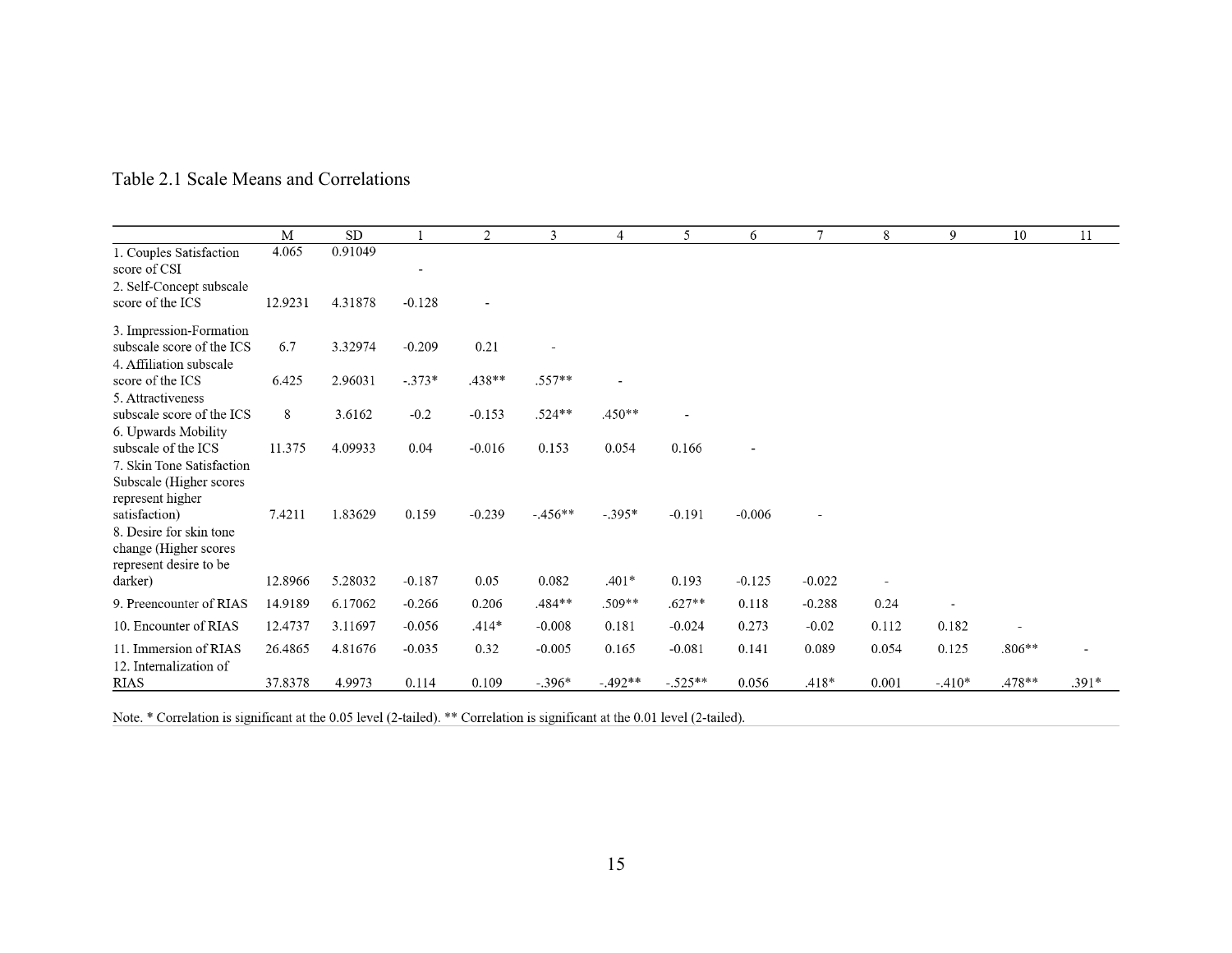Affiliation ( $r = -0.462$ ,  $p = 0.023$ ) had a negative correlation with skin tone satisfaction. This means that the less satisfaction a person feels within their relationship was associated with an individual's preference to have associations with certain skin tones (or vice-versa).

Finally, I hypothesized that there would be a positive correlation between skin tone satisfaction and couples satisfaction. Results show there are no statistically significant correlations between the two variables ( $r=0.159$ ,  $p=0.361$ ).

#### **Discussion**

Consistent with Reece's (2018) concept of colorism, this study echoes that colorism still exists and impacts the lives of Black individuals. Supporting Udry et al., (1971) argument that in colorism ideas may affect how one views attractiveness; the present study provides support to how colorism can affect romantic relationships. The present study also advances the literature by utilizing measures that assess for multiple forms of colorism, skin tone satisfaction, and social comparison. Discussion of each finding will be broken down by hypothesis

#### 3.1.1 Hypothesis 1

<span id="page-24-0"></span>Based on previous findings of showing the impact of colorism in the literature, such as attractiveness, (Hill, 2002), skin bleaching (Glenn, 2008), workplace favoritism (Turner, 1994), and overall well-being (Keith et al., 2010; Reece, 2018), I predicted that there would be a negative relationship between colorism and skin-tone satisfaction. It is interesting to note that very few articles directly assess colorism and skin tone satisfaction. This study found statistically significant correlations between colorism and skin tone satisfaction. Specifically, impression formulation and affiliation within the ingroup colorism scale were negatively correlated to skin tone satisfaction. These results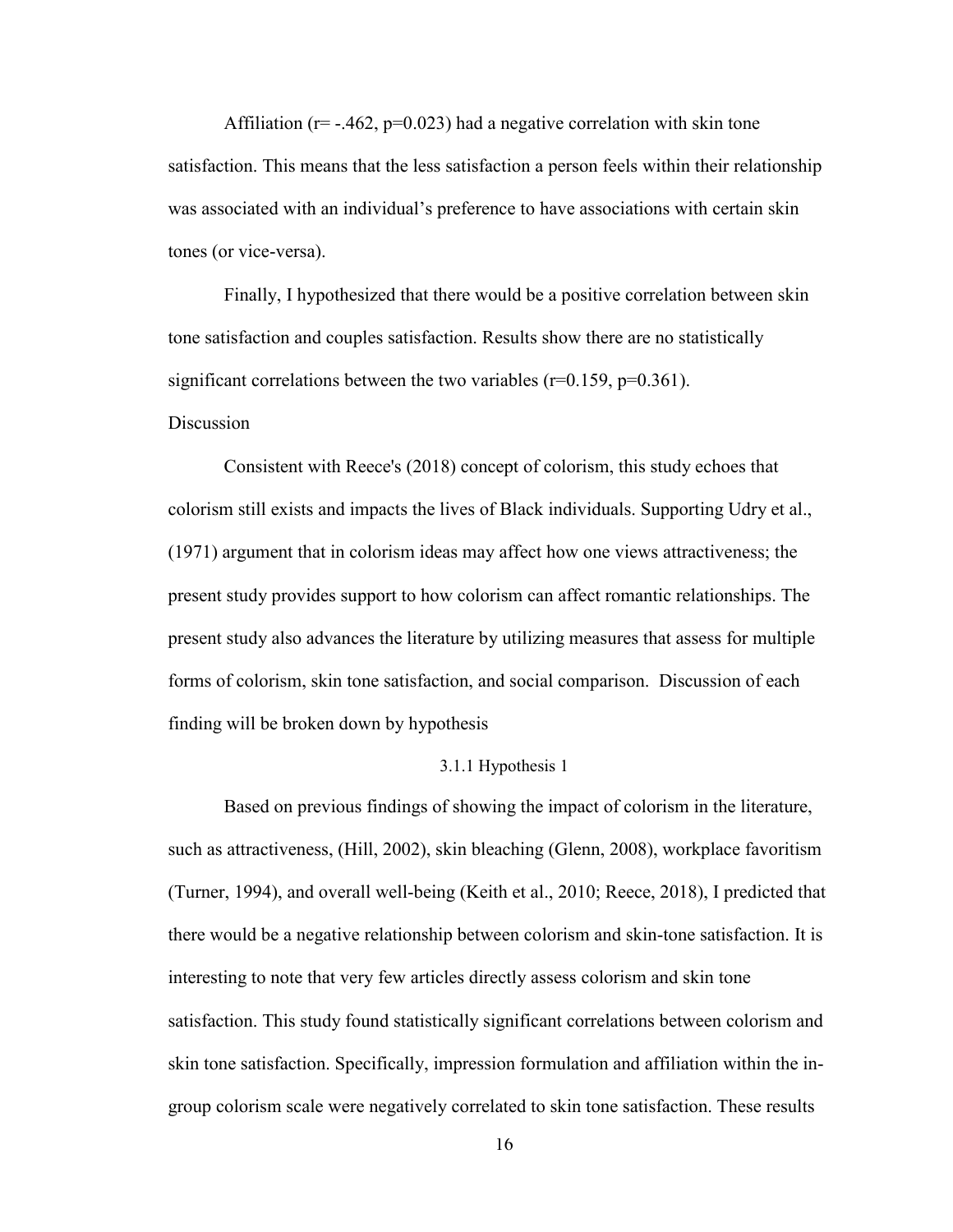explain that when Black individuals feel low satisfaction about their skin, they will dissocialize and judge other Black individuals. The link between colorism and skin tone satisfaction should be examined more. The term colorism is focused on how there is racism within racial groups. Skin tone satisfaction examines to the degree of how satisfied Black individuals are with their tone of skin. Colorism and skin tone satisfaction can help to understand how Black individuals perceive in-group racism and to what degree they are satisfied with their skin tone standing. The connection between colorism in skin tone satisfaction helps to understand how Black individuals place themselves within their racial groups. It also helps to know if the hierarchy that was implemented by a white-dominated society remains.

#### 3.1.2 Hypothesis 2

<span id="page-25-0"></span>Congruent with studies that state relationship satisfaction is frequently a part of a person's overall well-being, and colorism has been associated with lower quality of life (Keith et al., 2010; Reece, 2018), I predicted that there would be a negative relationship between domains of colorism and couples satisfaction. Interestingly, there was a statistically significant relationship between colorism and couples satisfaction. Specifically, Affiliation within the In-Group Colorism Scale had a negative relationship to couples satisfaction. This connection in research explains that if a Black individual has colorist ideas that do not match up with their partner, the relationship will negatively be affected. This connection also helps the understanding of how relationship quality can be affected when colorist views in the relationship are not agreed upon.

#### 3.1.3 Hypothesis 3

<span id="page-25-1"></span>I predicted that there would be a positive correlation between skin tone satisfaction and couple's satisfaction. As stated before there was no statistically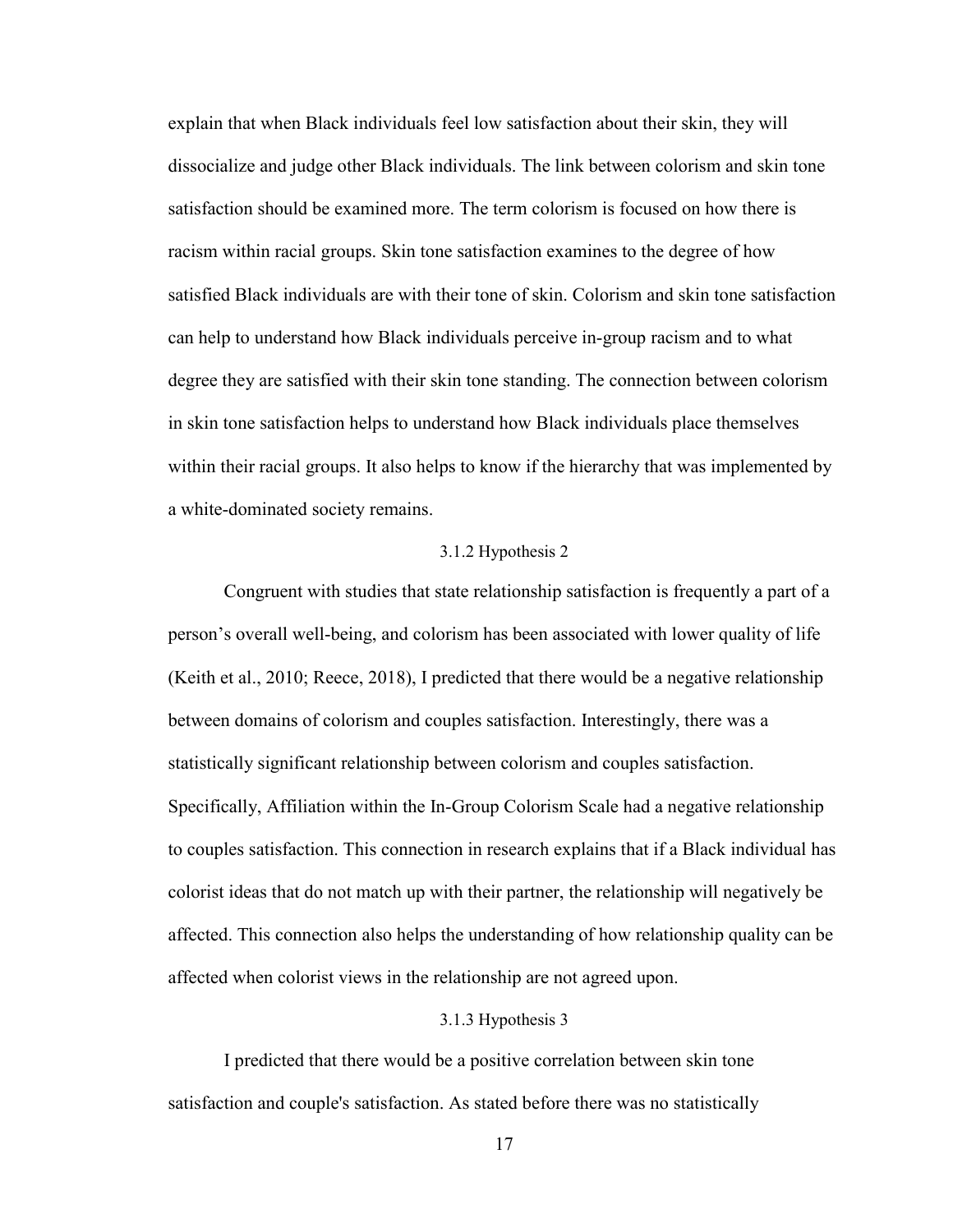significant correlation between skin tone satisfaction and couple's satisfaction. There is limited to no research that focuses specifically on correlations between these two variables. One possible explanation for this finding is that more Black individuals are comfortable within their race and therefore do not need to think about this issue within their relationships. Another explanation for this finding could be that partners of Black individuals may have positive perceptions about their partner's skin, lessening the awareness of skin tone consciousness. Lastly, possible reasoning for the significance between colorism and relationship quality is that Black individuals may have high relationship quality. Meaning Black individuals could feel secure enough in the relationship that there is no need to worry about skin tone. Recent research has focused on the differences between skin tones regarding socioeconomic factors (e.g., Reece, 2019, Awrd et al., 2015, Maxwell et al., 2015). The difference in this study is that while socioeconomic factors are acknowledged, the focus is on quality of life as measured through relationship satisfaction, which little research has given attention to.

3.1.4 Racial Identity, Colorism, and Skin Tone Satisfaction

<span id="page-26-0"></span>The Racial Identity Attitude Scale (RIAS; Helms & Parham, 1985) was originally included as a control variable answering the research question of how colorism affects romantic relationship quality. The Racial Identity Attitude Scale assesses the racial identity attitudes of Black individuals across four theorized stages (preencounter, encounter, immersion, internalization). The RIAS attempts to measure the mentality of Black individuals and how close or far they feel from their heritage. Notably, there were statistically significant correlations between racial identity stages and colorism domains which can provide information for future research.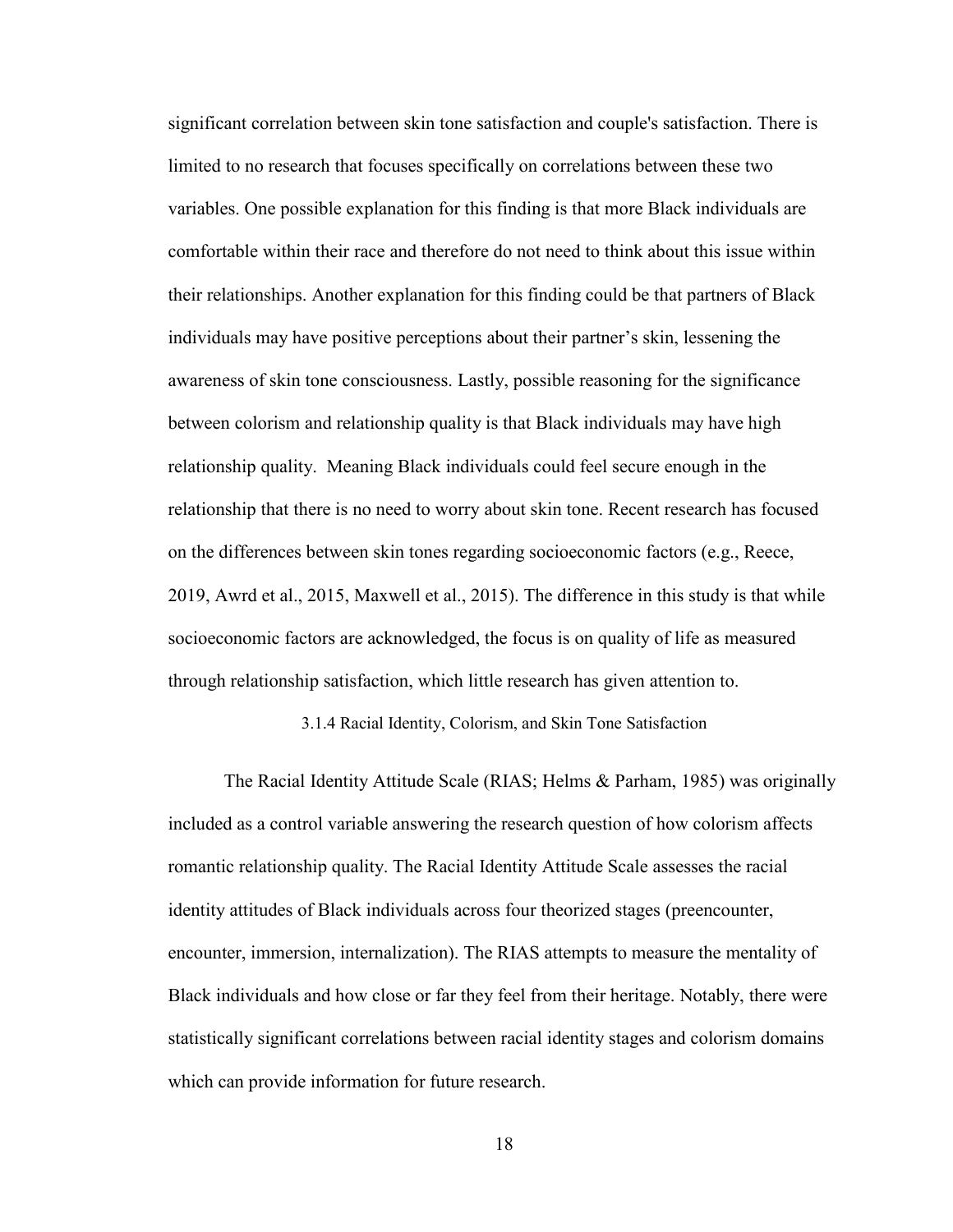Preencounter is defined as when Black individuals have not experienced racism nor awareness of racism yet (Yanico et al., 1994). Black individuals in this stage see no social meaning to race. Results show that preencounter was statistically significant to colorism domains of impression formation, affiliation, and attractiveness. These findings explain that Black individuals who have not yet experienced racism, view certain skin tones of Black people as attractive. Findings also suggest that those individuals socialize with certain skin tones as well. This result helps to understand that Black individuals who have no sense of pride within the race will judge, dissocialize, and find certain skin tones attractive. Ironically, the less happy and less culturally aware a Black individual is, the more sensitive to the skin-tone of others of their race they are.

Encounter is defined as when Black individuals have experienced racism (Yanico et al., 1994). In this stage, Black individuals start to identify race being an issue. Results found statistically significant correlations between encounter and self-concept stages. These findings suggest that as Black individuals experience racism, they start to become aware of their color. Conversely, it could also be stated that as an individual connects their identity to their skin-tone, the more they are aware of discrimination. Results could explain how Black individuals start to compare overall well-being and identity in society. This could be because prior to experience race had no social meaning. Immersion is defined as when a Black becomes acutely aware of racism (Yanico et al., 1994). This study did not find any statistically significant findings between this stage and domains of colorism.

Lastly, Internalization is defined as when Black individuals feel a sense of pride within their culture (Yanico et al, 1994). In this stage, Black individuals are getting a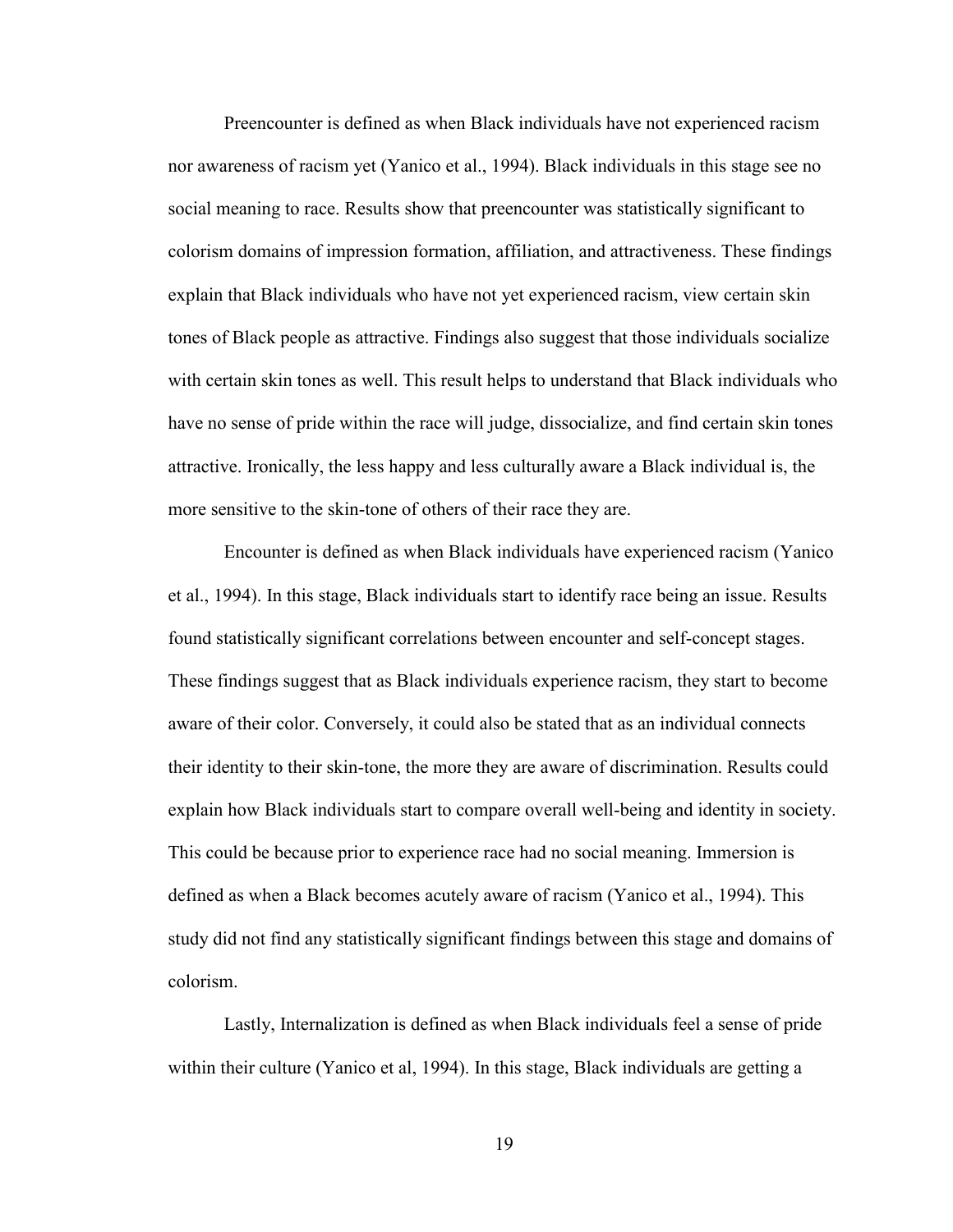better sense of their race and culture and want to help their community. There were statistically significant correlations found between Internalization, colorism, and skin tone satisfaction. Specifically, Internalization had a negative relationship to Impression Formation, Attractiveness, and Affiliation. Notably, internalization had a positive relationship with skin tone satisfaction. These results suggest that Black individuals who feel more pride towards their culture are less influenced by the skin tone of others in their outward appearances, who they socialize with, or even find more attractive. This could be due to Black individuals gaining more understanding about their heritage thus lessening the stress of socialization, judgment, and attractiveness. Prior research has found that racial identity and stress can be strong predictors of activism (Szymanski et al., 2015). Supporting the idea that when Black individuals feel a sense of pride within their identity, they will feel satisfied with their skin and more willing to help and support their community.

There is limited research on how racial identity stages and colorism correlate. However, these findings strengthen existing research focusing on how colorism and racial identity affect one's mentality (Banks et al., 2016). The fact that the correlations between identity stages and domains of colorism is important for future work. This research finding can help to understand that Black communities will continue to grow as individuals have a better sense of pride. Future research should focus on racial identity and its correlation to colorism. Research has shown that as individuals become aware and proud of their culture, they will want to be around their race and community. Thompson & Keith (2001) stated that skin color can be a predictor of self-esteem, with colorism still being socialized it would be interesting to find out how skin tone satisfaction can affect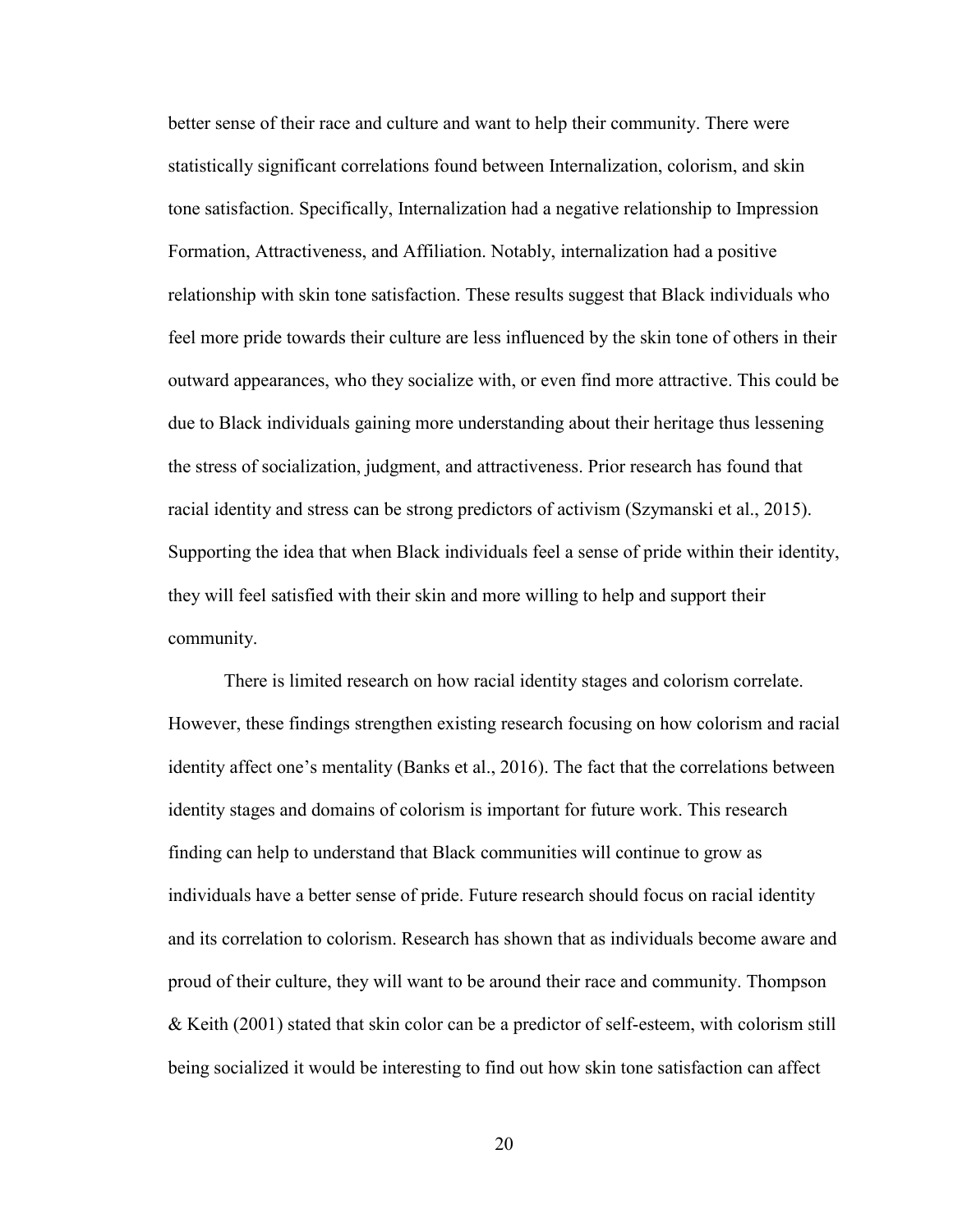self-esteem or self-concepts. Examining more on how colorism can affect one's racial identity can provide a better understanding of Black self- concept. As colorism focuses on in-group racism, and racial identity highlights the experience of societal racism; studies should pay close attention to how they correlate.

#### 3.1.4 Research Limitations and Implications

<span id="page-29-0"></span>The biggest limitation within this study was the number of participants and timing of the survey. In the beginning, researchers planned for up to 300 participants. After the survey closed the study was only able to use data from 46 participants. To better assess the question of how colorism affects romantic relationship quality, more participants should be used in future research. This study was limited to predominately University and Electronic recruitment. Future study may want to focus on more diverse areas outside of University focus (working with community partners). This study was started in the year 2020 when the coronavirus was heavily present, which could explain why the number of participants was low (sick, death, lack of technology, or quarantine fatigue). Some implications may have also been present from the diverse definition of colorism. Colorism is still present, yet how it is defined, spelled, and even talked about varies through geographic location and cultures. Future research on the impacts of colorism on Black individuals should also include a measure of racial identity as it potentially can affect how a person perceives not only their skin tone satisfaction but how they view others.

#### 3.1.5 Clinical Implications

<span id="page-29-1"></span>In a clinical setting, therapists must consider how Black individuals struggle with the impact of colorism and their racial identity. There is evidence that explains how skin tone satisfaction can affect one's self-esteem (Thompson & Keith, 2001). Therefore,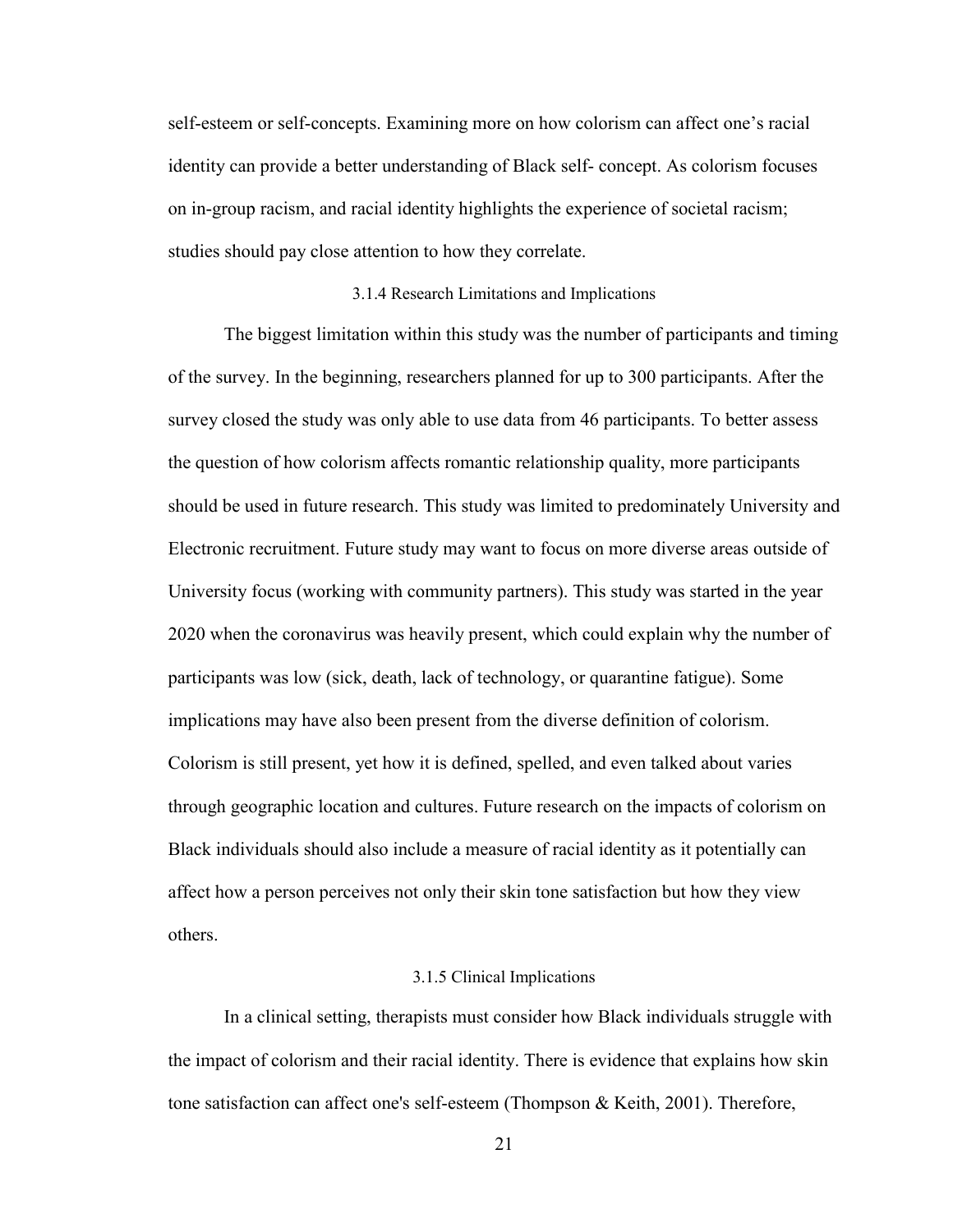therapists should be cognitive about Black individuals that come into therapy with low satisfaction with their skin tone as they may think of themselves negatively. As demonstrated in this study, the experience of colorism can impact romantic relationship satisfaction. Clinicians should be mindful of the effects of colorism. Research has also proved that colorism ideas are passed down generationally, explaining that colorism does not have to happen while in relationships. Studies have shown that Black individuals benefit more from the therapy modality of Emotionally Focused Therapy (Nightingale et al., 2019). Clinicians can practice validation strategies to help strengthen their views about themselves and their culture.

#### 3.1.6 Conclusion

<span id="page-30-0"></span>The present study examined how colorism can affect romantic relationships through aspects of colorism, skin tone satisfaction, social comparison, racial awareness, and couple's satisfaction. Results found that domains of colorism can impact romantic relationship quality. Findings explain that Black individuals who socialize within the Black community based on skin-tone have less relationship satisfaction. An alternative interpretation would suggest that Black individuals who have a weak relationship quality may also dissocialize from the Black community. This study helps to extend previously limited research that pays little attention to how colorism can affect romantic relationships. It is imperative scholars continue to use measures and analytical strategies that allow for an equal narrative of Black individuals with views of colorism and relationship quality. Consistent with efforts to take a positive approach in examining relationship quality, scholars should focus on cultural factors when it comes to colorism in the Black community and romantic relationships rather than colorism in the family and societal environments (school  $\&$  family). How to avoid ideals and limit the socialization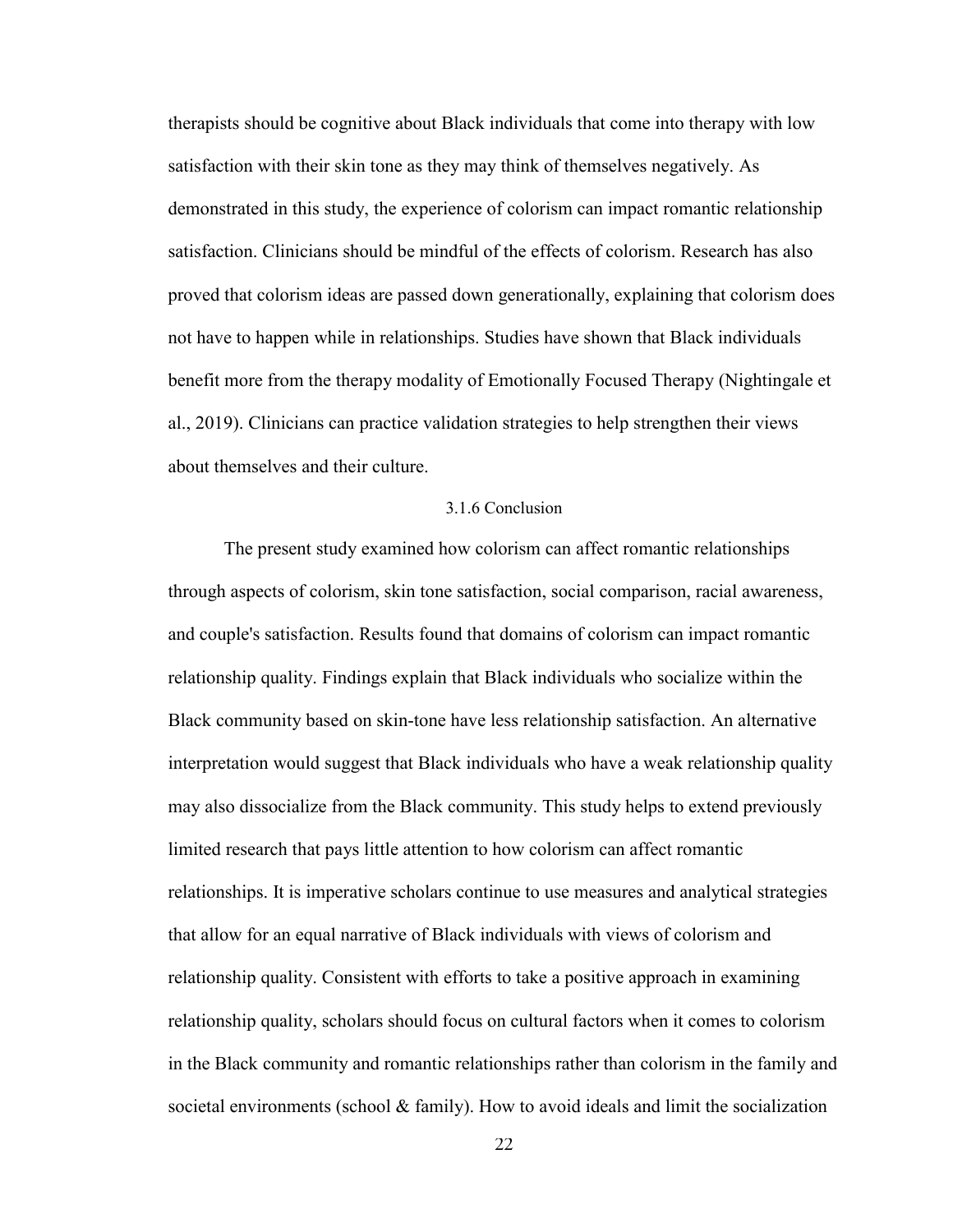of colorism within Black social groups is still unknown to researchers. However, the degree of how colorism can affect romantic relationship quality can be partially answered from this study.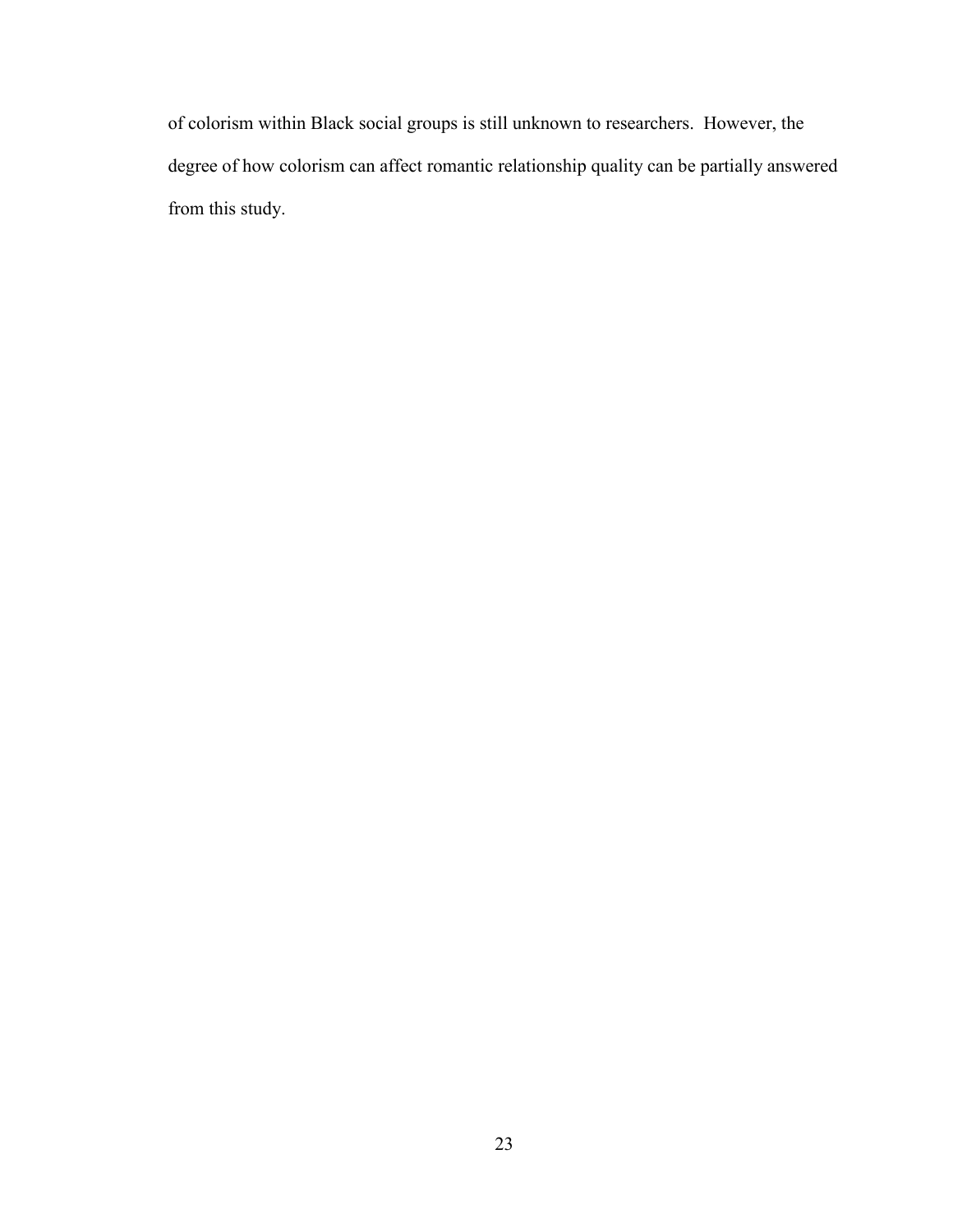#### APPENDICES APPENDIX 1. DEMOGRAPHIC QUESTIONNAIRE

- <span id="page-32-1"></span><span id="page-32-0"></span>1. What is your date of birth? For example: (01/01/2020)
- 2. What is your partner's date of birth? For example: (01/01/2020)
- 3. What is the last letter of the city you live in?

## 4. What is the last letter of the city your partner lives in?

5. What is your gender identity?

 $\overline{\phantom{a}}$  , which is a set of the set of the set of the set of the set of the set of the set of the set of the set of the set of the set of the set of the set of the set of the set of the set of the set of the set of th

 $\overline{\phantom{a}}$  , which is a set of the set of the set of the set of the set of the set of the set of the set of the set of the set of the set of the set of the set of the set of the set of the set of the set of the set of th

a. Male

 $\frac{1}{2}$ 

 $\frac{1}{2}$ 

- b. Female
- c. Transgender- Man
- d. Transgender- Female
- e. Gender fluid
- f. Other\_\_\_\_\_\_\_\_\_\_\_\_
- 6. What is your sexual identity?
	- a. Heterosexual
	- b. Lesbian
	- c. Gay
	- d. Bisexual
	- e. Queer
	- f. Pansexual
	- g. Other\_\_\_\_\_\_\_\_\_\_\_\_\_\_\_\_\_\_\_
- 7. Which race do you primarily identify as?
	- a. Black
	- b. Bi/multiracial
- 8. What is your ethnicity? Check all that apply:
	- a. African American
	- b. African
	- c. Afro-Caribbean
	- d. Caucasian
	- e. Other\_\_\_\_\_\_\_\_\_\_\_\_\_\_\_\_\_\_\_
- 9. Indicate your highest level of education:
	- a. Less than high school
	- b. High school diploma/GED
	- c. Some college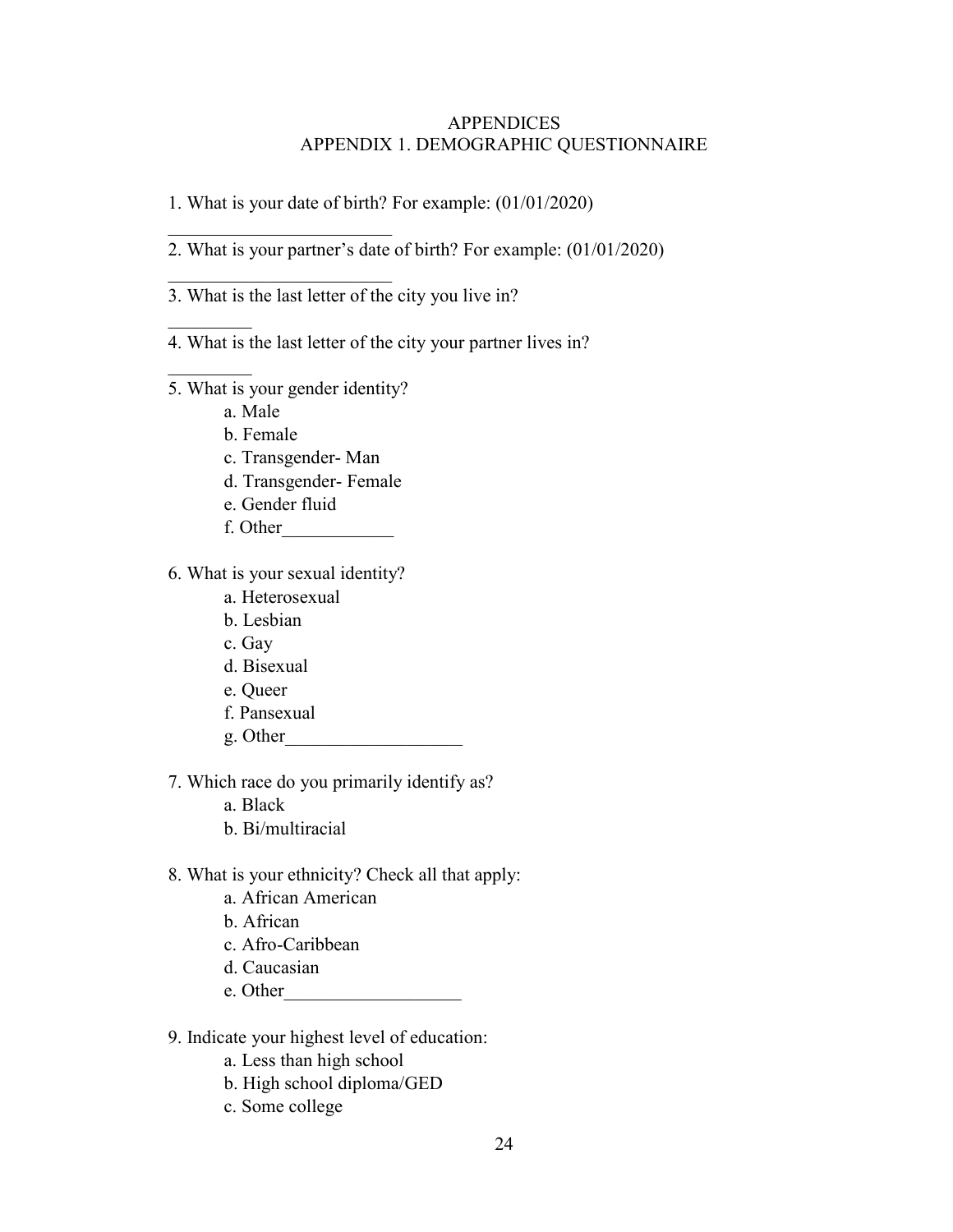- d. Associate degree
- e. Master's degree
- f. Professional degree
- g. Doctorate

10. How would you describe you and your partner's income?

Your individual income:

- a. Low-income
- b. Lower-middle income
- c. Middle-Income
- d. Upper-middle income
- e. High income

The combined income of you and your partner:

- f. Low-income
- g. Lower-middle income
- h. Middle Income
- i. Upper-middle income
- j. High income
- 11. Briefly describe your work setting?

12. Which region of the U.S. do you live in?

- a. South
- b. West
- c. Midwest
- d. Southeast
- e. North
- f. Northeast
- g. Northwest
- 13. What is your relationship status? Check all that apply:

\_\_\_\_\_\_\_\_\_\_\_\_\_\_\_\_\_\_\_\_\_\_\_\_\_\_\_\_\_\_\_\_\_\_\_\_\_\_\_\_\_\_\_\_\_\_\_\_

- a. Single
- b. In a committed relationship
- c. Engaged
- d. Married
- e. Living together
- f. Living separately
- g. Previously divorced/separated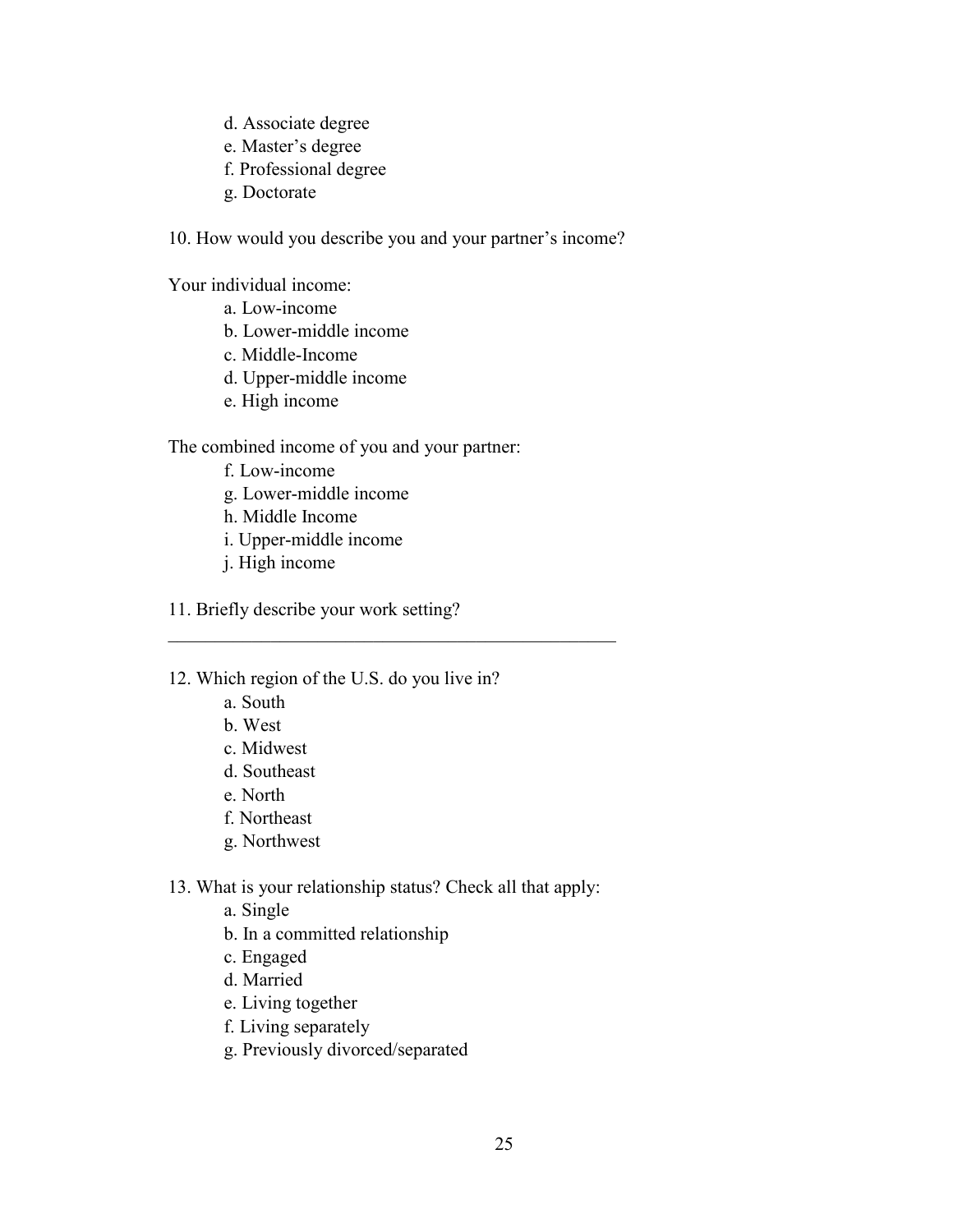14. How many years and months have you been in your current committed relationship? \_\_\_\_\_\_\_years \_\_\_\_\_\_\_\_months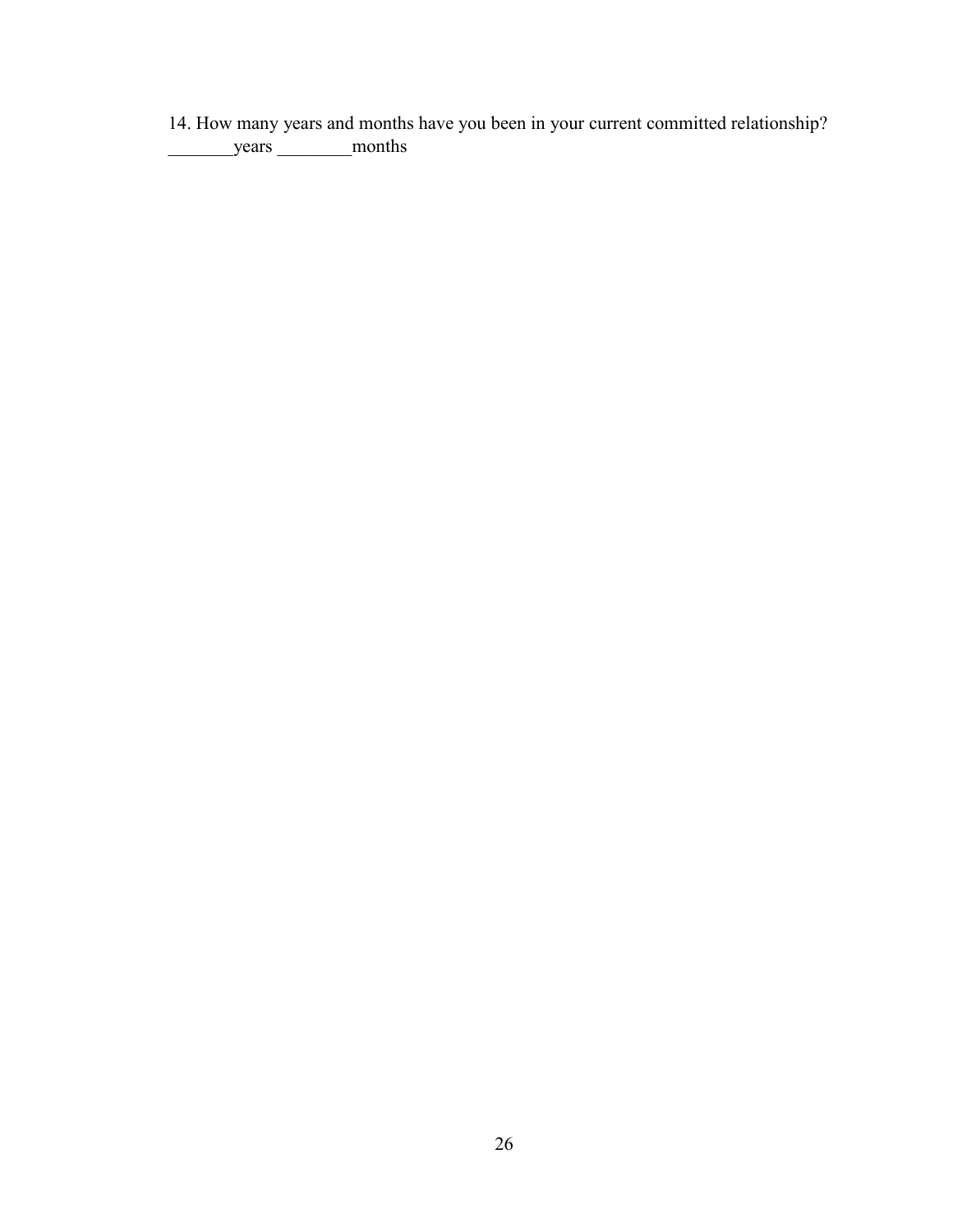## <span id="page-35-0"></span>APPENDIX 2. SKIN COLOR QUESTIONNAIRE/ SKIN COLOR SATISFACTION SCALE

- 1. How satisfied are you with the shade (lightness or darkness) of your own skin color?" Response alternatives range from 1 (extremely dissatisfied) to 9 (extremely satisfied).
- 2. Compared to most African American people, I believe my skin color is . . . Responses range from 1 (extremely light) to 9 (extremely dark)
- 3. If I could change my skin color, I would make it lighter or darker. Responses range from 1 (much lighter) to 9 (much darker)
- 4. Compared to the complexion (skin color) of members of my family, I am satisfied with my skin color
- 5. I wish the shade of my skin was darker
- 6. I wish my skin was lighter
- 7. Compared to the complexion (skin color) of other African Americans, I am satisfied with my skin color"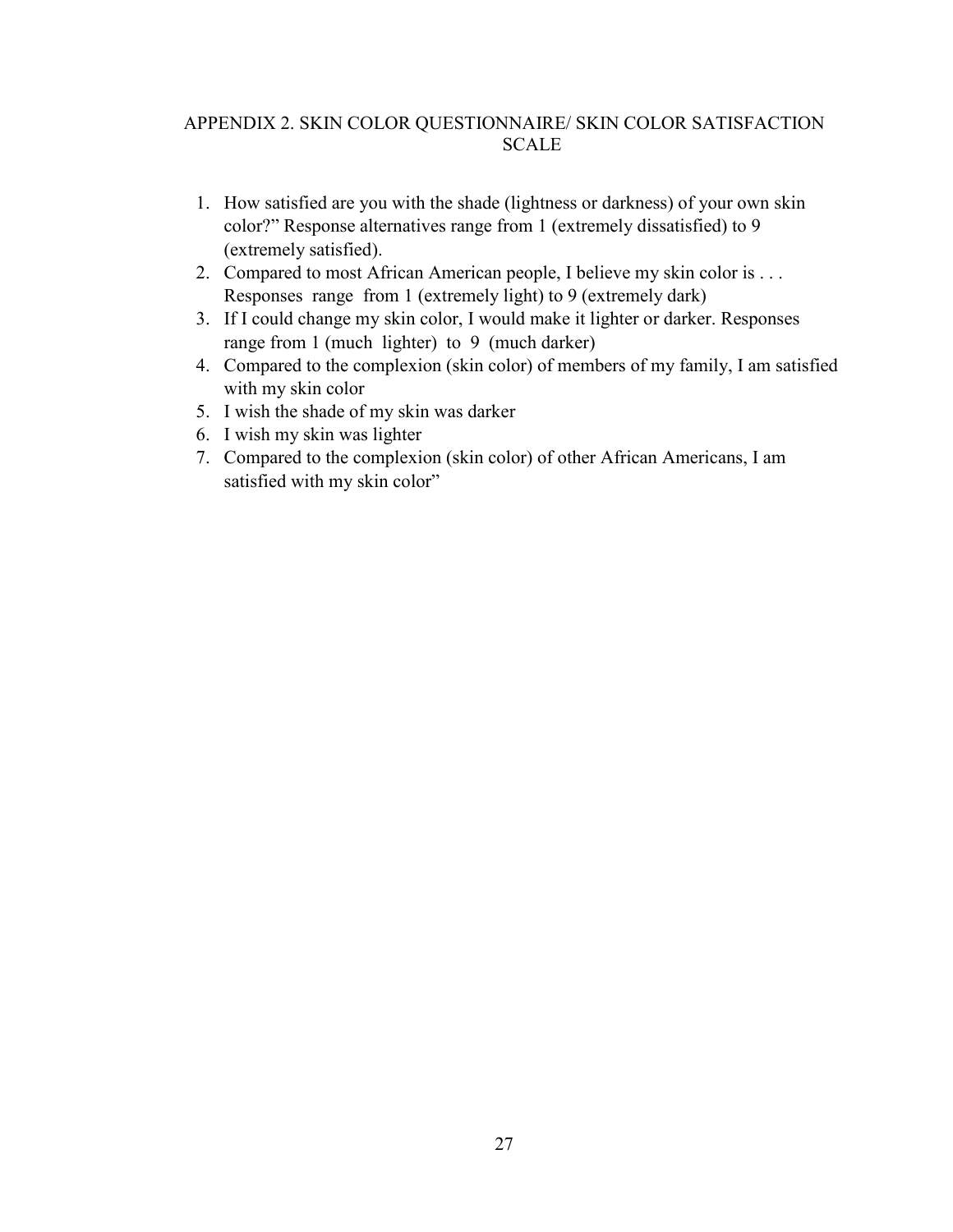## <span id="page-36-0"></span>APPENDIX 3. BLACK RACIAL IDENTITY ATTITUDE SCALE

- 1. I believe being Black is a positive experience.
	- a. Strongly Disagree
	- b. Disagree
	- c. Neither
	- d. Agree
	- e. Strongly Agree
- 2. I know through personal experience what being Black in America means.
	- a. Strongly Disagree
	- b. Disagree
	- c. Neither
	- d. Agree
	- e. Strongly Agree
- 3. I am increasing my involvement in Black activities because I don't feel comfortable in White environments.
	- a. Strongly Disagree
	- b. Disagree
	- c. Neither
	- d. Agree
	- e. Strongly Agree
- 4. I believe that large numbers of Blacks are untrustworthy.
	- a. Strongly Disagree
	- b. Disagree
	- c. Neither
	- d. Agree
	- e. Strongly Agree
- 5. I feel an overwhelming attachment to Black people.
	- a. Strongly Disagree
	- b. Disagree
	- c. Neither
	- d. Agree
	- e. Strongly Agree
- 6. I involve myself in causes that will help all oppressed people.
	- a. Strongly Disagree
	- b. Disagree
	- c. Neither
	- d. Agree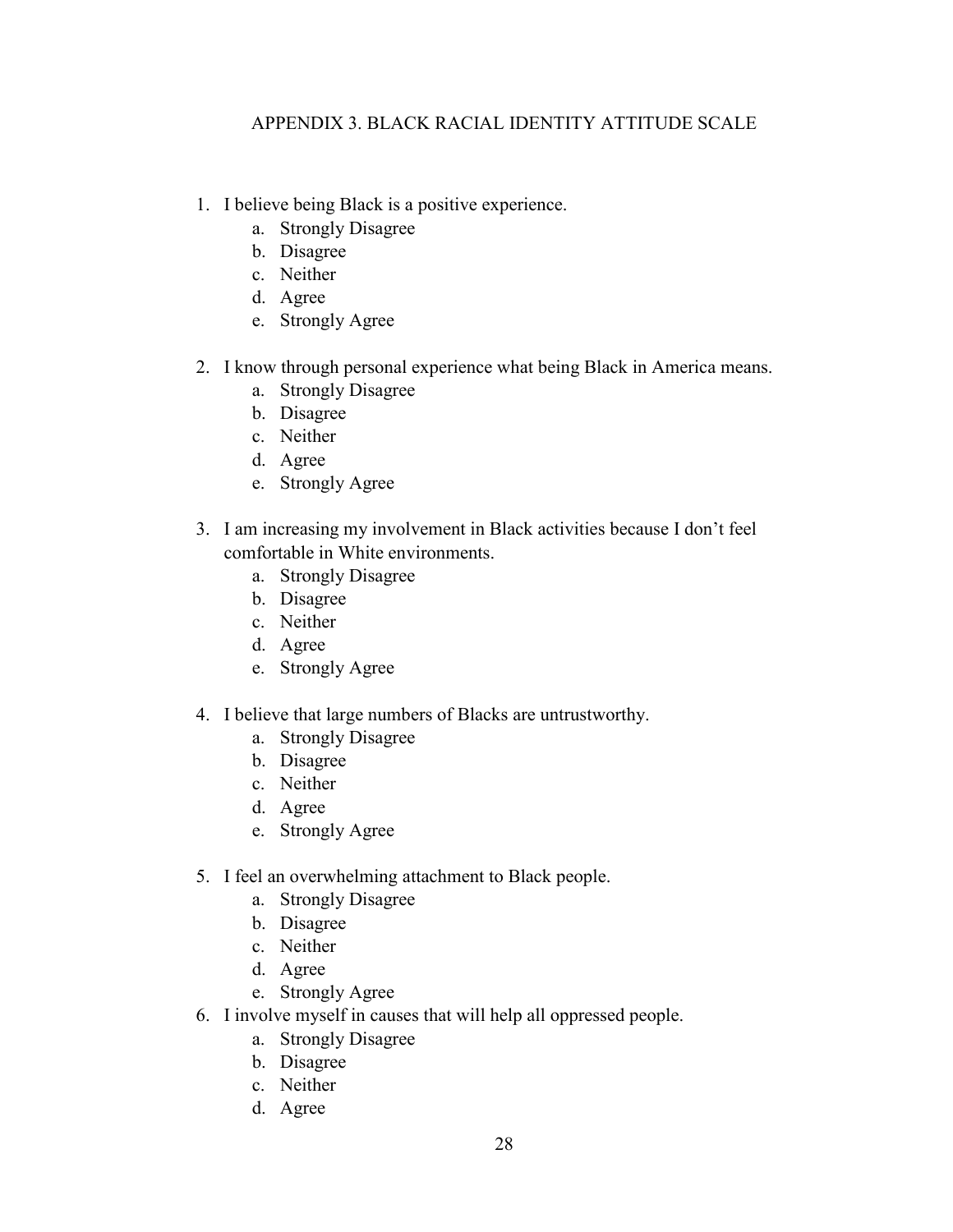- e. Strongly Agree
- 7. A person's race does not influence how comfortable I feel when I am with her or him.
	- a. Strongly Disagree
	- b. Disagree
	- c. Neither
	- d. Agree
	- e. Strongly Agree
- 8. I believe that Whites look and express themselves better than Blacks.
	- a. Strongly Disagree
	- b. Disagree
	- c. Neither
	- d. Agree
	- e. Strongly Agree
- 9. I feel uncomfortable when I am around Black people.
	- a. Strongly Disagree
	- b. Disagree
	- c. Neither
	- d. Agree
	- e. Strongly Agree
- 10. I feel good about being Black, but do not limit myself to Black activities.
	- a. Strongly Disagree
	- b. Disagree
	- c. Neither
	- d. Agree
	- e. Strongly Agree
- 11. When I am with people I trust, I often find myself using slang words to refer to White people.
	- a. Strongly Disagree
	- b. Disagree
	- c. Neither
	- d. Agree
	- e. Strongly Agree
- 12. I believe that being Black is a negative experience.
	- a. Strongly Disagree
	- b. Disagree
	- c. Neither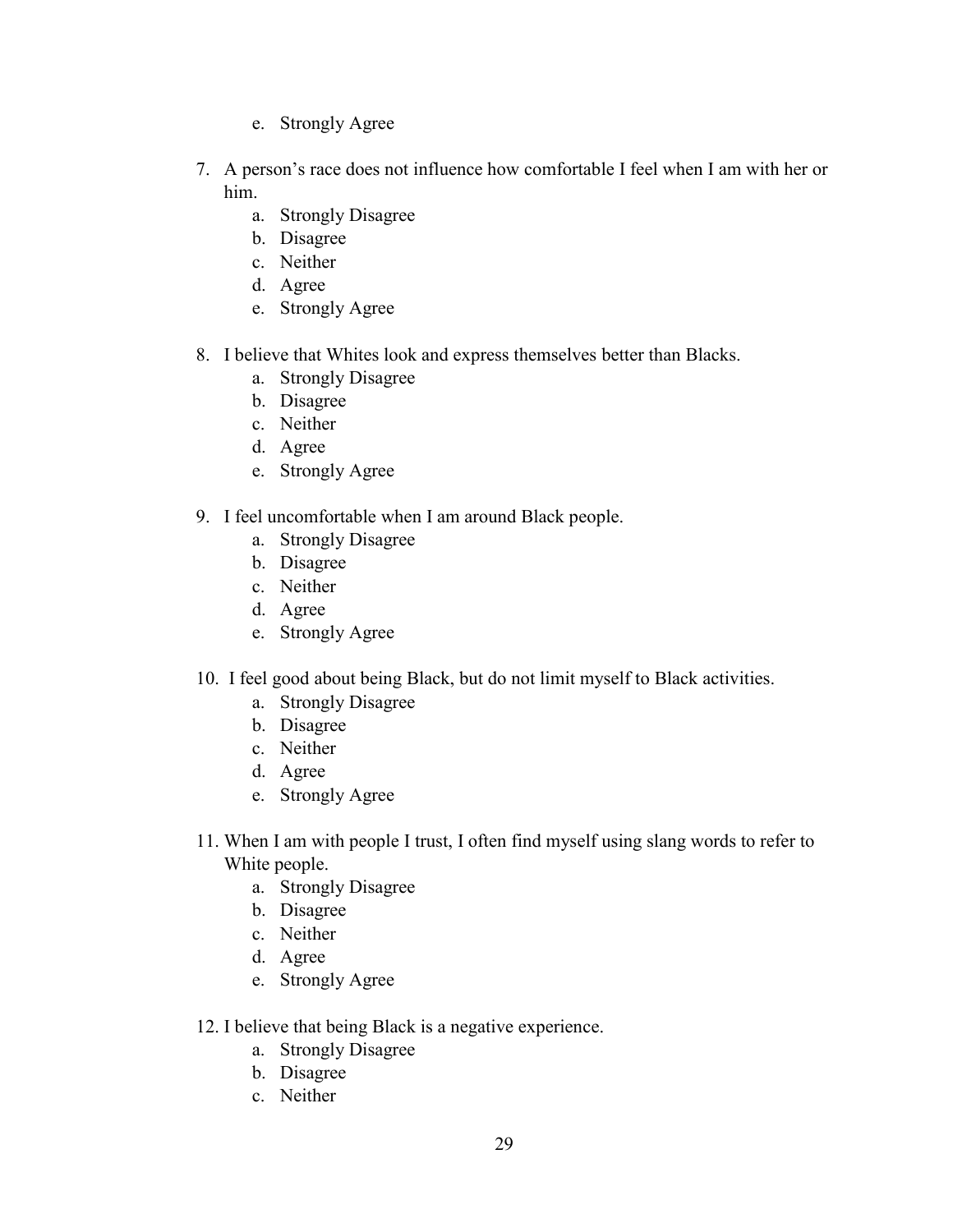- d. Agree
- e. Strongly Agree
- 13. I am confused about whether White people have anything important to teach me.
	- a. Strongly Disagree
	- b. Disagree
	- c. Neither
	- d. Agree
	- e. Strongly Agree
- 14. I frequently confront the system and the (White) man.
	- a. Strongly Disagree
	- b. Disagree
	- c. Neither
	- d. Agree
	- e. Strongly Agree
- 15. I constantly involve myself in Black political and social activities (art shows, political meetings, Black theater, etc.)
	- a. Strongly Disagree
	- b. Disagree
	- c. Neither
	- d. Agree
	- e. Strongly Agree
- 16. I involve myself in social action and political groups even if there are no other Blacks involved.
	- a. Strongly Disagree
	- b. Disagree
	- c. Neither
	- d. Agree
	- e. Strongly Agree
- 17. I believe that Black people should learn to think and experience life in ways which are similar to White people.
	- a. Strongly Disagree
	- b. Disagree
	- c. Neither
	- d. Agree
	- e. Strongly Agree
- 18. I believe that the world should be interpreted from a Black or Afrocentric perspective.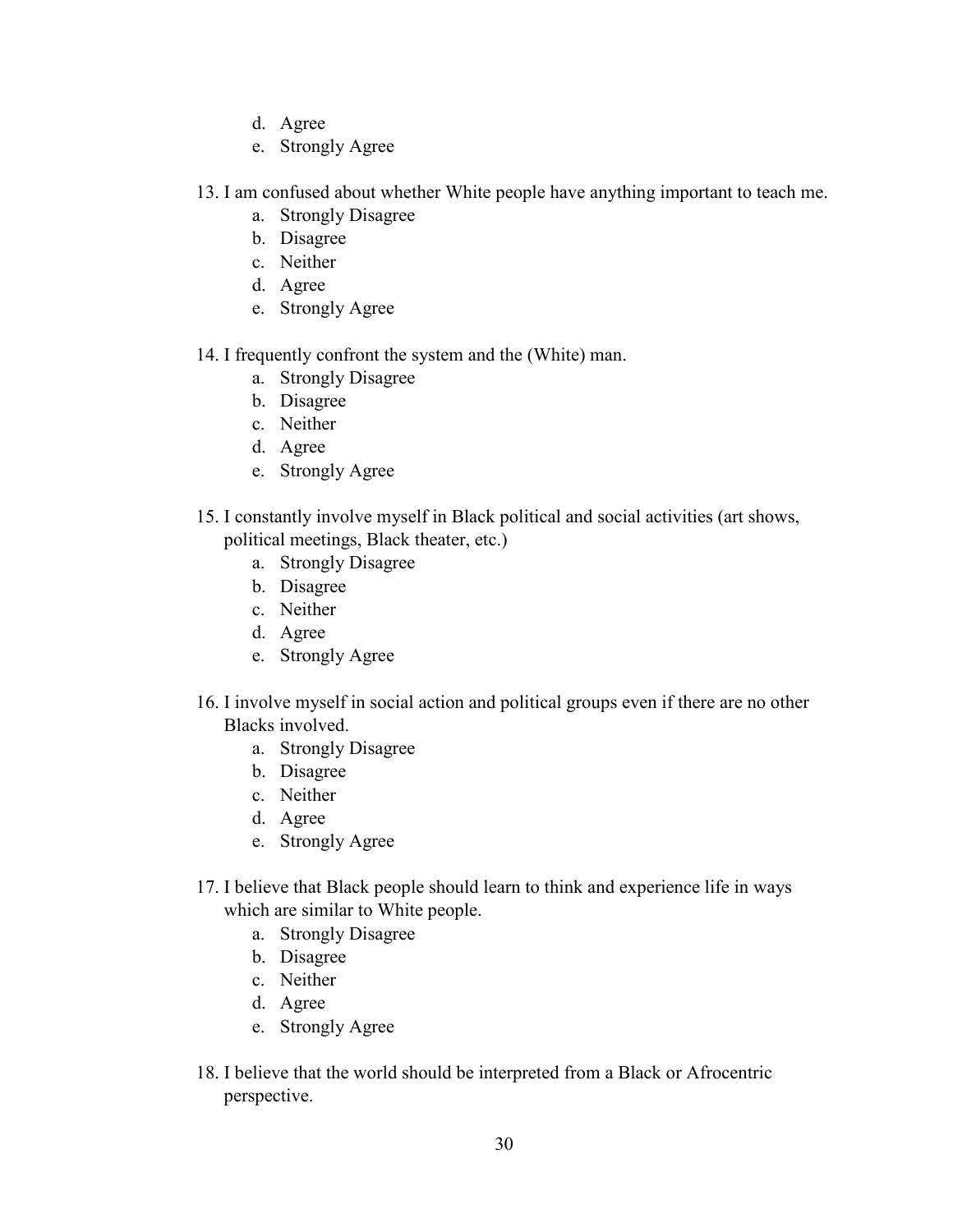- a. Strongly Disagree
- b. Disagree
- c. Neither
- d. Agree
- e. Strongly Agree

## 19. I'm not sure how I feel about myself racially.

- a. Strongly Disagree
- b. Disagree
- c. Neither
- d. Agree
- e. Strongly Agree
- 20. I feel excitement and joy in Black surroundings.
	- a. Strongly Disagree
	- b. Disagree
	- c. Neither
	- d. Agree
	- e. Strongly Agree
- 21. I believe that Black people came from a strange, dark, and uncivilized continent.
	- a. Strongly Disagree
	- b. Disagree
	- c. Neither
	- d. Agree
	- e. Strongly Agree
- 22. People, regardless of their race, have strengths
	- a. Strongly Disagree
	- b. Disagree
	- c. Neither
	- d. Agree
	- e. Strongly Agree
- 23. I find myself reading a lot of Black literature and thinking about being Black.
	- a. Strongly Disagree
	- b. Disagree
	- c. Neither
	- d. Agree
	- e. Strongly Agree
- 24. I feel guilty or anxious about some of the things I believe about Black people.
	- a. Strongly Disagree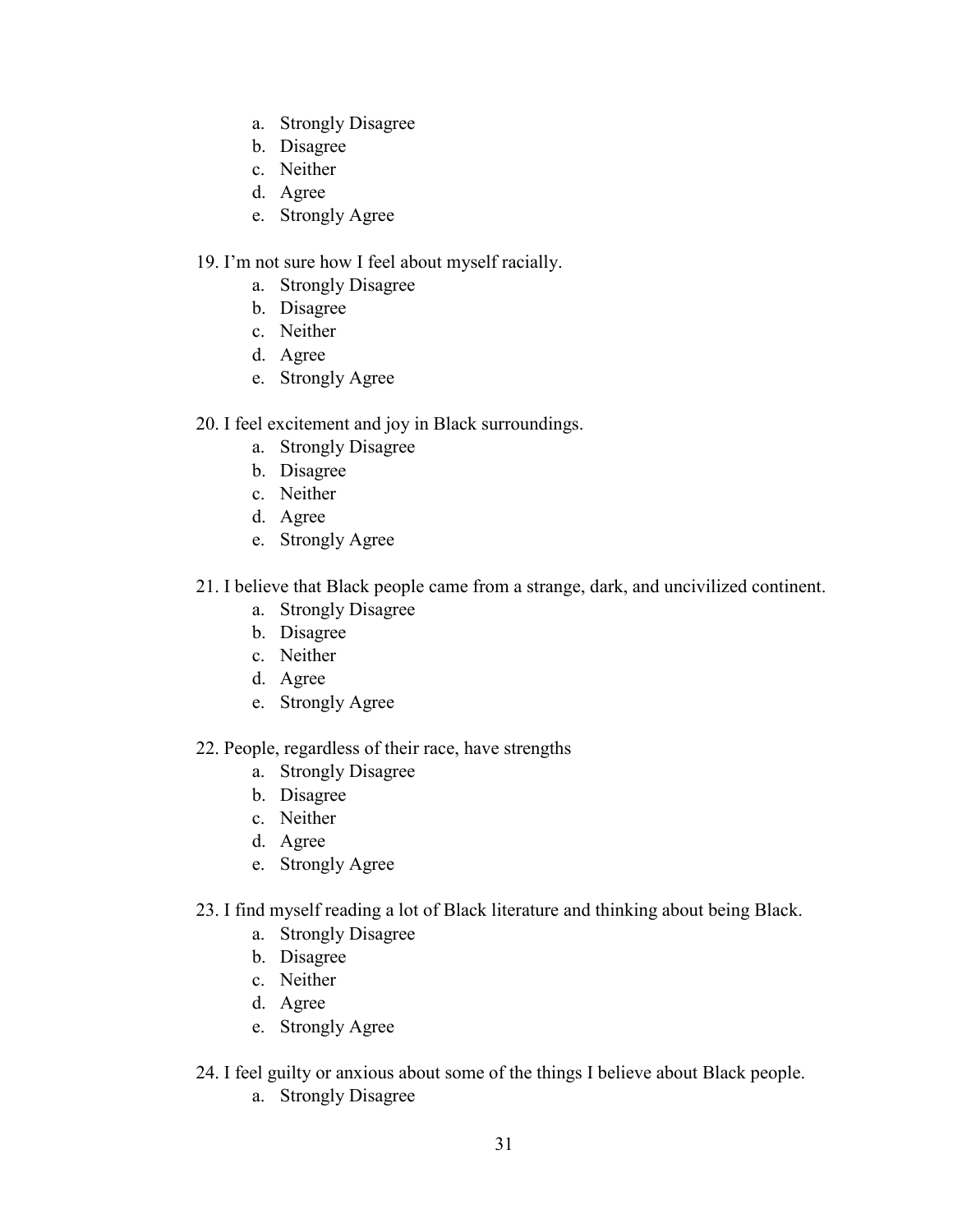- b. Disagree
- c. Neither
- d. Agree
- e. Strongly Agree
- 25. I believe that a Black person's most effective weapon for solving problems is to become part of the White person's world.
	- a. Strongly Disagree
	- b. Disagree
	- c. Neither
	- d. Agree
	- e. Strongly Agree
- 26. My identity revolves around being a Black person in this country.
	- a. Strongly Disagree
	- b. Disagree
	- c. Neither
	- d. Agree
	- e. Strongly Agree
- 27. I limit myself to Black activities as much as I can.
	- a. Strongly Disagree
	- b. Disagree
	- c. Neither
	- d. Agree
	- e. Strongly Agree
- 28. I am determined to find my Black identity.
	- a. Strongly Disagree
	- b. Disagree
	- c. Neither
	- d. Agree
	- e. Strongly Agree
- 29. I like to make friends with Black people.
	- a. Strongly Disagree
	- b. Disagree
	- c. Neither
	- d. Agree
	- e. Strongly Agree
- 30. I believe that I have many strengths because I am Black.
	- a. Strongly Disagree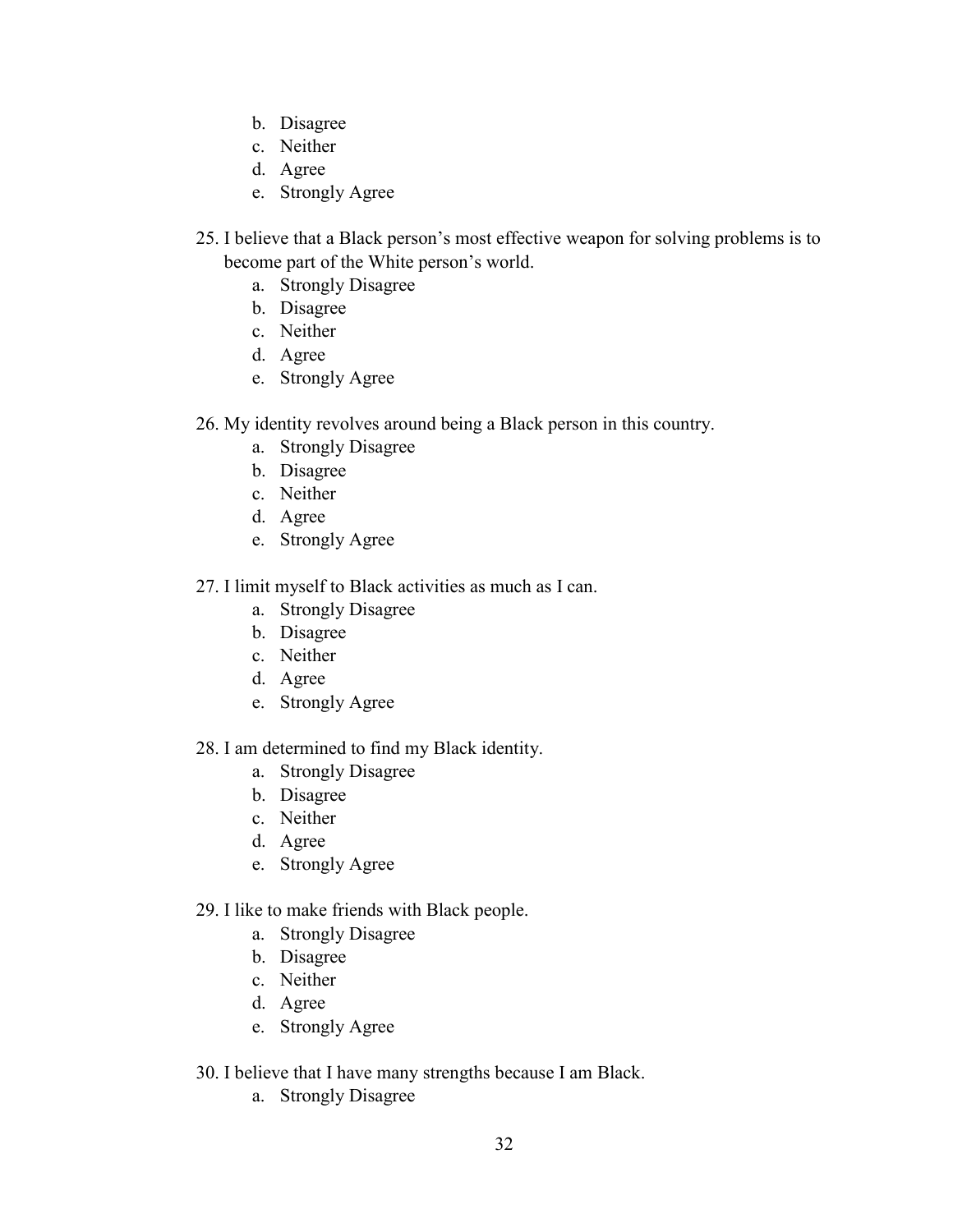- b. Disagree
- c. Neither
- d. Agree
- e. Strongly Agree
- 31. I feel that Black people do not have as much to be proud of as White people do.
	- a. Strongly Disagree
	- b. Disagree
	- c. Neither
	- d. Agree
	- e. Strongly Agree
- 32. I am at ease being around Black people.
	- a. Strongly Disagree
	- b. Disagree
	- c. Neither
	- d. Agree
	- e. Strongly Agree
- 33. I believe that Whites should feel guilty about the way they have treated Blacks in the past.
	- a. Strongly Disagree
	- b. Disagree
	- c. Neither
	- d. Agree
	- e. Strongly Agree
- 34. White people can't be trusted.
	- a. Strongly Disagree
	- b. Disagree
	- c. Neither
	- d. Agree
	- e. Strongly Agree
- 35. In today's society, if Black people don't achieve, they have only themselves to blame.
	- a. Strongly Disagree
	- b. Disagree
	- c. Neither
	- d. Agree
	- e. Strongly Agree
- 36. The most important thing about me is that I am Black.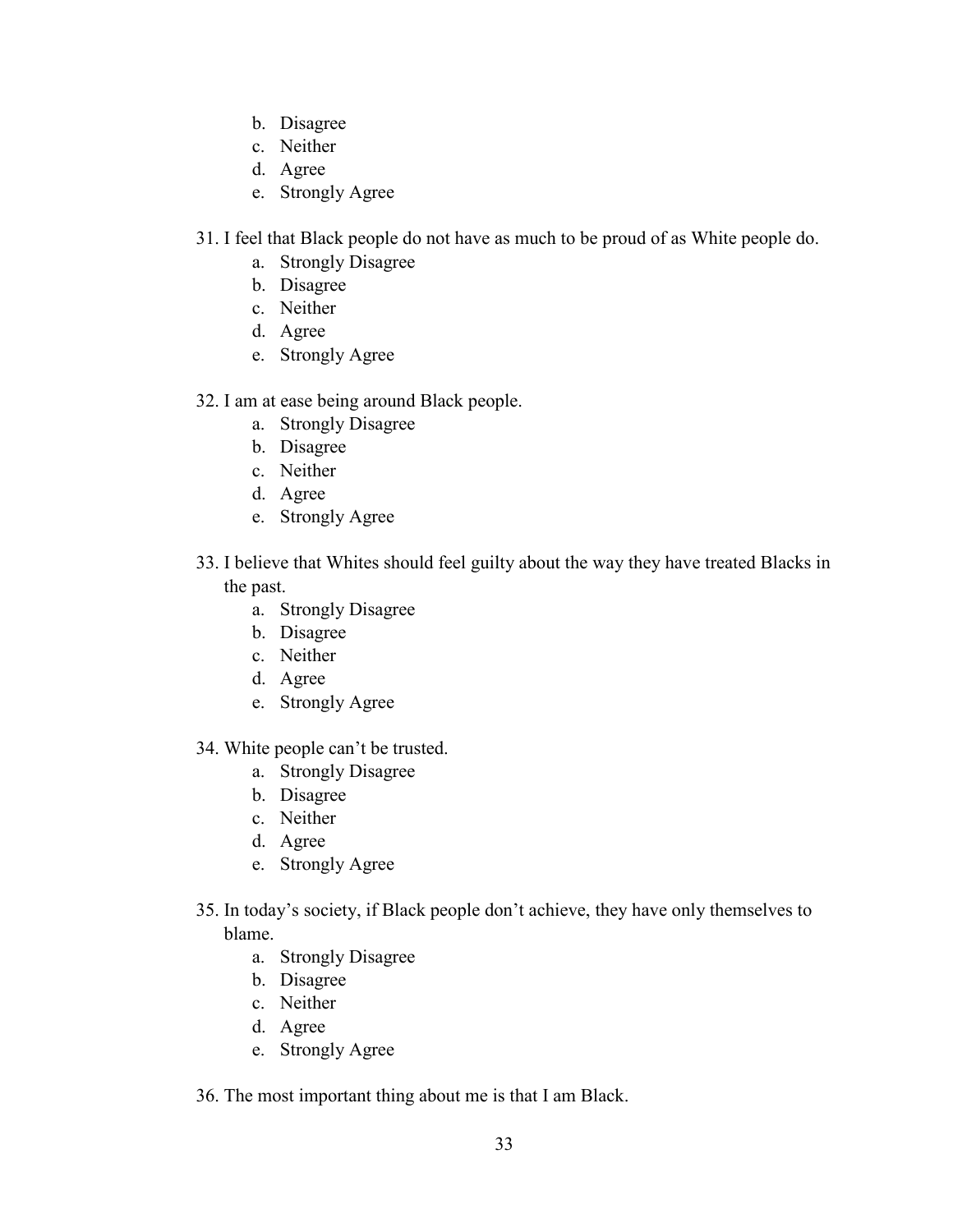- a. Strongly Disagree
- b. Disagree
- c. Neither
- d. Agree
- e. Strongly Agree

## 37. Being Black just feels natural to me.

- a. Strongly Disagree
- b. Disagree
- c. Neither
- d. Agree
- e. Strongly Agree
- 38. Other Black people have trouble accepting me because my life experiences have been so different from their experiences.
	- a. Strongly Disagree
	- b. Disagree
	- c. Neither
	- d. Agree
	- e. Strongly Agree
- 39. Black people who have any White people's blood should feel ashamed of it.
	- a. Strongly Disagree
	- b. Disagree
	- c. Neither
	- d. Agree
	- e. Strongly Agree

40. Sometimes, I wish I belonged to the White race.

- a. Strongly Disagree
- b. Disagree
- c. Neither
- d. Agree
- e. Strongly Agree

## 41. The people I respect most are White.

- a. Strongly Disagree
- b. Disagree
- c. Neither
- d. Agree
- e. Strongly Agree
- 42. I have begun to question my beliefs about my racial group.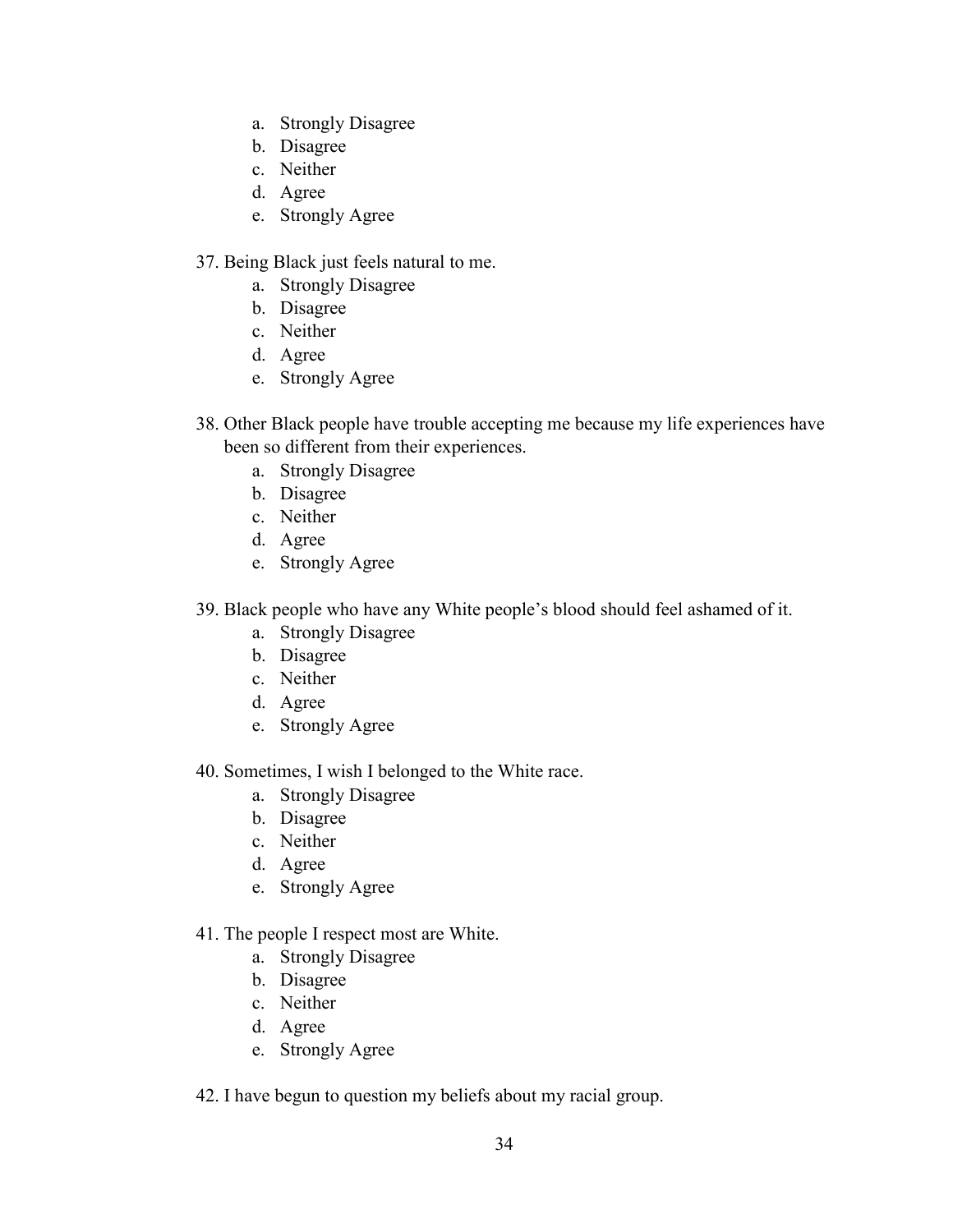- a. Strongly Disagree
- b. Disagree
- c. Neither
- d. Agree
- e. Strongly Agree
- 43. I feel anxious when White people compare me to other members of my race.
	- a. Strongly Disagree
	- b. Disagree
	- c. Neither
	- d. Agree
	- e. Strongly Agree

## 44. I tend to bond easily with Black people.

- a. Strongly Disagree
- b. Disagree
- c. Neither
- d. Agree
- e. Strongly Agree
- 45. A person's race may be a positive aspect of who he or she is.
	- a. Strongly Disagree
	- b. Disagree
	- c. Neither
	- d. Agree
	- e. Strongly Agree
- 46. When I am with Black people, I pretend to enjoy the things they enjoy.
	- a. Strongly Disagree
	- b. Disagree
	- c. Neither
	- d. Agree
	- e. Strongly Agree
- 47. When a stranger who is Black does something embarrassing in public, I get embarrassed.
	- a. Strongly Disagree
	- b. Disagree
	- c. Neither
	- d. Agree
	- e. Strongly Agree
- 48. I believe that a Black person can be close friends with a White person.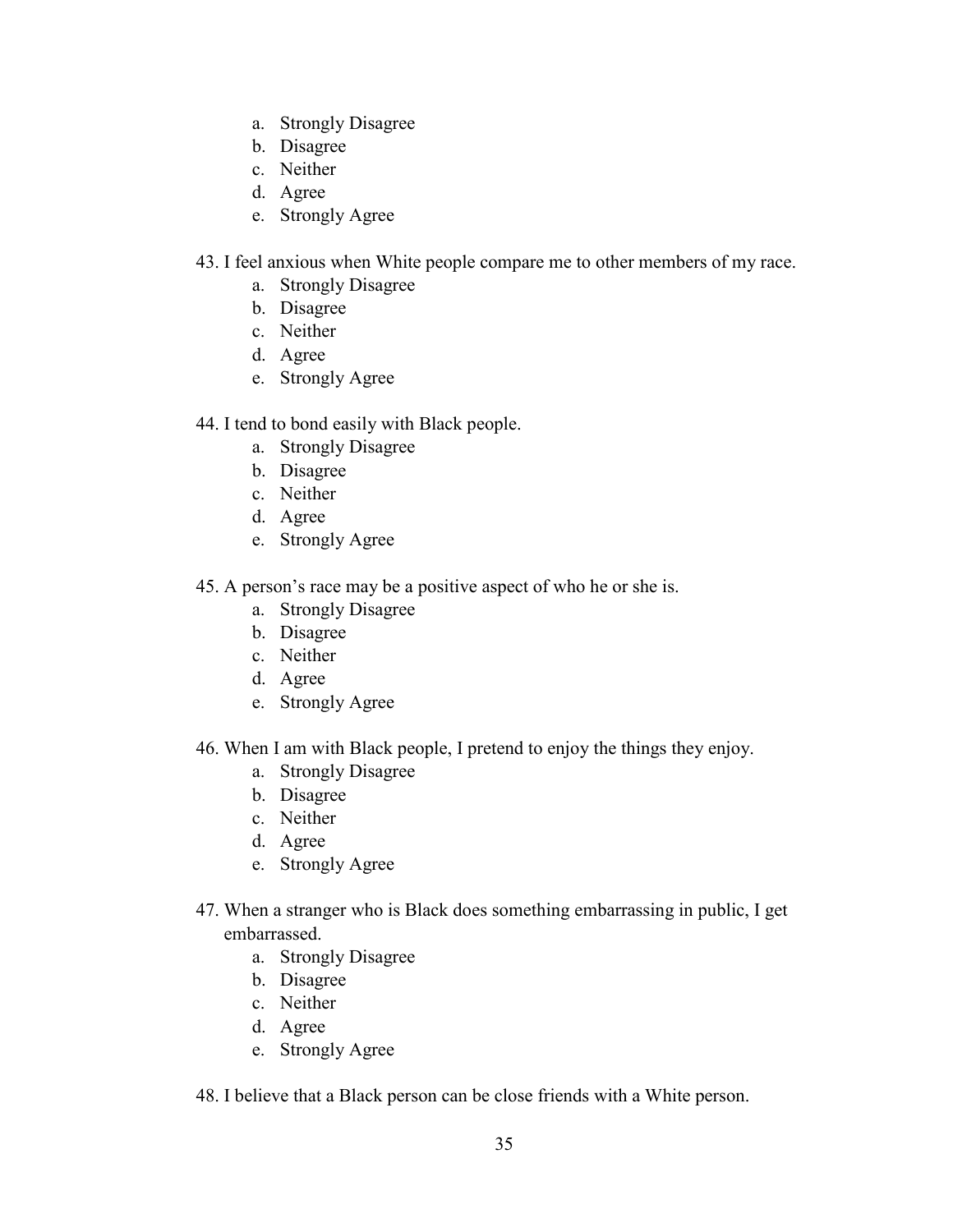- a. Strongly Disagree
- b. Disagree
- c. Neither
- d. Agree
- e. Strongly Agree
- 49. Sometimes I think that White people are superior and sometimes I think they're inferior to Black people.
	- a. Strongly Disagree
	- b. Disagree
	- c. Neither
	- d. Agree
	- e. Strongly Agree
- 50. I have a positive attitude about myself because I am Black.
	- a. Strongly Disagree
	- b. Disagree
	- c. Neither
	- d. Agree
	- e. Strongly Agree
- 51. I participate in Black culture.
	- a. Strongly Disagree
	- b. Disagree
	- c. Neither
	- d. Agree
	- e. Strongly Agree
- 52. I am not sure where I really belong racially.
	- a. Strongly Disagree
	- b. Disagree
	- c. Neither
	- d. Agree
	- e. Strongly Agree
- 53. I believe that White people are more intelligent than Blacks.
	- a. Strongly Disagree
	- b. Disagree
	- c. Neither
	- d. Agree
	- e. Strongly Agree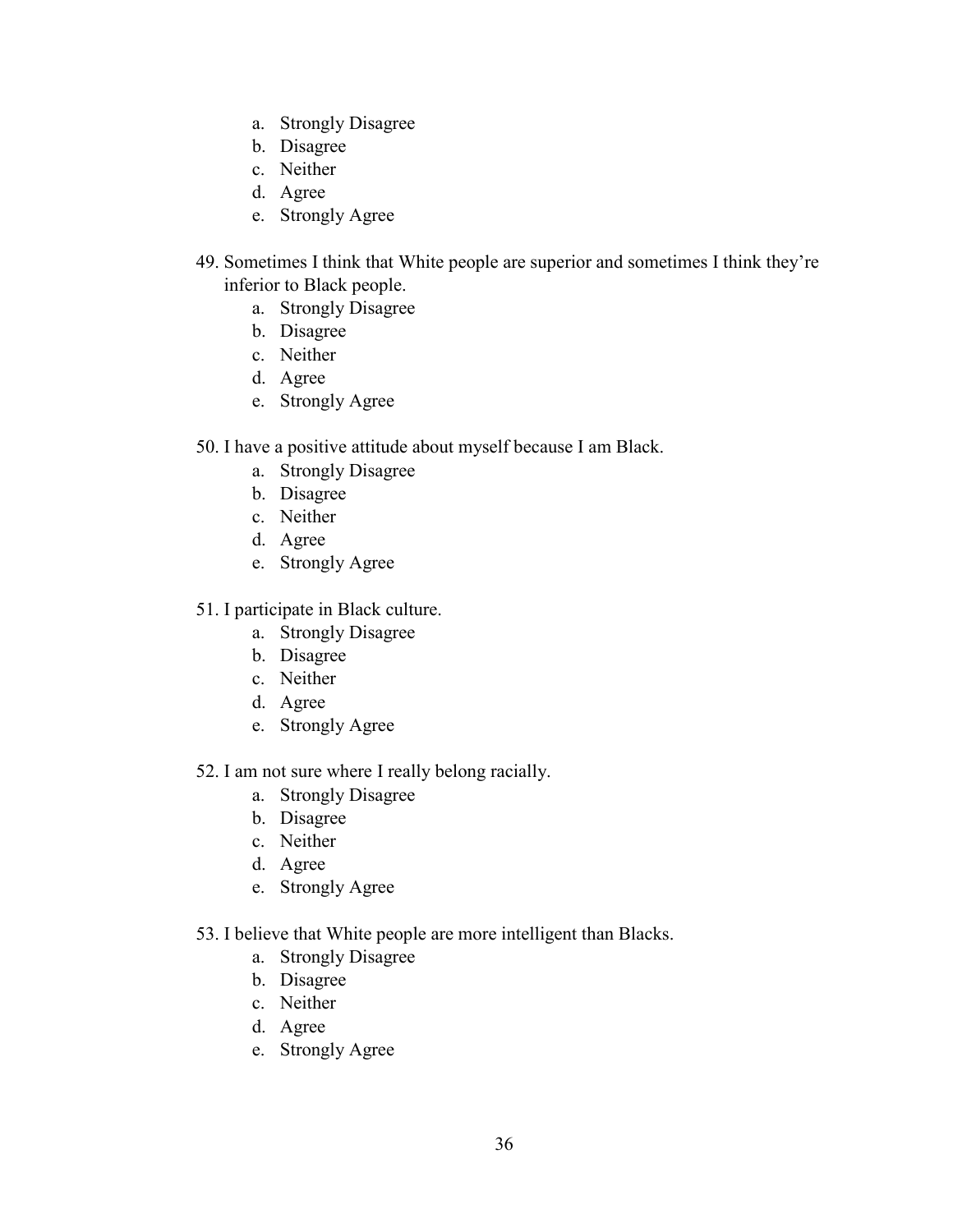- 54. I speak my mind regardless of the consequences (e.g. being kicked out of school, being imprisoned, being exposed to danger).
	- a. Strongly Disagree
	- b. Disagree
	- c. Neither
	- d. Agree
	- e. Strongly Agree

## 55. I can't feel comfortable with either Black people or White people.

- a. Strongly Disagree
- b. Disagree
- c. Neither
- d. Agree
- e. Strongly Agree

## 56. 5 I often feel that I belong to the Black racial group.

- a. Strongly Disagree
- b. Disagree
- c. Neither
- d. Agree
- e. Strongly Agree
- 57. I am embarrassed about some of the things I feel about my racial group.
	- a. Strongly Disagree
	- b. Disagree
	- c. Neither
	- d. Agree
	- e. Strongly Agree
- 58. Most Blacks I know are failures.
	- a. Strongly Disagree
	- b. Disagree
	- c. Neither
	- d. Agree
	- e. Strongly Agree
- 59. I am changing my style of life to fit my new beliefs about Black people.
	- a. Strongly Disagree
	- b. Disagree
	- c. Neither
	- d. Agree
	- e. Strongly Agree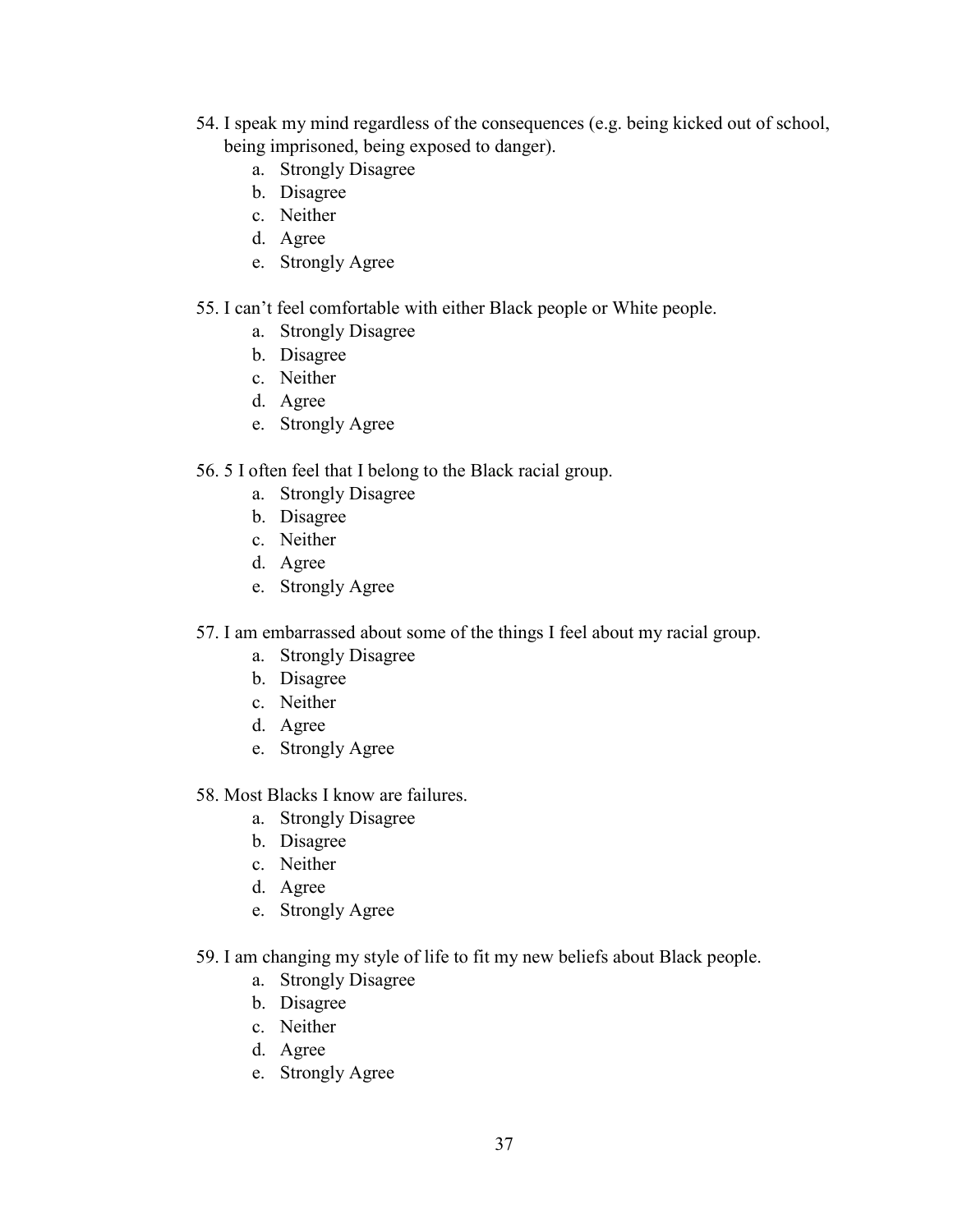- 60. I am satisfied with myself.
	- a. Strongly Disagree
	- b. Disagree
	- c. Neither
	- d. Agree
	- e. Strongly Agree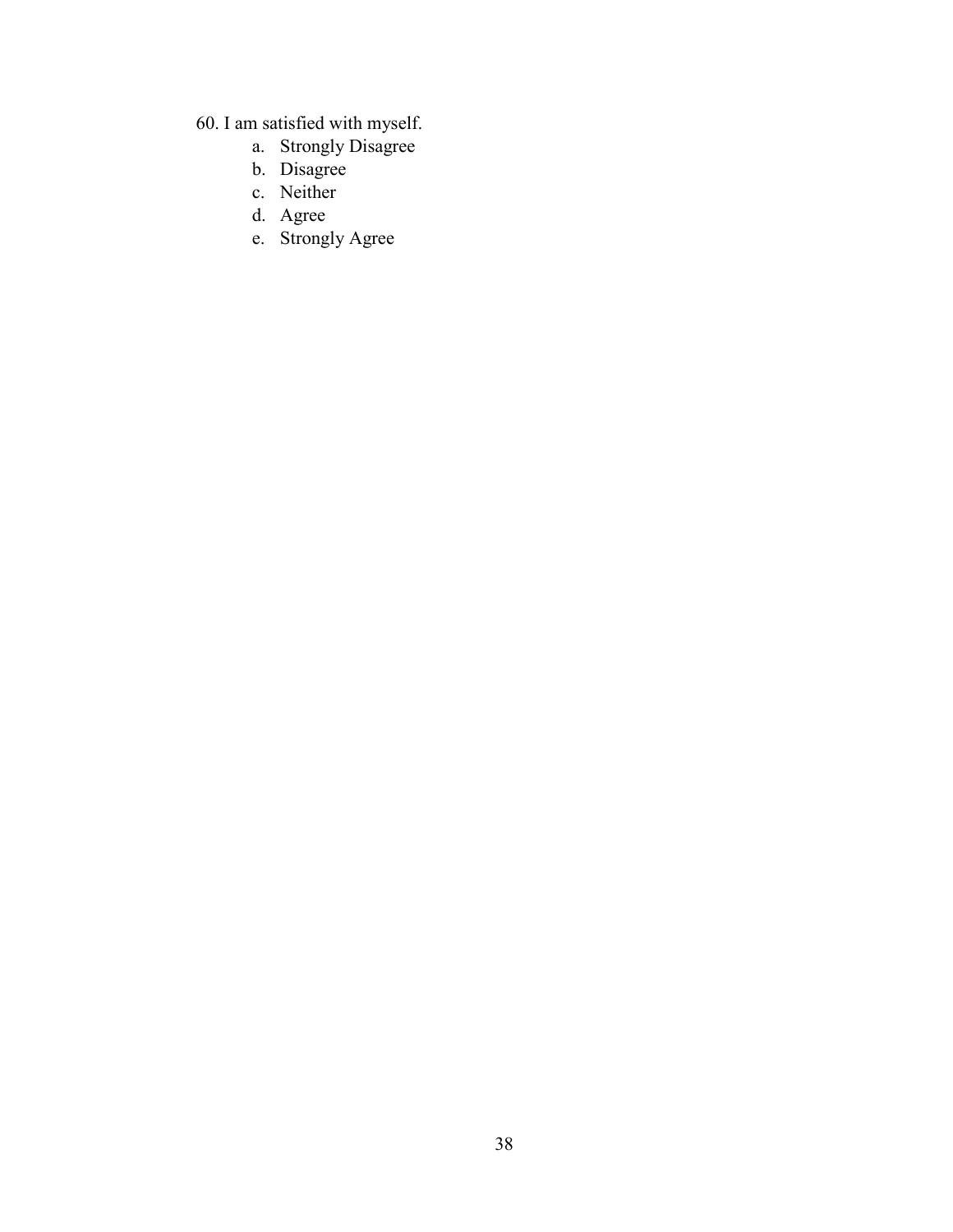## APPENDIX 4. IN-GROUP COLORISM SCALE

- <span id="page-47-0"></span>1. My skin tone is an important part of my self-concept
	- a. Strongly Disagree
	- b. Disagree
	- c. Neither
	- d. Agree
	- e. Strongly Agree
- 2. My skin tone is an important component of who I am
	- a. Strongly Disagree
	- b. Disagree
	- c. Neither
	- d. Agree
	- e. Strongly Agree
- 3. My skin tone affects my self-esteem
	- a. Strongly Disagree
	- b. Disagree
	- c. Neither
	- d. Agree
	- e. Strongly Agree

## 4. My skin tone is a big part of my identity

- a. Strongly Disagree
- b. Disagree
- c. Neither
- d. Agree
- e. Strongly Agree
- 5. You can tell a lot about a person by their skin tone
	- a. Strongly Disagree
	- b. Disagree
	- c. Neither
	- d. Agree
	- e. Strongly Agree
- 6. Blacks with lighter skin tone tend to be more pleasant people to deal with
	- a. Strongly Disagree
	- b. Disagree
	- c. Neither
	- d. Agree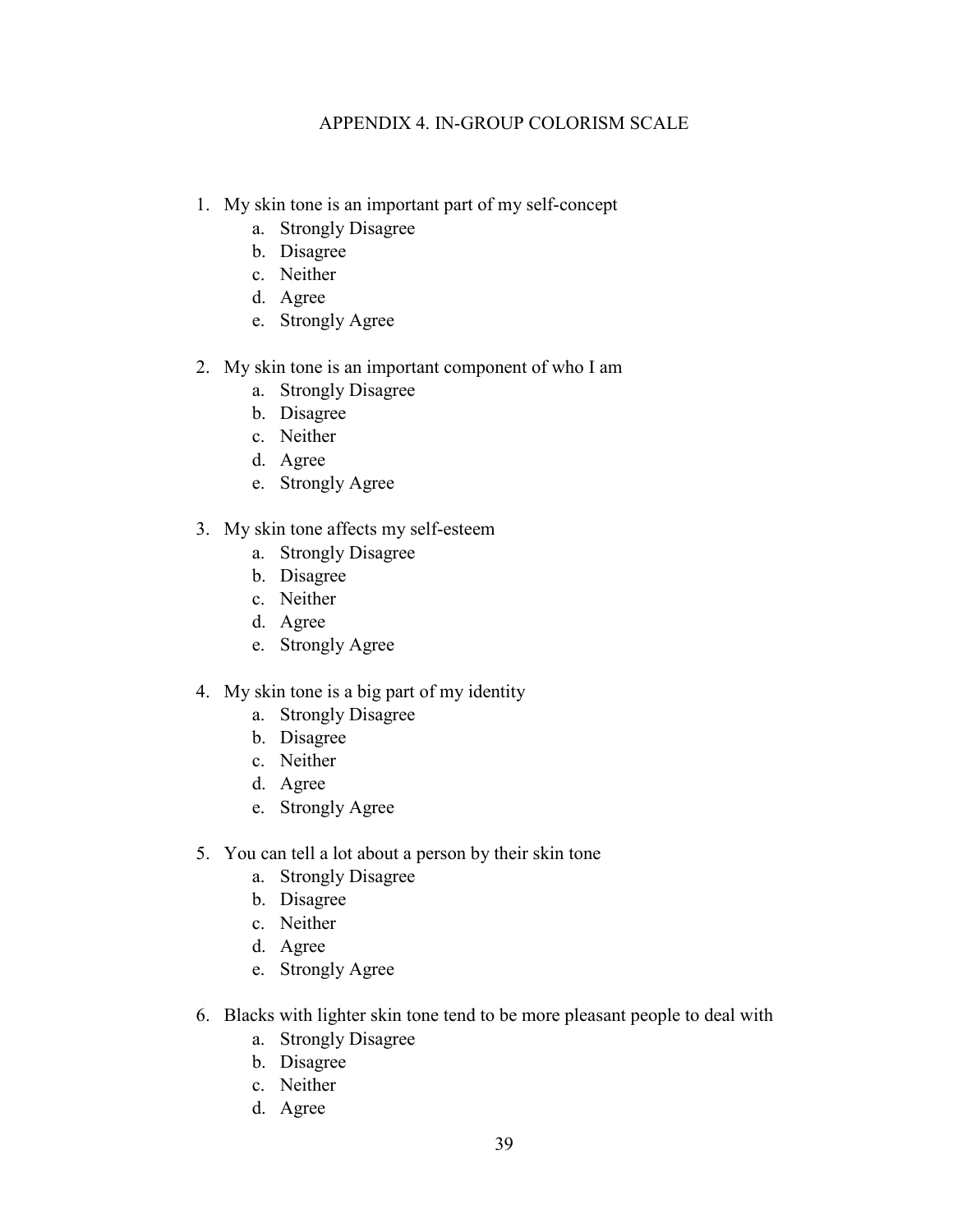- e. Strongly Agree
- 7. Dark-skinned people are more difficult to work with
	- a. Strongly Disagree
	- b. Disagree
	- c. Neither
	- d. Agree
	- e. Strongly Agree
- 8. There are real differences between light skin and dark-skinned people
	- a. Strongly Disagree
	- b. Disagree
	- c. Neither
	- d. Agree
	- e. Strongly Agree
- 9. I'm usually uncomfortable being around people who are a certain skin tone
	- a. Strongly Disagree
	- b. Disagree
	- c. Neither
	- d. Agree
	- e. Strongly Agree
- 10. Most of my friends tend to be the same skin tone
	- a. Strongly Disagree
	- b. Disagree
	- c. Neither
	- d. Agree
	- e. Strongly Agree
- 11. I usually choose who I'm going to be friends with by their skin tone
	- a. Strongly Disagree
	- b. Disagree
	- c. Neither
	- d. Agree
	- e. Strongly Agree
- 12. The majority of my current friends are the same skin tone as me
	- a. Strongly Disagree
	- b. Disagree
	- c. Neither
	- d. Agree
	- e. Strongly Agree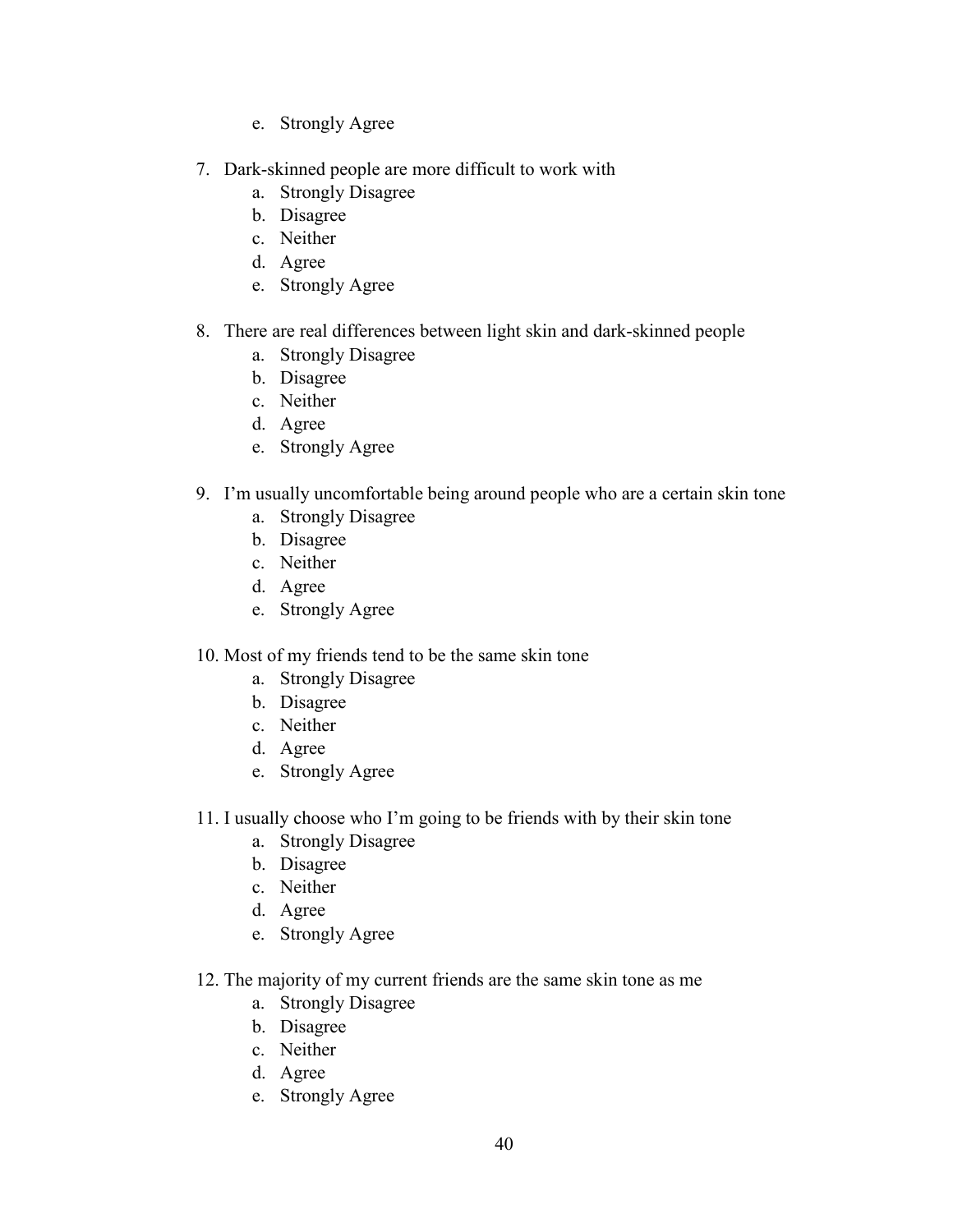- 13. I'm primarily attracted to people of a certain skin tone
	- a. Strongly Disagree
	- b. Disagree
	- c. Neither
	- d. Agree
	- e. Strongly Agree

## 14. I prefer light skin over dark complexion skin when choosing romantic interests

- a. Strongly Disagree
- b. Disagree
- c. Neither
- d. Agree
- e. Strongly Agree

## 15. I prefer a romantic partner who has the same skin tone as me

- a. Strongly Disagree
- b. Disagree
- c. Neither
- d. Agree
- e. Strongly Agree

## 16. Lighter skin tone makes others more attractive

- a. Strongly Disagree
- b. Disagree
- c. Neither
- d. Agree
- e. Strongly Agree
- 17. Even if you work really hard, your skin tone matters most
	- a. Strongly Disagree
	- b. Disagree
	- c. Neither
	- d. Agree
	- e. Strongly Agree
- 18. Skin tone plays a big part in determining how far you can make it
	- a. Strongly Disagree
	- b. Disagree
	- c. Neither
	- d. Agree
	- e. Strongly Agree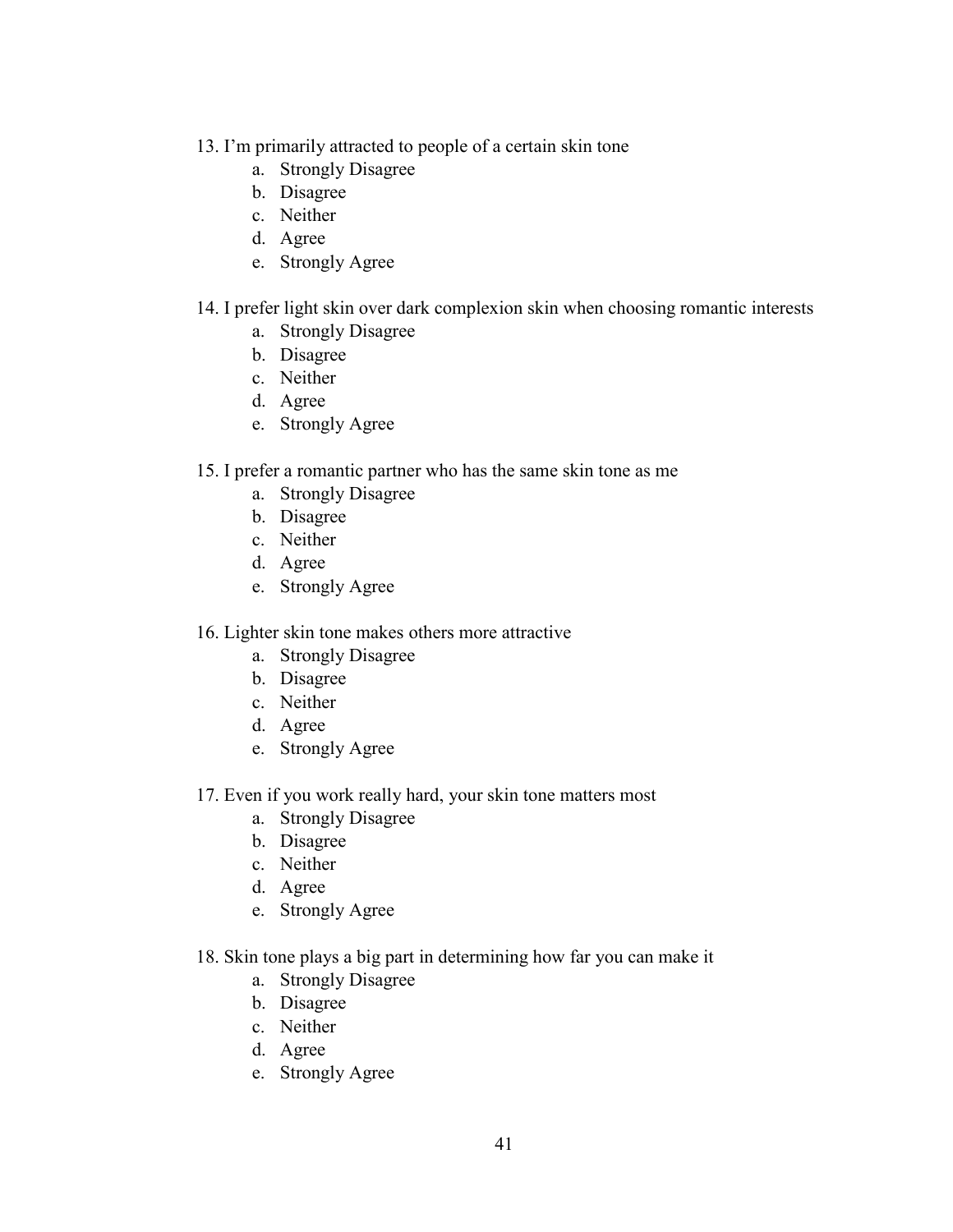- 19. Skin tone affects how much money you can make
	- a. Strongly Disagree
	- b. Disagree
	- c. Neither
	- d. Agree
	- e. Strongly Agree

f.

- 20. If you want to get ahead, you have to be the right skin tone
	- a. Strongly Disagree
	- b. Disagree
	- c. Neither
	- d. Agree
	- e. Strongly Agree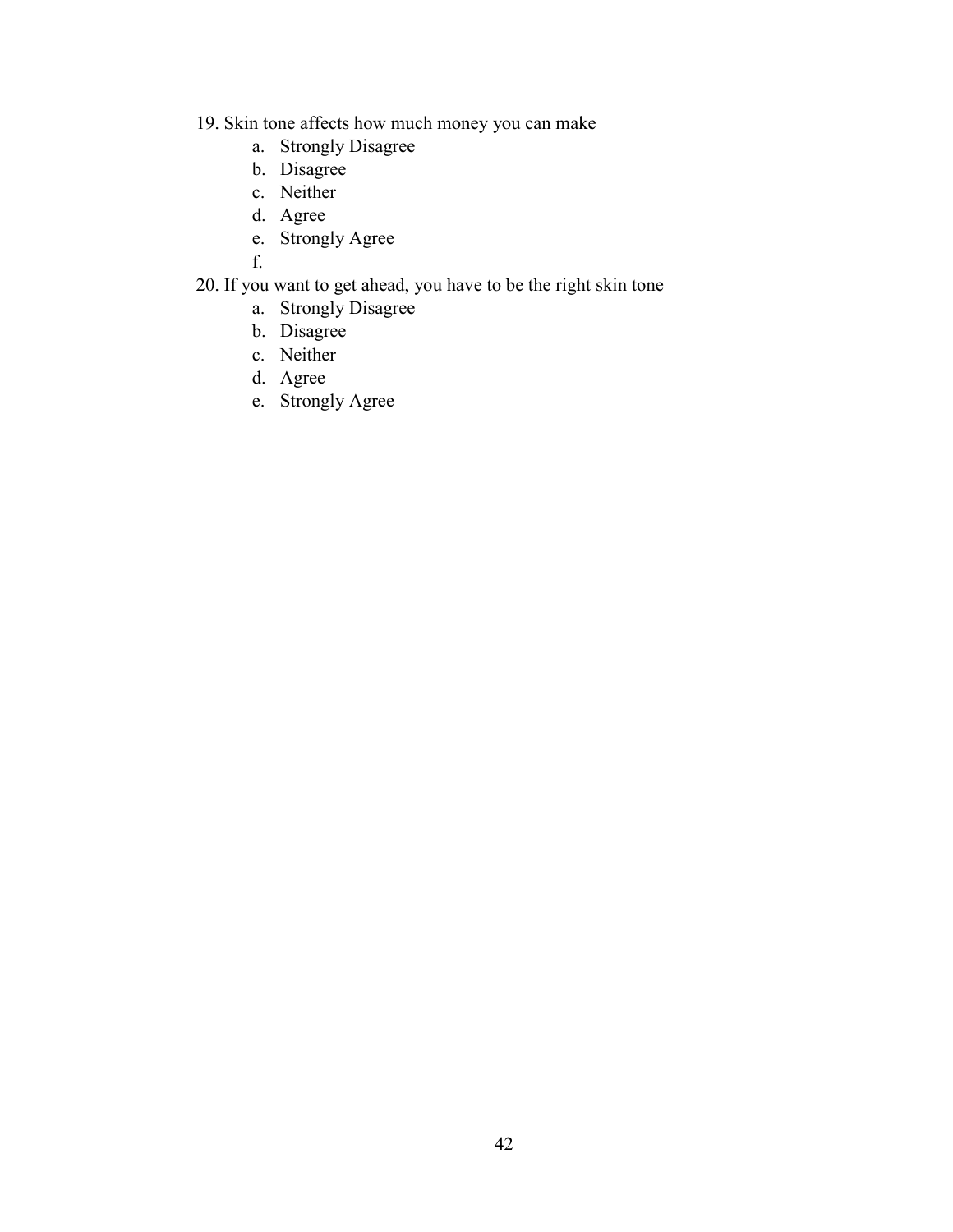## <span id="page-51-0"></span>APPENDIX 5. SOCIAL COMPARISON SCALE/ PHYSICAL CHARACTERISTICS ASSESSMENT PROCEDURE

A set of 4x4-inch color squares of African-American skin colors were presented to the participants on survey. Participants responded to the following questions.

- 1. I find myself thinking about how my nose is different from other Black people.
- 2. When I am with Black people, I find myself comparing my skin color with theirs.
- 3. I compare my physical appearance with the physical appearance of other Black people
- 4. I compare the attractiveness of my nose with the attractiveness of the noses of other Black people.
- 5. I find myself comparing the shape of my lips to the shape of other Black people's lips.
- 6. In social situations, I find myself comparing my overall attractiveness to the attractiveness of other Black people.
- 7. Choose the facial skin color that most resembles your facial skin color.
- 8. Choose the facial skin color that you most prefer.
- 9. Choose the skin color that you believe African American men find most attractive.
- 10. Choose the skin color you believe African American women find most attractive.
- 11. Choose the skin color that you believe is admired in your family.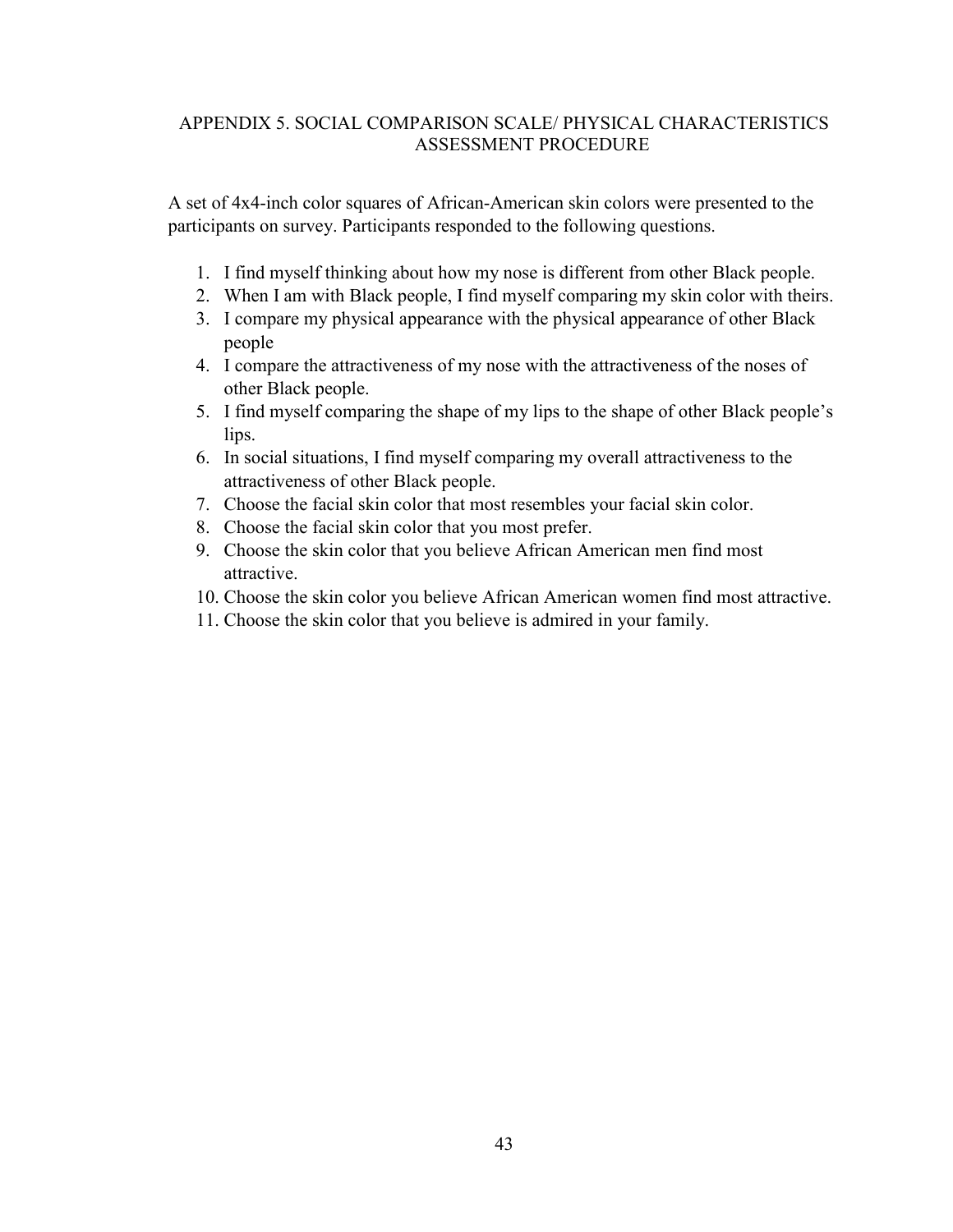## APPENDIX 6. COUPLES SATISFACTION INDEX

- <span id="page-52-0"></span>1. Please indicate the degree of happiness, all things considered, of your relationship.
	- a. Extremely Unhappy
	- b. Fairly Unhappy
	- c. A Little Unhappy
	- d. Happy
	- e. Very Happy
	- f. Extremely Happy
	- g. Perfect
- 2. I have a warm and comfortable relationship with my partner
	- a. Not at all True
	- b. A little True
	- c. Somewhat True
	- d. Mostly True
	- e. Almost Completely True
	- f. Completely True
- 3. How rewarding is your relationship with your partner?
	- a. Not at all True
	- b. A little True
	- c. Somewhat True
	- d. Mostly True
	- e. Almost Completely True
	- f. Completely True
- 4. In general, how satisfied are you with your relationship?
	- a. Not at all True
	- b. A little True
	- c. Somewhat True
	- d. Mostly True
	- e. Almost Completely True
	- f. Completely True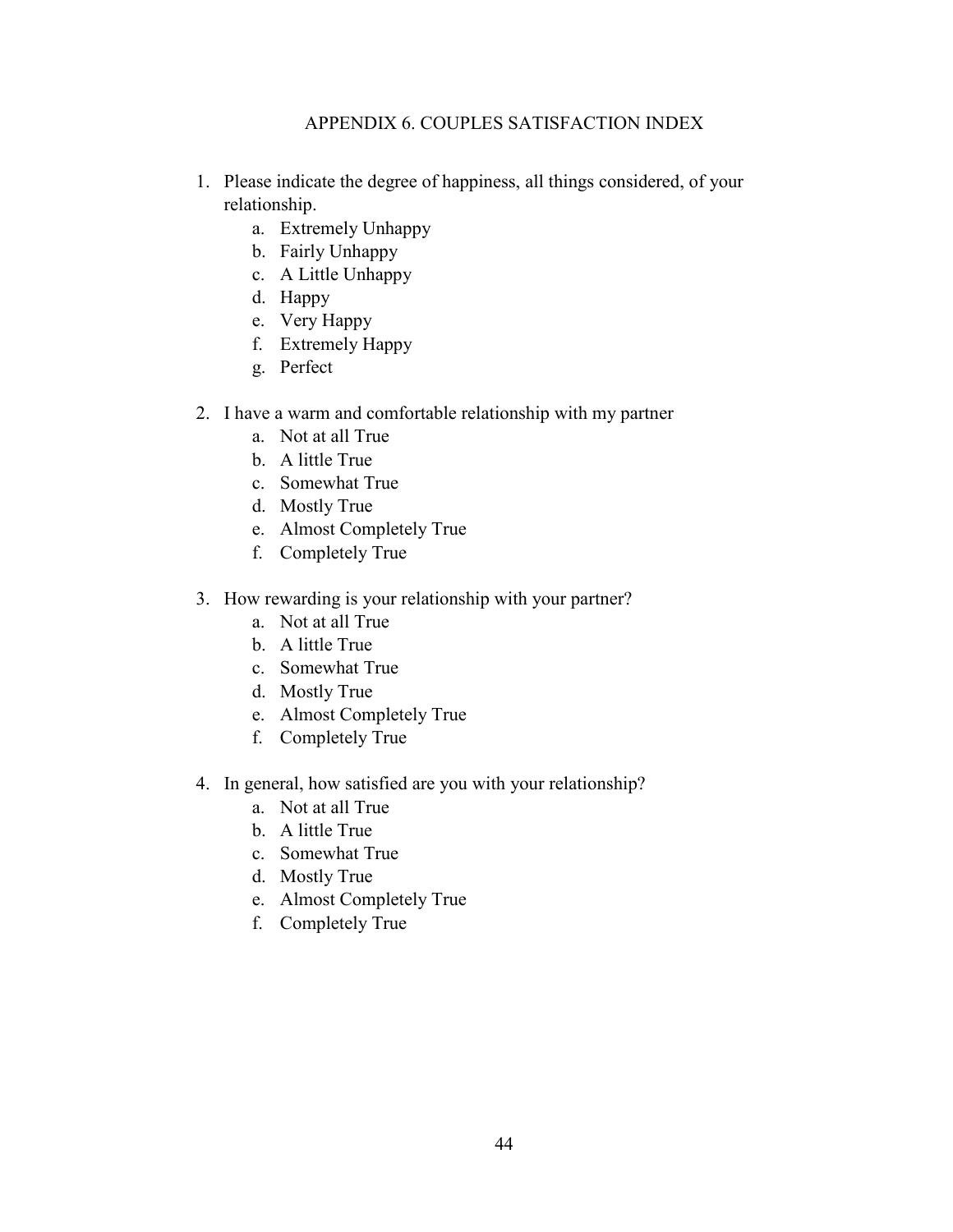REFERENCES

<span id="page-53-0"></span>Ajrouch, K. J., Reisine, S., Lim, S., Sohn, W., & Ismail, A. (2010). Perceived everyday discrimination and psychological distress: does social support matter? *Ethnicity & Health*, 15(*4)*, 417–434. https://doi.org/10.1080/13557858.2010.484050

Awad, G. H., Norwood, C., Taylor, D. S., Martinez, M., Mcclain, S., Jones, B., Holman, A., & Chapman-Hilliard, C. (2015). Beauty and Body Image Concerns Among African American College Women. *Journal of Black Psychology*, *41*(6), 540–564. https://doi.org/10.1177/0095798414550864

- Baldwin, J. A., Duncan, J. A., & Bell, Y. R. (1987). Assessment of African Self-Consciousness among Black Students from Two College Environments. *Journal of Black Psychology*, 13(*2*), 27–41. https://doi.org/10.1177/009579848701300201
- Banks, K. H., Harvey, R. D., Thelemaque, T., & Onyinyechi, V. A. (2016). The Intersection of Colorism and Racial Identity and the Impact on Mental Health. Meaning-Making, Internalized Racism, and African American Identity, 261.
- Bryant-Davis, T., & Ocampo, C. (2005). Racist incident–based trauma. *The Counseling Psychologist*, *33*(*4*), 479–500. https://doi.org/10.1177/0011000005276465
- Byrd, D. R. (2012). Race/Ethnicity and Self-Reported Levels of Discrimination and Psychological Distress, California, 2005. *Preventing Chronic Disease*, 9. https://doi.org/10.5888/pcd9.120042
- Cutrona, C. E., Russell, D. W., Burzette, R. G., Wesner, K. A., & Bryant, C. M. (2011). Predicting relationship stability among midlife African American couples. *Journal of Consulting and Clinical Psychology*, 79(*6*), 814–825. https://doi.org/10.1037/a0025874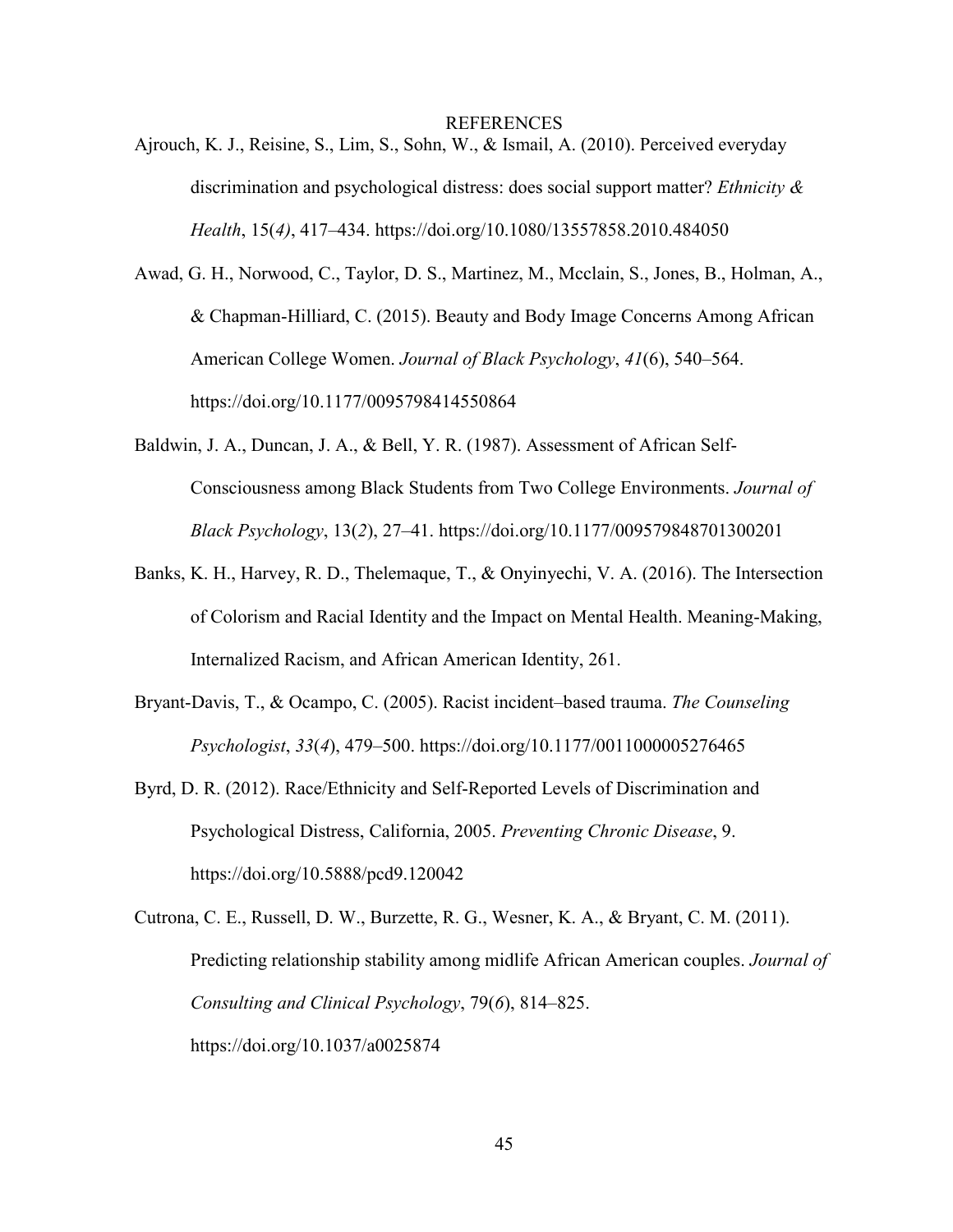- Falconer W. J., & Neville, H. A. (2000). African American College Women's Body Image: An Examination of Body Mass, African Self-Consciousness, and Skin Color Satisfaction. *Psychology of Women Quarterly*, 24*(3*), 236–243. https://doi.org/10.1111/j.1471-6402.2000.tb00205.x
- George, S. (2001). Trauma and the conservation of African American racial identity. *Journal for the Psychoanalysis of Culture and Society*, *6*(1), 58–72.
- Graff, G. (2017). The intergenerational trauma of slavery and its aftereffects: The question of reparations. *The Journal of Psychohistory*, *44*(4), 256
- Gump, J. (2010). Reality matters: The shadow of trauma on African American subjectivity. *Psychoanalytic Psychology*, *27*(1), 42–54
- Hall, A. V. (2003). Body image as a function of colorism: testing a theoretical model.
- Harrell, S. P., Merchant, M. A., & Young, S. A. (1997). Psychometric properties of the Racism and Life Experiences Scales. Symposium presented at the 1997 Annual Convention of the American Psychological Association, Chicago, IL.
- Harvey, R. D., Tennial, R. E., & Hudson B. K. (2017). The development and validation of a colorism scale. *Journal of Black Psychology*, 43(7), 740–764. https://doi.org/10.1177/0095798417690054
- Hill, M. E. (2002). Skin Color and the Perception of Attractiveness among African Americans: Does Gender Make a Difference? *Social Psychology Quarterly*, 65(1), 77. https://doi.org/10.2307/3090169
- Hughes, M., & Hertel, B. (1990). The Significance of Color Remains: A Study of Life Chances, Mate Selection, and Ethnic Consciousness Among Black Americans. Social Forces, 68(4), 1105-1120.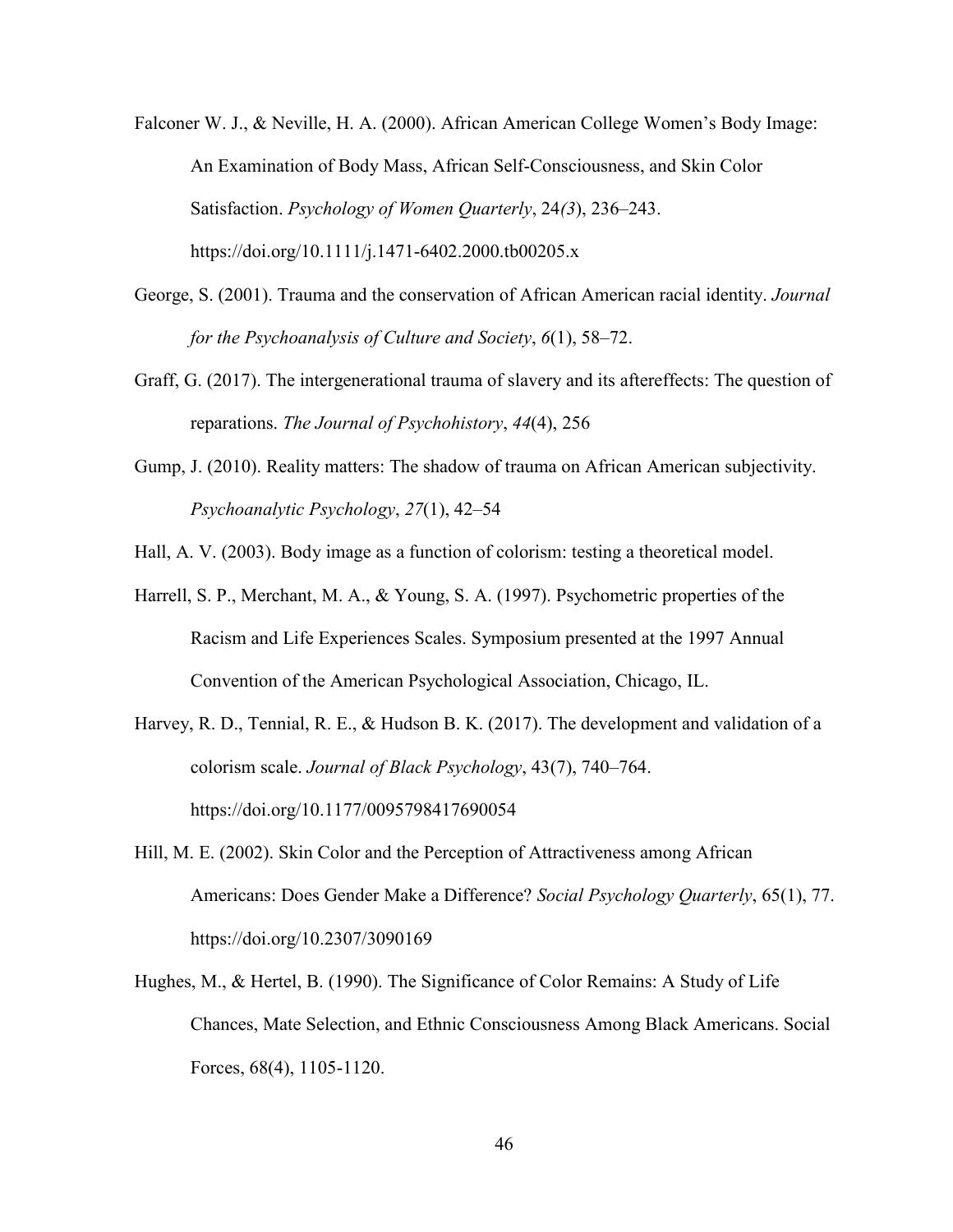- Jones, C.P. (2000). Levels of racism: a theoretic framework and a gardener's tale. *American Journal of Public Health*. http://doi.org/10.2105/ajph.90.8.1212
- Kerr, J., Schafer, P., Perry, A., Orkin, J., Vance, M., & O'Campo, P. (2018). The Impact of Racial Discrimination on African American Fathers' Intimate Relationships. *Race and Social Problems,* 10(2), 134–144. https://doi.org/10.1007/s12552-018-9227-3

Landor, A. M., & McNeil Smith, S. (2019). Skin-tone trauma: Historical and contemporary influences on the health and interpersonal outcomes of African Americans. *Perspectives on Psychological Science*, *14*(5), 797–815. https://doi.org/10.1177/1745691619851781

- Maxwell, M., Brevard, J., Abrams, J., & Belgrave, F. (2015). What's Color Got to Do with It? Skin Color, Skin Color Satisfaction, Racial Identity, and Internalized Racism Among African American College Students. *Journal of Black Psychology*, 41(*5*), 438–461. https://doi.org/10.1177/0095798414542299
- Nightingale, M., Awosan, C.I & Stavrianopoulos, K. (2019) Emotionally Focused Therapy: A Culturally Sensitive Approach for African American Heterosexual Couples, *Journal of Family Psychotherapy,* 30:3, 221-244, DOI: 10.1080/08975353.2019.1666497
- Norton, R. (1983). Measuring marital quality: A critical look at the dependent variable. *Journal of Marriage and Family, 45,* 141–151. http://doi.org/10.2307/351302
- Norwood, K. J. (2015). "If you is white, you's alright....": Stories about colorism in America. *Washington University Global Studies Law Review*, 14(4), 585.
- Parham, T. A., & Helms, J. E. (1981). The influence of Black students' racial identity attitudes on preferences for counselor's race. *Journal of Counseling Psychology*, 28(3), 250–257. https://doi.org/10.1037/0022-0167.28.3.250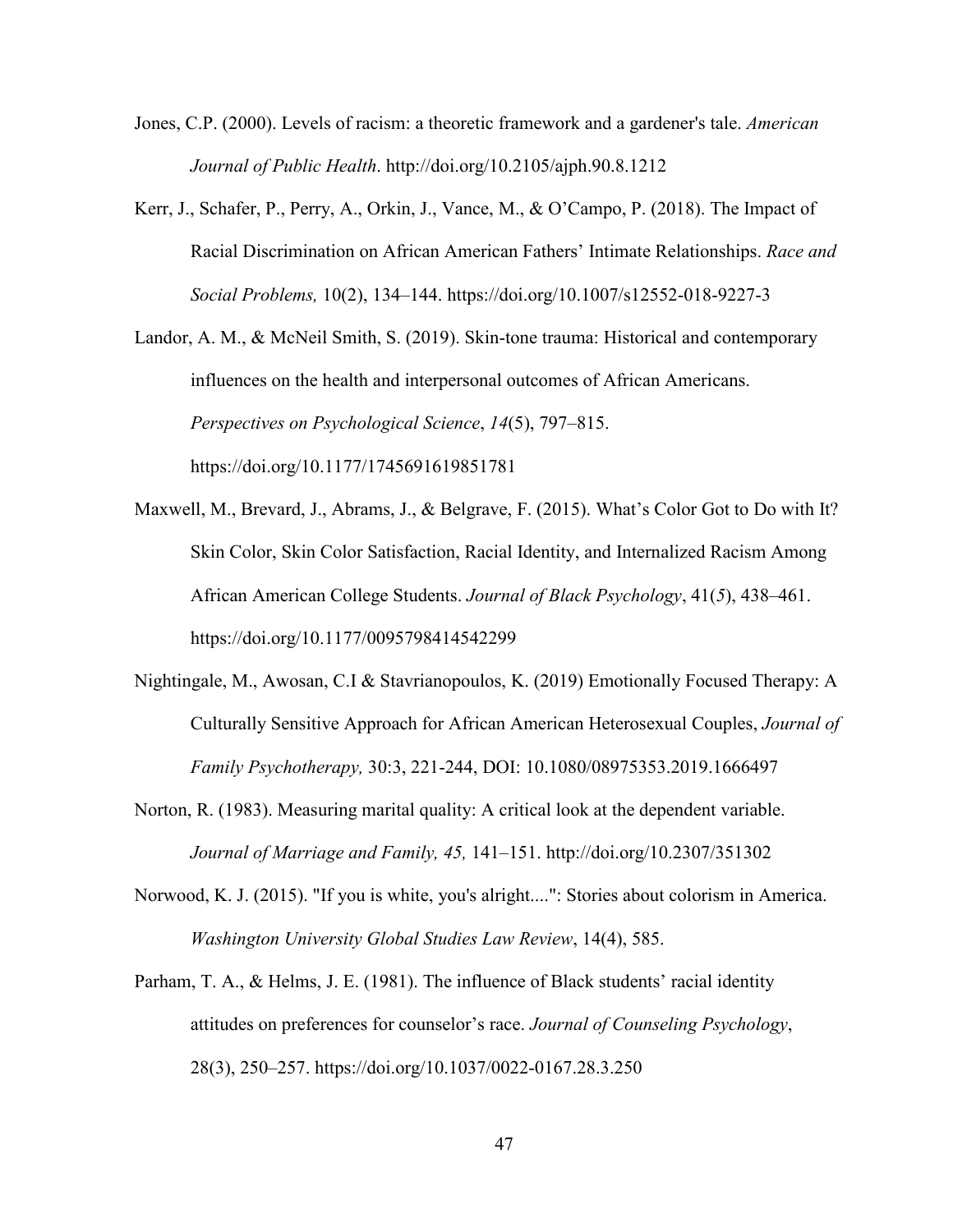- Perry, B. L., Harp, K. L., & Oser, C. B. (2013). Racial and gender discrimination in the stress Process: Implications for African American women's health and well-Being. *Sociological Perspectives*, *56*(1), 25–48.
- Reece, R. L. (2018). Genesis of U.S. Colorism and Skin Tone Stratification: Slavery, Freedom, and Mulatto-Black Occupational Inequality in the Late 19th Century. *The Review of Black Political Economy*, *45*(1), 3–21. https://doi.org/10.1177/0034644618770761
- Reece, R. L. (2019). Color Crit: Critical Race Theory and the History and Future of Colorism in the United States. *Journal of Black Studies*, *50*(1), 3–25. https://doi.org/10.1177/0021934718803735
- Reece, R. L. (2020). The Gender of Colorism: Understanding the Intersection of Skin Tone and Gender Inequality. *Journal of Economics, Race, and Policy*. https://doi.org/10.1007/s41996-020-00054-1
- Shalhope, R. E. (1971). Race, Class, Slavery, and the Antebellum Southern Mind. The *Journal of Southern History,* 37(4), 557. https://doi.org/10.2307/2206546
- Szymanski, D. M., & Lewis, J. A. (2015). Race-Related Stress and Racial Identity as Predictors of African American Activism. *Journal of Black Psychology*, 41(2), 170– 191. https://doi.org/10.1177/0095798414520707
- Thompson, M. & Keith, V. (2001). The Blacker the Berry: Gender, Skin Tone, Self-Esteem, and Self-Efficacy. Gender & Society - GENDER SOC. 15. 336-357. 10.1177/089124301015003002.
- Thompson, V. (2002). Racism: Perceptions of distress among African Americans. *Community Mental Health Journal*, *38*(2), 111–118.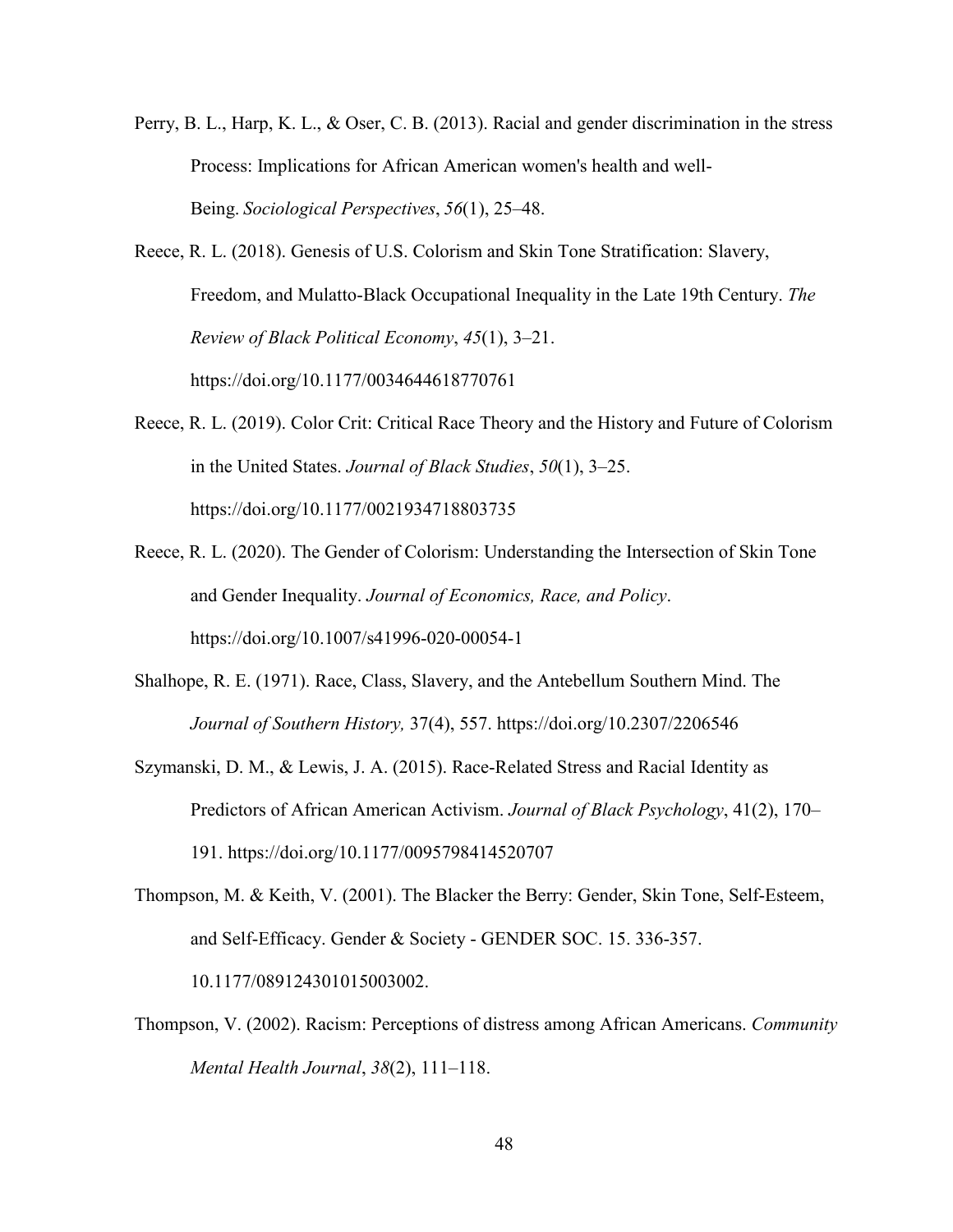- Udry, J. R., Bauman, K. E., & Chase, C. (1971). Skin color, status, and mate selection. *American Journal of Sociology*, 76, 722–733
- Utsey, S., Ponterotto, J., Reynolds, A., & Cancelli, A. (2000). Racial Discrimination, Coping, Life Satisfaction, and Self‐Esteem Among African Ame ricans. *Journal of Counseling & Development*, 78(1), 72-80.
- Uzogara, E. E., Lee, H., Abdou, C. M., & Jackson, J. S. (2014). A comparison of skin tone discrimination among African American men: 1995 and 2003. *Psychology of Men & Masculinities*. Psychology of Men & Masculinities. http://doi.org/10.1037/a0033479
- Vargas, S. M., Huey, S. J., Jr., & Miranda, J. (2020). A critical review of current evidence on multiple types of discrimination and mental health. *American Journal of Orthopsychiatry*, 90(*3*), 374–390. https://doi.org/10.1037/ort0000441
- Walker, A. (1983). If the present looks like the past, what does the future look like? *Heresies: A Feminist Publication on Art & Politics*, 4(15), 56-59.
- Weiss, R. L., & Cerreto, M. C. (1980). The Marital Status Inventory: Development of a measure of dissolution potential. *American Journal of Family Therapy, 8,* 80–85. http://dx.doi.org/10.1080/01926188008250358
- Wilder, J., & Cain, C. (2011). Teaching and learning color consciousness in black families: Exploring family processes and women's experiences with colorism. *Journal of Family Issues*, *32*(5), 577–604. https://doi.org/10.1177/0192513X10390858
- Williams‐W ashington, K., & Mills, C. (2018). African American historical trauma: Creating an inclusive measure. *Journal of Multicultural Counseling and Development*, *46*(4), 246–263.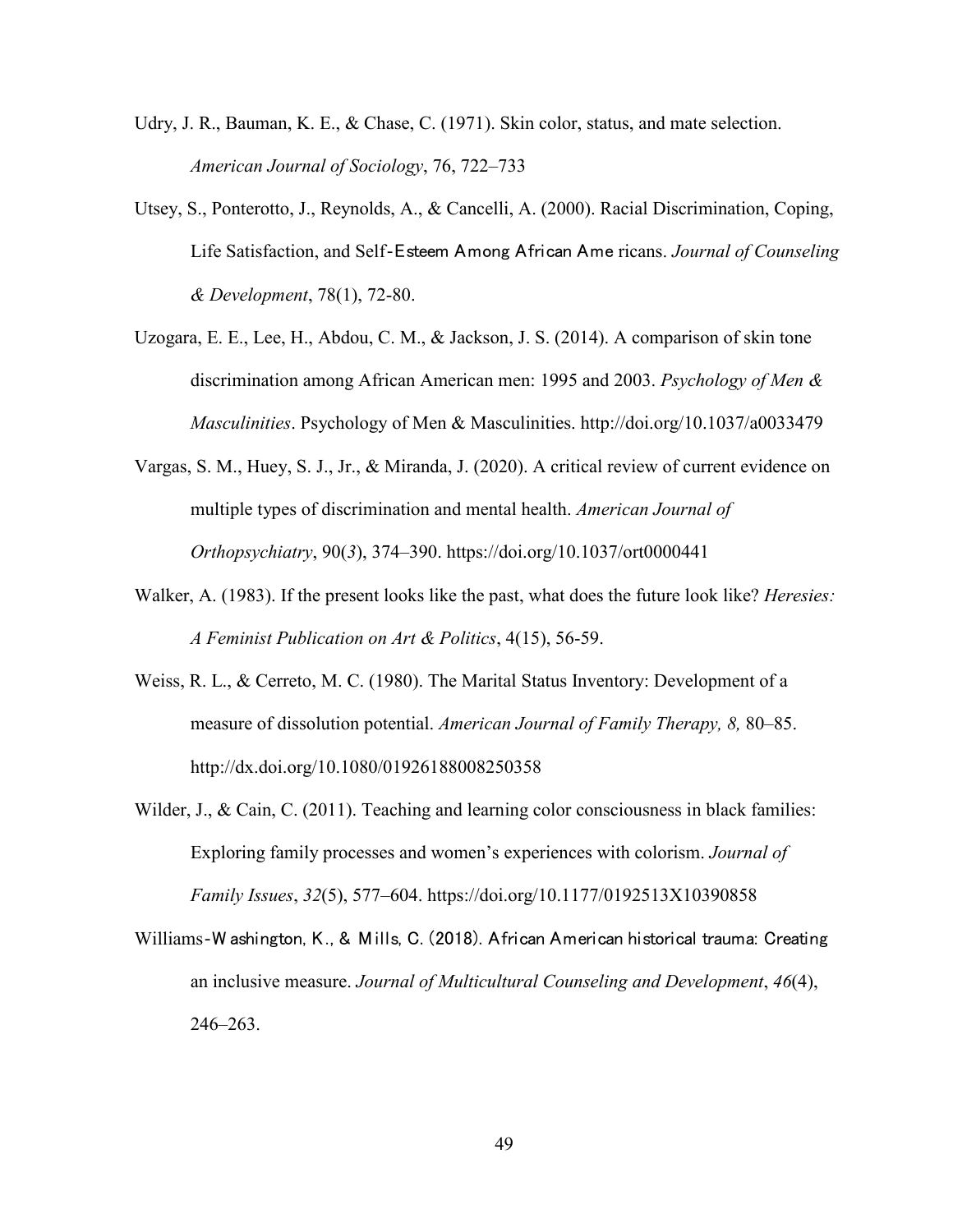Yanico, B. J., Swanson, J. L., & Tokar, D. M. (1994). A psychometric investigation of the Black Racial Identity Attitude Scale—Form B. *Journal of Vocational Behavior*, 44(2), 218–234. https://doi.org/10.1006/jvbe.1994.1015